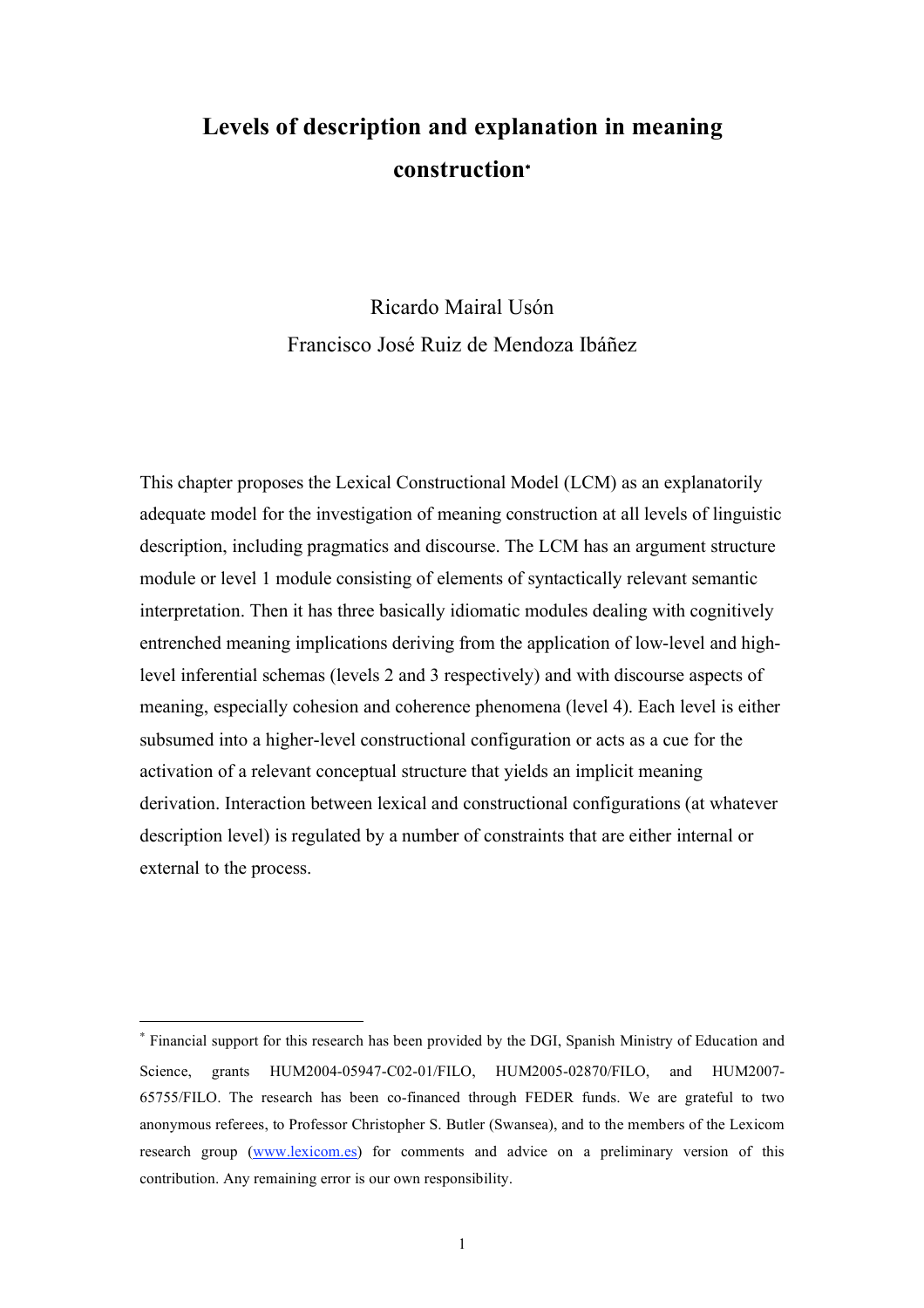### **1. Introduction**

Over the past few years the proponents of some linguistic approaches have relaxed the harsh tone that had presided over the linguistic debate for well over three decades and have gradually come closer to recognizing that a comprehensive theory of language demands the joint efforts and serious commitment of supposedly competing theories (cf. Jackendoff 2002: xv). A clear example of this gradual approximation of positions is the one that is taking place between the functional and the cognitively-oriented constructionist approaches to language (e.g. Culicover and Jackendoff 2005; Jackendoff 2002, 2007; Levin and Rappaport 2005; Nuyts 2005). This approximation is not surprising since the two paradigms share their emphasis on the communicative dimension of language. But the explanations offered on each side are too frequently based on opposing views on crucial theoretical issues, such as the role of verbal semantics, the nature of the syntax-semantics interface, and the role of constructions, to name just a few.<sup>1</sup> This fundamental problem, coupled with the vast amount of work carried out within each perspective, supplying explanations at all levels of linguistic enquiry, makes the task ahead a gigantic one. But it is a necessary enterprise if we want to understand, in full detail and in an integrated manner, the many dimensions of language.

It is in this context of reconciliation between paradigms that the **Lexical Constructional Model** (hereafter LCM) has to be placed (Ruiz de Mendoza and Mairal 2007a, 2007b, 2008a, 2008b).<sup>2</sup> The primary concern of the LCM is to develop a usage-based, comprehensive theory of meaning construction that aims to give explanations of how all aspects of meaning, including those that go beyond so-called core-grammar (e.g. traditional implicature, illocutionary force, and discourse coherence) interact with one another. For reasons that will become apparent later on, this concern leads to the rejection of unsubstantiated dichotomies that have become part of the most recent linguistic debate, especially verb-centered **projectionism** (e.g. **Role and Reference Grammar**; RRG; S. C. Dik's **Functional Grammar**; FG)

<sup>&</sup>lt;sup>1</sup> For a detailed discussion of the typology of functional models and of their points of convergence and divergence with cognitive accounts of Construction Grammar, we refer the reader to Butler (2003), Butler and Gonzálvez-García (2005) and Gonzálvez-García and Butler (2006).

<sup>&</sup>lt;sup>2</sup> For further information on the Lexical Constructional Model we refer the reader to the LEXICOM research webpage: <www.lexicom.es>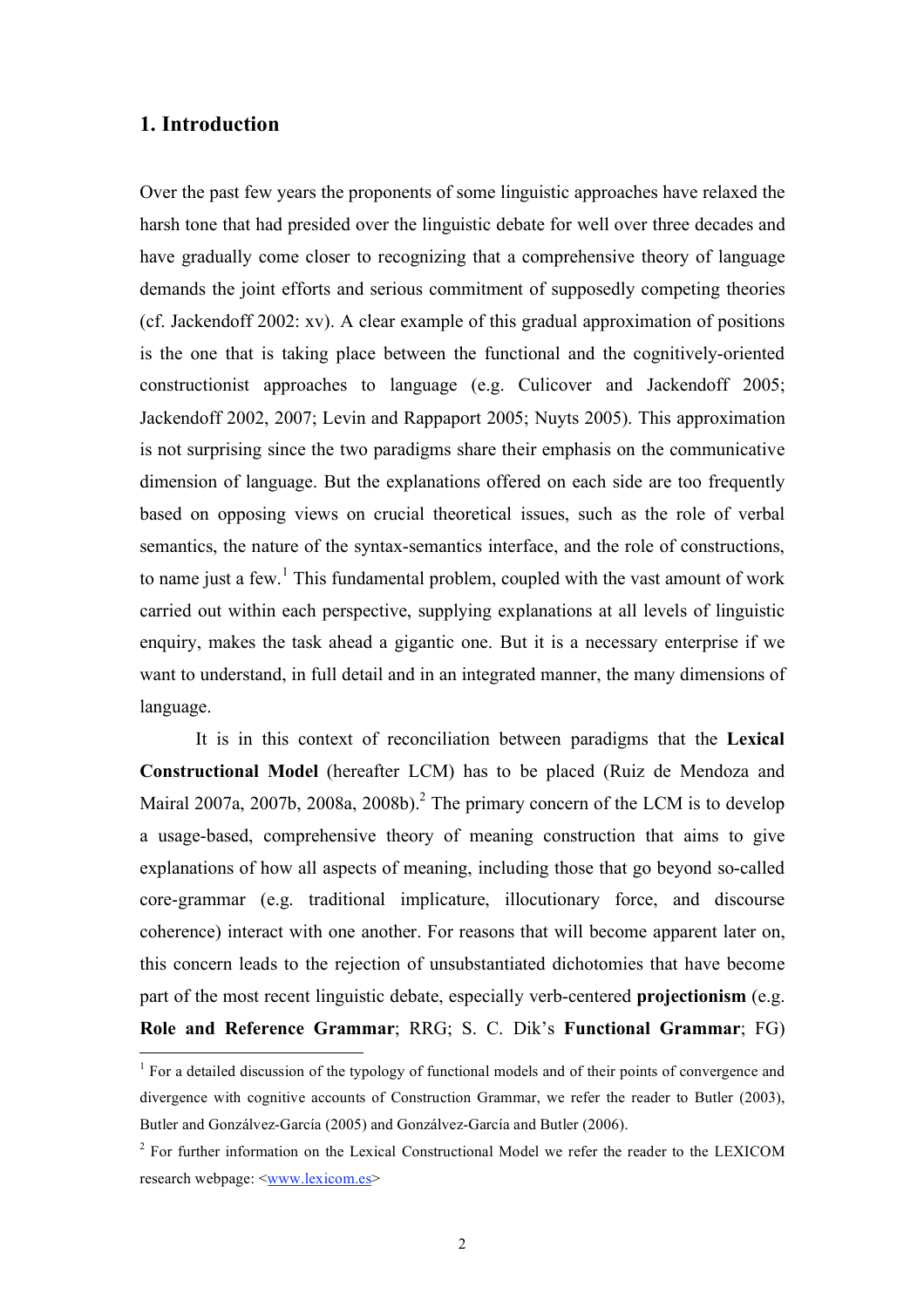versus the **constructional approach**, as propounded by Kay and Fillmore (1999), Goldberg (1995, 2006), Croft (2001), and Bergen and Chang (2005), among others. The LCM argues that both perspectives are really necessary if we want to account for the vast range of phenomena involved in meaning construction.

Another relevant aspect of the LCM is its special focus on finding unifying features across the various levels of linguistic description and explanation. This is achieved by working under the assumption that, unless there are well-evidenced reasons to the contrary, all levels of linguistic description and explanation make use of the same or at least comparable cognitive processes (cf. Ruiz de Mendoza 2007). This assumption, which we call the **equipollence hypothesis**, is a methodological one and has allowed us to introduce a large degree of regularity and parsimony in our exploration. Thus, we postulate that metaphor and metonymy go beyond the lexical level of explanation and have a place in constraining lexical-constructional interaction and also in supplying inference schemas at the pragmatic level. Other cognitive processes, such as generalization and parametrization also have a role as constraining factors at all levels of meaning construction. We further argue that inferential activity, which we call **cued inferencing** or **cueing**, is not only a matter of the pragmatic and discourse levels, but also has a place on the predicate-argument level of grammatical description, which constitutes the central or "core" level of the LCM. Finally, we see idiomaticity as an active process not only with reference to the lexicon but also constructionally and at all levels of description.

In order to give an account of the way the LCM differs from other cognitive and functional models in dealing with the interrelation between the various levels of linguistic description and explanation in meaning construction, we have designed the present chapter as follows. First, we place our model within the context of the projectionist versus constructionist dichotomy. Second, we discuss the problem of lexical representation by contrasting the decompositional and frame-based perspectives and argue for the notion of lexical template as an alternative form of lexical representation that integrates relevant elements from the other two perspectives. Third, we discuss syntactically-relevant non-lexical representations. These are divided into **idiomatic** and **non-idiomatic** (or **argument**) constructions. The latter have been the main object of research in **Construction Grammar** accounts, so we focus our attention on the former and on the role these constructions play in meaning derivation. We distinguish implicative, illocutionary, and discourse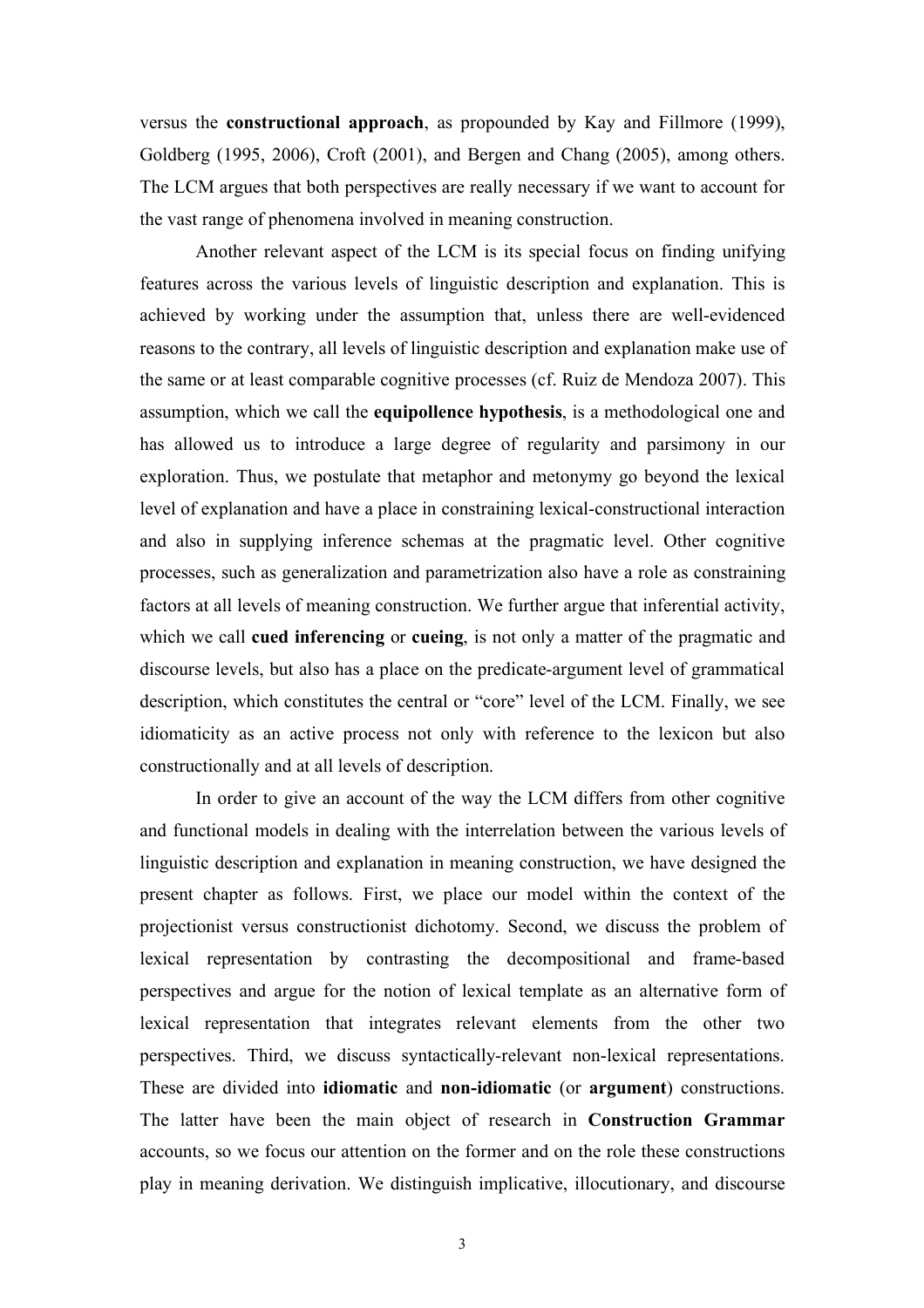constructions and study their main features from a descriptive perspective. Finally, in order to give our account full explanatory adequacy, we explore the way in which the meaning creation process is constrained by cognitive principles. We distinguish between two forms of working out meaning, **cued inferencing** and **subsumption**, and address the way each step of the meaning generation process is internally and externally constrained on the basis of cognitive mechanisms. In general, our discussion addresses the various aspects of the overall architecture of the LCM, as diagrammed in Figure 1, which is borrowed from Ruiz de Mendoza and Mairal (2008a).

[Figure 1 near here]

#### **2. Projections vs. constructions**

The proliferation of frameworks (both formal and functional) that have been propounded in linguistics over the last years, or even the different offshoots that compete within the same linguistic school, such as the various versions of Construction Grammar or the many different functional theories<sup>3</sup> are an eloquent proof that linguistic inquiry has been intense and active, thus offering a wide range of different methodological options for the researcher. As things stand, it might sound somewhat bizarre to offer a new linguistic product in a really saturated linguistic market. What are the added advantages that a new model can offer over the already existing proposals?

In connection with this, the LCM emerges as an attempt to reconcile a spurious debate between the projectionist and constructivist accounts of language and reorient this cardinal theoretical issue within the larger context of a theory of language that aspires to provide a fully-fledged and fine-grained description of all aspects of meaning construction. If this is our goal, we certainly need to capture the most relevant elements of the projectionist and the constructionist accounts. But before we discuss what these elements are, let us briefly discuss some of the competing theoretical issues that have fragmented functional and constructionist approaches.

<sup>&</sup>lt;sup>3</sup> According to Nichols (1984), these range from 'extreme' and 'moderate' to 'conservative' (see also Butler, 2003). A much more detailed and updated description of functional approaches in comparison with cognitive theories can be found in Gonzálvez-García and Butler (2006).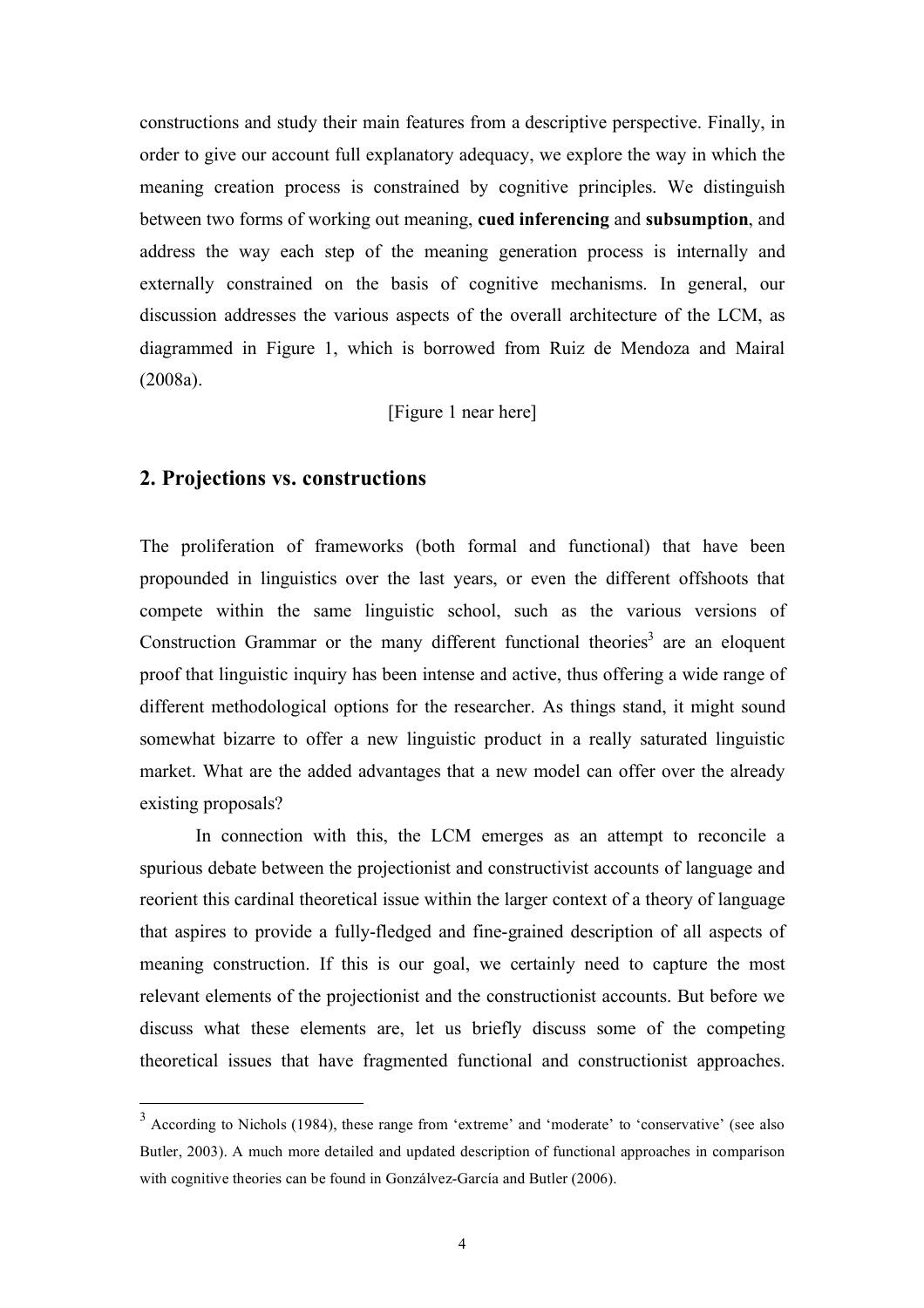This will serve as a backdrop against which we will briefly outline the architecture of the LCM.

One of the central assumptions of many functional accounts of grammar is that the syntactic configuration of predicates can largely be determined on the basis of their argument structure, which is described in terms of logical configurations. For this reason, these functional accounts can be labeled "projectionist", i.e. they claim that the logical structure of predicates constrains syntax by being mapped onto it. However, as has been extensively shown in Construction Grammar circles, there are instances where the argument structure of a predicate proves insufficient to explain the occurrence of one constituent. Consider the examples in (1) which exemplify the fact that constructions may contribute arguments to yield the final semantic interpretation of a particular expression: 4

| (1) | a. Te                    | quier-o              | fuera de mi               | vida. |
|-----|--------------------------|----------------------|---------------------------|-------|
|     |                          | ACC.2SG want-PRS.1SG | outside of POSS, 1SG life |       |
|     | 'I want you out my life' |                      |                           |       |

b. *Me gust-aría ver tu tesis* DAT.1SG like-CONDITIONAL.1SG see.INF POSS.2SG thesis *termin-ad-a cuanto antes*. finish-PTCP-F.SG as much before

'I would like to see your thesis completed as soon as possible'

- c. *Ver-emos su tesis termin-ad-a pronto*. see-FUT.1PL POSS.2SG thesis finish-PTCP-F.SG soon 'We will see your thesis completed soon'
- d. *Te ve-o en la Moncloa*  ACC.2SG see-PRS.1SG in DEF.F.SG Moncloa[NAME] *en cinco año-s*. in five year-PL

<sup>&</sup>lt;sup>4</sup> Interlinear morpheme-by-morpheme glosses are supplied for the Spanish examples following the Leipzig Glossing Rules (see http://www.eva.mpg.de/lingua/resources/glossing-rules.ph). The following additional abbreviations will be used in this paper: conditional (conditional or potential verb tense), and reflex passive (reflex passive).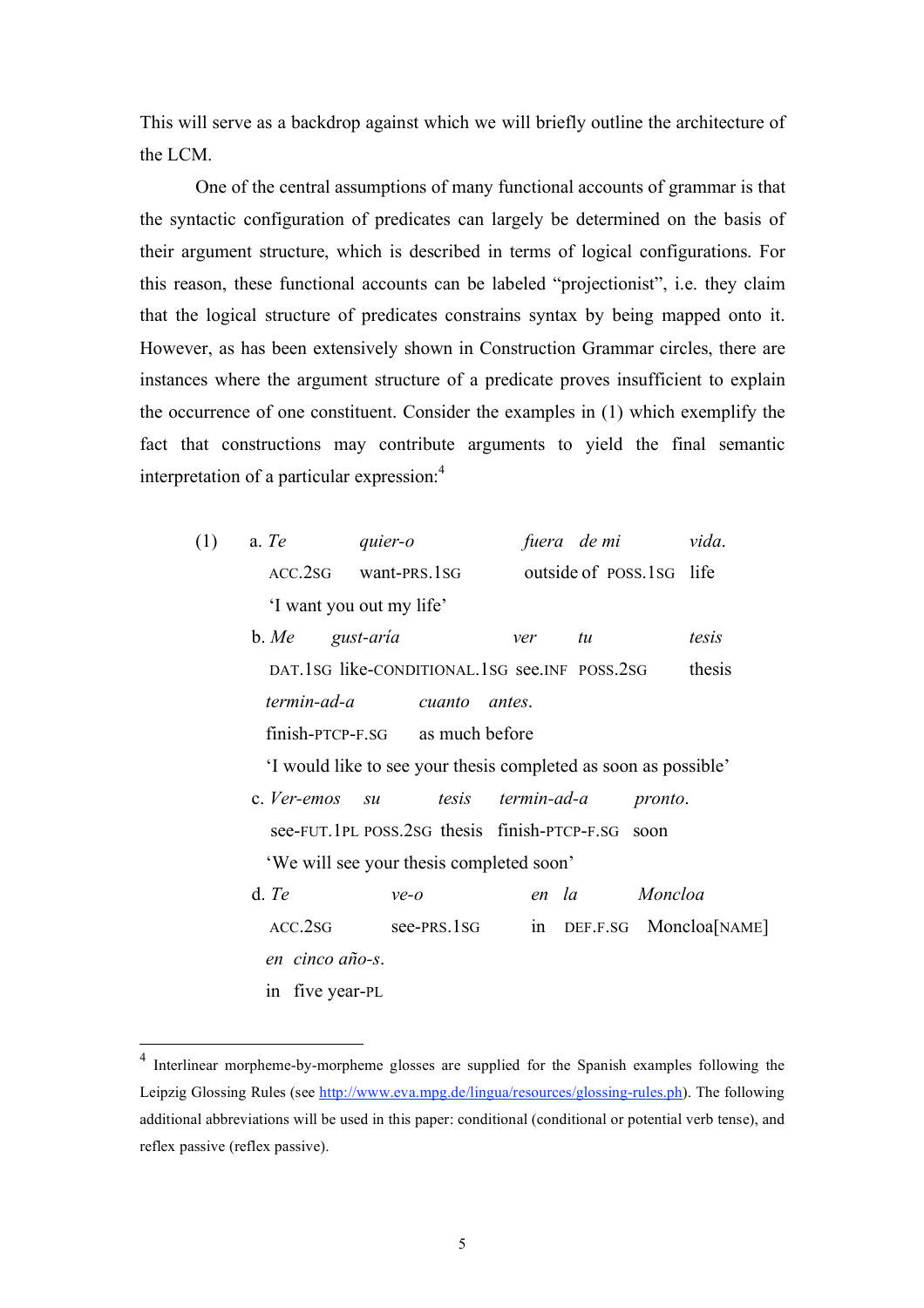#### 'I see you in Moncloa in five years'

In (1a) the PP *fuera de mi vida* cannot be derived from the argument structure of the predicate 'quiero'. In our view, (1a) exemplifies in Spanish the caused-motion construction, which has been studied for English (e.g. *He sneezed the napkin off the table*) in quite a lot of detail by Goldberg (1995, 2006). The caused-motion construction is used with causative and volition predicates and expresses a categorical and strong manipulation of the state of affairs denoted in the NP and the XPCOMP. In (1b) the resultative predicate *terminada* (*completed*) is not part of the argument structure of the predicate *ver (see).* In much the same way, in (1c) the complex resultative expression *en la Moncloa en cinco años*, where 'Moncloa' is metonymic for 'the Spanish government', originates in a non-explicit action with an observable or imaginable endpoint (i.e., someone's political career).

In essence, the examples in (1) show that constructions should not be regarded as pure epiphenomena since they play an active role in determining the type of syntactic configuration in which a predicate occurs. As a matter of fact, the LCM agrees with this aspect of Godlberg's Construction Grammar, thereby incorporating into its core-grammar level of description an inventory of argument constructions. But the LCM differs from Goldberg's account in significant respects, especially the descriptive metalanguage, which resembles that used for lexical characterizations of verbal predicates, and the specification of the ways in which core-grammar argument constructions interact with lexical configurations and with other constructions, whether constructional or idiomatic, at other levels of description.

### **3. The role of verbal semantics**

Lexical representation has become a crucial issue in linguistic theory, especially after the discovery that many of the syntactic properties of a predicate are in large part determined by its argument structure, a methodological stance that has become a hallmark for projectionist theories. This obviously contrasts with the ancillary status to which verbal semantic has been relegated in constructionist circles, where verbal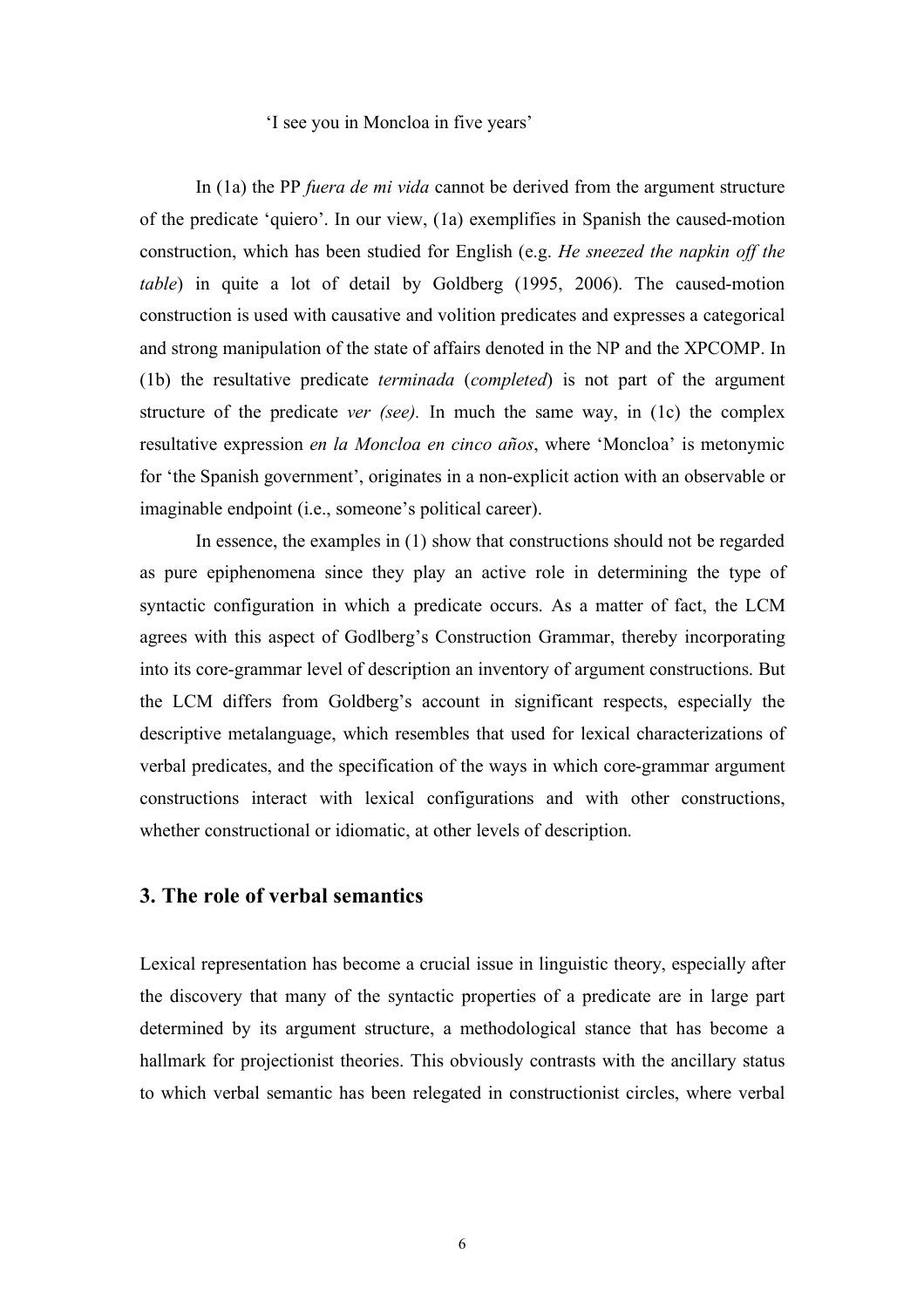semantics is not an area of emphasis.<sup>5</sup> Consider the following projectionist representational format for three semantically close verbal predicates, viz. *assassinate*, *murder*, and *kill* (Dik 1997a: 101):

> *[V]*  $(x_1: \langle \text{human} \rangle)_{Ag}$  $(x_2: \langle \text{human} \rangle)_{Go} \leftrightarrow$ *murder* [V]  $(x_1)_{Ag}$   $(x_2)_{Go}$   $(x_3$ : *treacherous* [A]) $)_{Manner}$  $murder$ [V]  $(x_1: \langle \text{human} \rangle)_{Ag}$   $(x_2: \langle \text{human} \rangle)_{Go} \leftrightarrow$ *kill*  $[V]$  ( $X_1$ )<sub>Ag</sub> ( $X_2$ )<sub>Go</sub> ( $X_3$ : *intentional* [A]))<sub>Manner</sub> *kill* [V]  $(x_1)_{Ag/Fo}$   $(x_2: \langle \text{human} \rangle)_{Go} \leftrightarrow$ *cause* [V]  $(x_1)_{A_2/F_0}$  (e<sub>1</sub>: [die [V]  $(x_2)_{Proc}$  ])<sub>Go</sub>

Each characterization is a predicate frame. For each argument of the predicate frame, the characterization specifies its selection restrictions (between angled brackets) and its semantic role (or function). Other distinguishing features are part of the definition part of the formalism. The explicit connection between the argument structure of the predicate and two syntactically relevant dimensions of semantic interpretation (selection restrictions and semantic functions) endows the representational format with a clear semantically-motivated syntactic projection potential. The rest of the features allows us to assign each item its due place in a lexical class.

Consider now the different projectionist system of lexical representation provided by Van Valin and LaPolla (1997):

| melt:           | $\text{BECOME}$ melted' $(x)$                                                                                            |
|-----------------|--------------------------------------------------------------------------------------------------------------------------|
| shatter:        | INGR shattered' $(x)$                                                                                                    |
| <i>destroy:</i> | $\lceil \text{do'}(x, \phi) \rceil$ CAUSE $\lceil \lceil \text{do'}(y, \phi) \rceil$ CAUSE $\lceil \text{BECOME} \rceil$ |
|                 | destroyed' (z)                                                                                                           |
| break:          | $\left[\text{do'}(x, \phi)\right]$ CAUSE CAUSE $\left[\text{BECOME broken'}(y)\right]$                                   |

 <sup>5</sup> While not opposed to the study of verbal semantics, most constructionist approaches agree that constructions are better predictors of sentence meaning than verbal semantics (cf. Goldberg, Casenhiser and Sethuraman, 2005). Croft (2001) and Boas (2003) are exceptions. These two scholars vindicate the relevance of verbal semantics in the context of constructional accounts. The LCM takes sides with this position but also seeks to maximize it by endowing the LCM with a robust lexical component, as described in sections 4 and 5 below.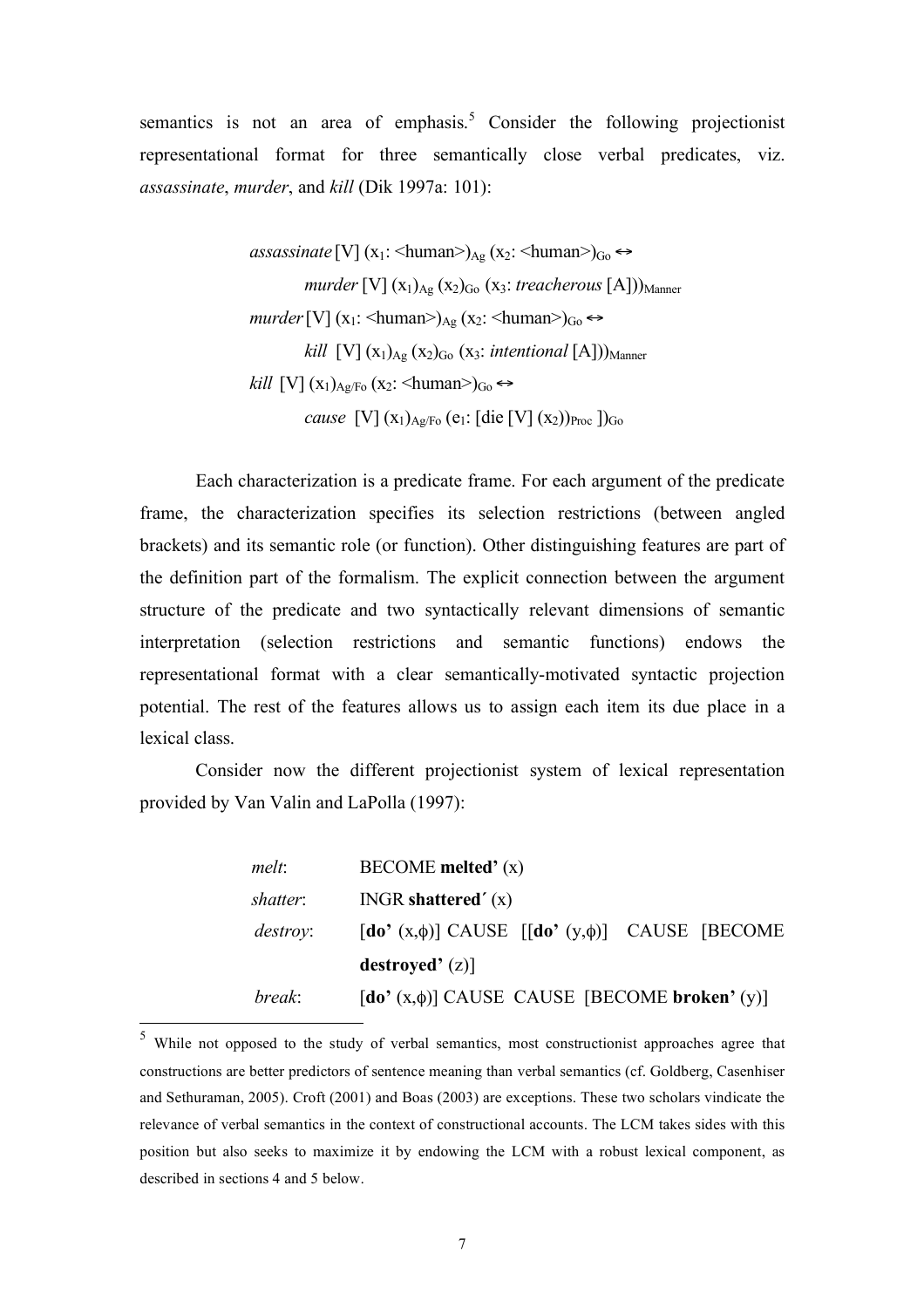These formalisms do not include selection restrictions or semantic functions. Instead, they make use of an abstract semantic metalanguage which consists of a number of primes (or constants) together with a list of operators and variables. Another variant of this line of research is represented by Levin and Rappaport's (2005) **event structure templates**. As argued in Ruiz de Mendoza and Mairal (2008b), one of the problems of this approach is that these representations only capture those aspects of the meaning of a word that have syntactic projection, at the cost of ignoring relevant knowledge parameters that are also part of a speaker's lexical competence. One further problem is the inability of these representations to account for many every-day uses of concepts that would require a broader definitional approach. Thus, there is no way in which representations like these can allow us to predict why *break* may be used intransitively (e.g. *The window broke*) but *destroy* may not (e.g. \**The building destroyed*). The predicates **broken'** and **destroyed'** have to be decomposed further, an issue that we shall deal with in section 7.2 below.

Alternatively, cognitive linguists make use of encyclopedic information in the form of frames as developed in **Frame Semantics** and more recently in the FrameNet project.<sup>6</sup> Semantic frames, which have been described as "specific unified frameworks of knowledge, or coherent schematizations of experience" (Fillmore 1985: 223), are schematic representations of situation types (e.g. 'buying', 'drinking', 'reading', etc.) describable in terms of participants and their roles (cf. Fillmore and Atkins 1992, 1994). Frames are very different from event structure templates or logical structures. Thus, frames do not include formal representations of the parameters that are determinant for argument realization. Instead, frames provide a comprehensive account of the conceptual framework underlying the meaning of a predicate, which can account for many aspects of its use. Thus, the commercial frame specifies a buyer, a seller, some merchandise, money, and a marketplace, among other elements. The ingestion frame specifies an ingestor, a thing that is ingested (an "ingestible"), an instrument, a place, a time, the manner of ingesting, and so on. The reading frame has, among others, slots for a reader, something that is read (e.g. a book), a place (e.g. a library, a study room). The advantage for grammatical explanation of this kind of account is that it deals with the different ways in which

 <sup>6</sup> For an updated account of the FrameNet Project, see http://framenet.icsi.berkeley.edu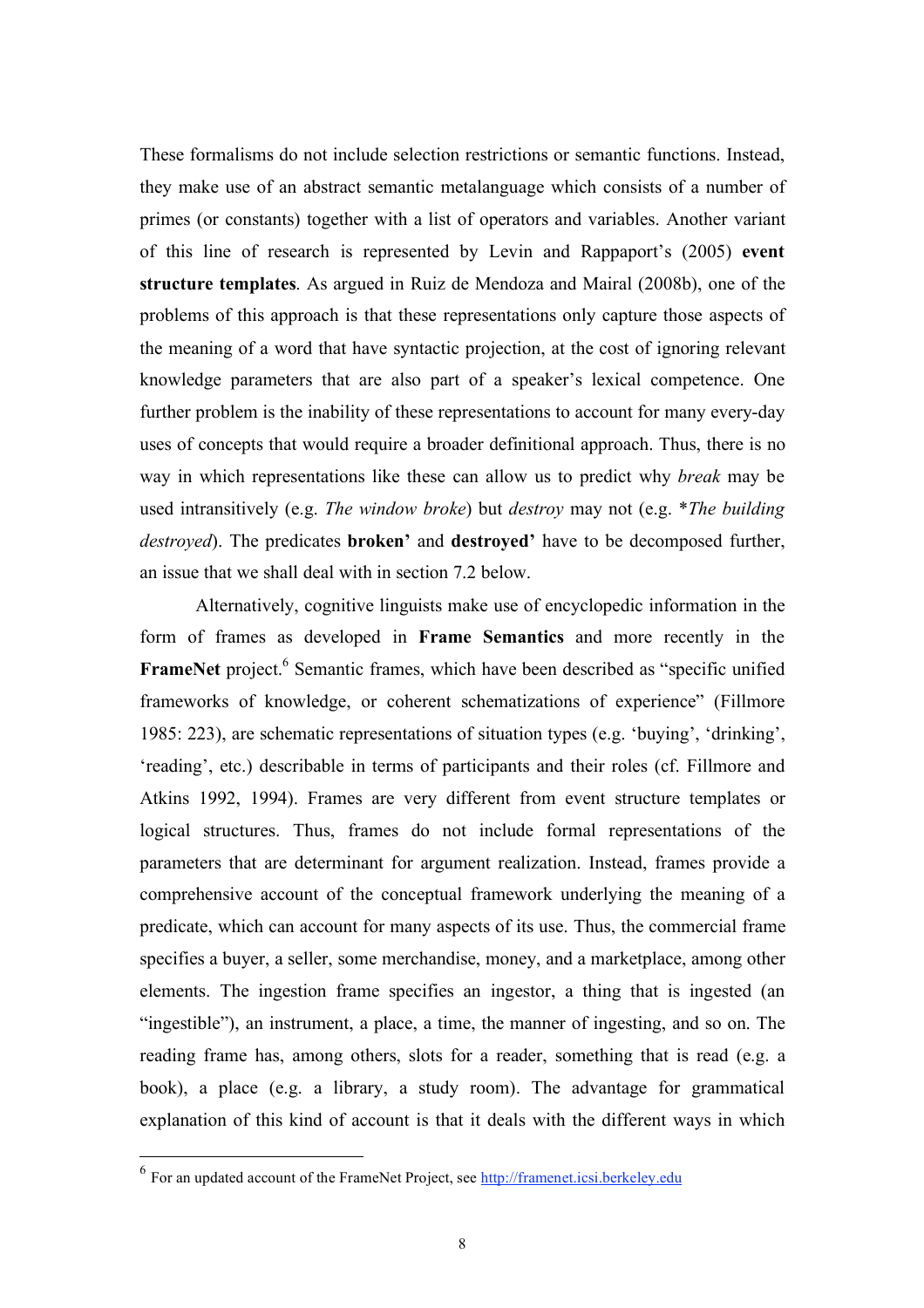verbal predicates profile relations and how this affects grammatical realization. For example, *pay* relates to the part of the transaction frame that deals with the transfer of money from buyer to seller in order for the latter to receive goods. Not all these elements of semantic structure need to be realized in syntax:

(2) a. *He didn't want to pay the car dealer (the agreed price) (for the car)*. b. *He didn't want to pay the agreed price (to the car dealer) (for the car*).

It is possible to contrast the use of *pay* with other related verbal predicates instantiating the same frame in terms of how each profiles the same set of relations:

- (2') a. *He didn't want to buy the car (from the car dealer) (for the agreed price)*.
	- b. *\*He didn't want to buy the car dealer*.
	- c. *\*He didn't want to buy the agreed price*.

While *pay* may take two different frame elements as its grammatical object, this is not the case for *buy*. The motivation for this difference can be attributed to the fact that the verb *buy* profiles a relation between the buyer and the goods bought (i.e., the focus is on the buyer obtaining the goods), but *pay* profiles a relation between the buyer and the seller in terms of the price paid for the merchandise (i.e., the focus is on the buyer and the seller being involved in an exchange of money for goods).

One insufficiency of this approach, however, lies in its lack of representational systematicity, since labels for semantic structure elements are stipulated in a rather *ad hoc* fashion without any standardized procedure. Thus, for the ingestion frame, we wonder why there is no specification of the way the actor and the affected entity interact: there is a causal connection that results in consumption of the affected entity, which will vary with the form of ingesting (eating, gulping, chewing, munching, drinking, sipping, devouring, consuming, gobbling, slurping, etc.). For example, one can eat a sandwich by taking small bites at it or by taking one or two big bites, but not by licking it. However, one can eat egg yolk this last way. The Frame Semantics system would need to postulate a virtually limitless number of subframes (eating a sandwich, a cake, ice cream, egg yolk, lamb, fish, rice, corn on the cob, etc.) for each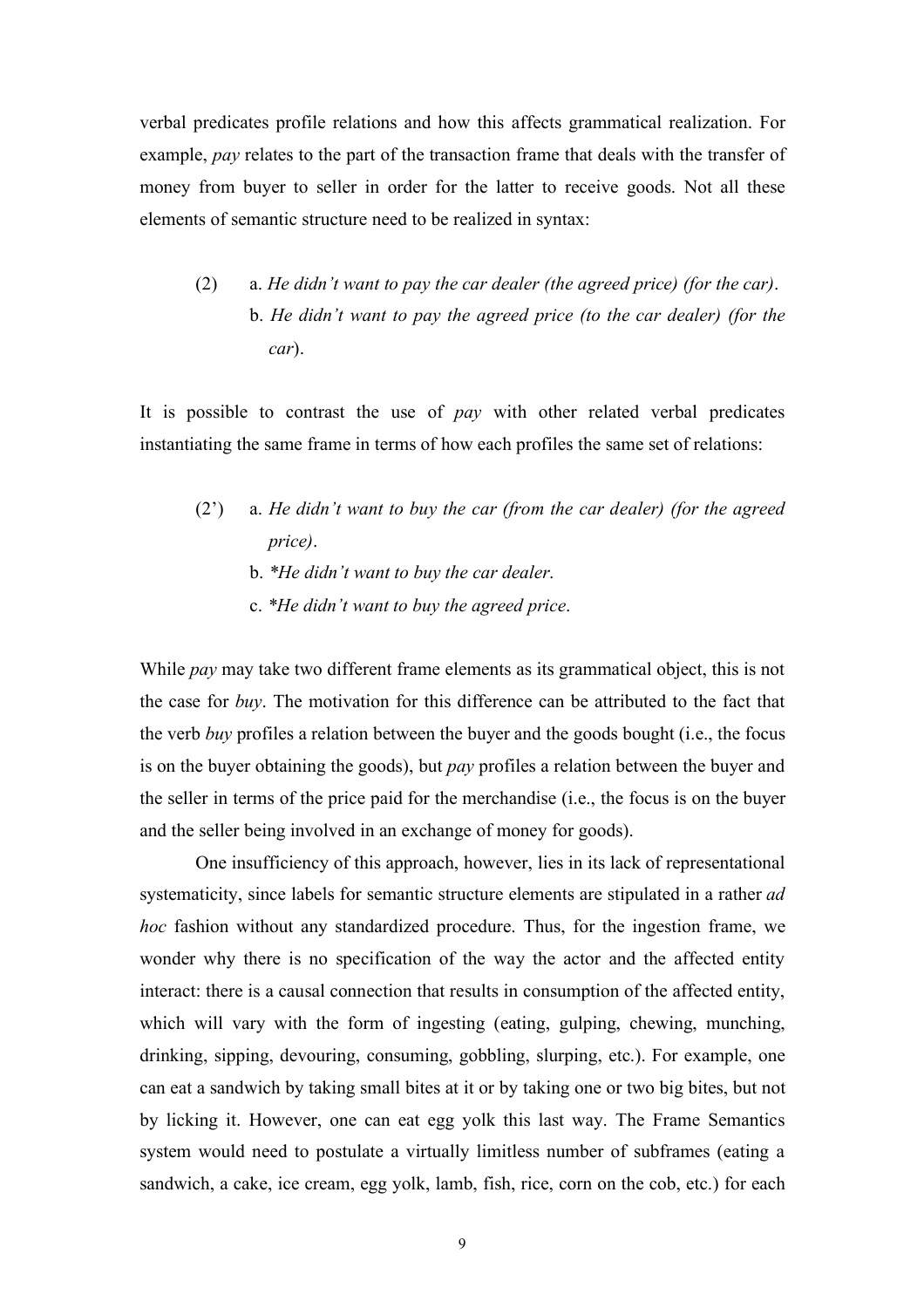way of ingesting food and make explicit the possible and impossible combinations between ways of ingesting and food types.

Another problem for the Frame Semantics approach is the lack of clear mechanisms to predict different forms of syntactic realization for each element of semantic structure. In order to do so, it is necessary to do much more than simply spell out connections between frames and the verbal predicates realizing them. For example, for a verb like *charge* we can postulate its potential to realize that part of the commercial transaction frame where someone (a customer) pays an amount of money for some work (e.g. *The mechanic charged me 60\$ for just half an hour's work*). However, the person that receives the money is not a seller of goods but a service provider. Are we to understand the concept of 'seller' in the commercial transaction frame in a broad manner? If so, how do we make explicit the restrictions that *charge* places on the type of seller on the basis of Frame Semantics? We could postulate a 'charging' subframe, but then we would need to postulate subframes for just about any verbal predicate connected with trading goods or services (e.g. *bargain*, *haggle*, *deal*, *traffic*, *auction*, *transact*, *swap*, *market*, *retail*, *vend*, *supply*, etc.) and then formulate the various syntactic realization restrictions. Evidently, this step would draw Frame Semantics very close to a projectionist account of lexical semantics. This is a theoretical development that frame semanticists have never wanted to make,<sup>7</sup> but in our view it is a necessary one unless we want encyclopedic semantics to remain largely dissociated from syntactic theory, which is the actual situation in Cognitive Linguistics, where the different versions of Construction Grammar and even Langacker's **Cognitive Grammar** do not really incorporate it explicitly.<sup>8</sup> There is thus an important mismatch within Cognitive Linguistics between its theoretical emphasis on the encyclopedic conception of meaning and its actual incorporation into an account of grammar.

 $<sup>7</sup>$  Advocates of Frame Semantics have explicitly written against the projectionist account of verb</sup> classes proposed by Levin (1993) (cf. Baker and Ruppenhofer 2003; Boas 2006).

<sup>&</sup>lt;sup>8</sup> The focus of Langacker's Cognitive Grammar is on cognitive phenomena such as construal, perspective, subjectivity and mental scanning (cf. Langacker 1987, 1991, 1999, 2005, 2008), and Construction Grammar mainly deals with the distinct grammatical properties of constructional patterns based on thematic roles. The need to incorporate a proper syntactic component has also been explicitly put forward in Boas (2008).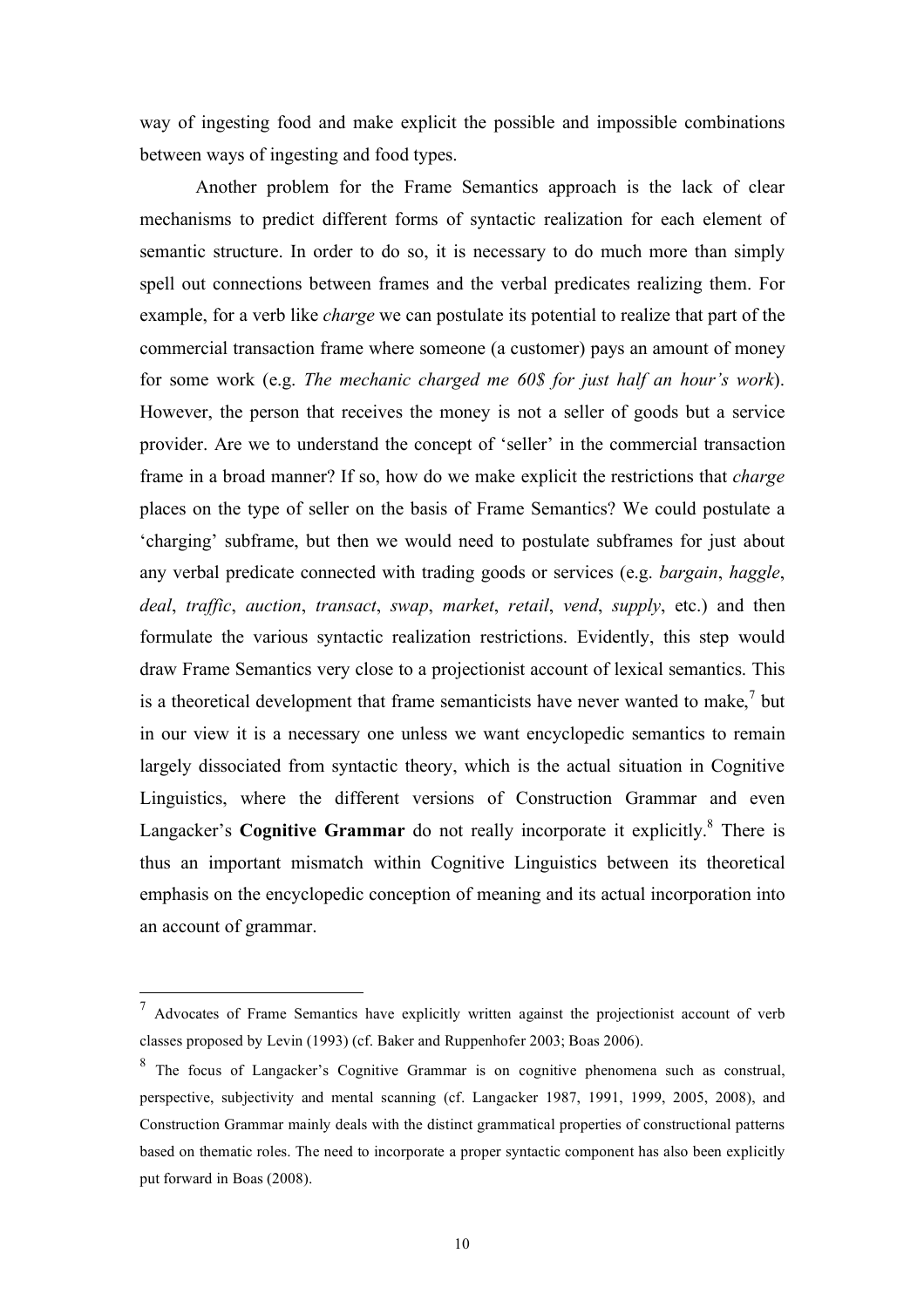The LCM is an attempt to solve this problem. In order to combine the two systems, i.e. constructionalism and projectionism, the LCM has developed a system of lexical representation in terms of **lexical templates**, which combine (encyclopedic) semantic and logical variables that are linked to one another in readiness for syntactic projection.

### **4. Lexical templates**

The notion of lexical template is originally a development of the logical structures in **Role and Reference Grammar** (RRG) (cf. Van Valin and LaPolla 1997; Van Valin 2005, 2008). RRG uses a decompositional system for representing the semantic and argument structure of verbs and other predicates (their **Logical Structure**, LS). The verb class ascription system is based on the **Aktionsart** distinctions proposed in Vendler (1967), and the **decompositional** system is a variant of the one proposed in Dowty (1979). Verb classes are divided into **states***,* **activities**, **achievements**, **semelfactives**, and **accomplishments**, together with their corresponding causatives. In Table 1 we give a representation of each verb class with its corresponding formalism (cf. Van Valin 2005:45).

### [Table 1 near here]

RRG maintains that state and activities are primitives and thus form part of the logical representation of the rest of predicates; by way of example, an accomplishment is either a state or activity predicate modified by the telic operator BECOME. However, Van Valin and Wilkins (1993) and Van Valin and LaPolla (1997) all claim quite explicitly that state and activity atomic predicates need further semantic decomposition and thus provide a first approach for the predicate *remember* and speech act verbs respectively.<sup>9</sup>

In an attempt to provide logical structure with a more robust semantic decomposition, we decided to develop the notion of lexical template. A lexical template consists of two modules: (i) the semantic module, and (ii) the logical

<sup>&</sup>lt;sup>9</sup>For a discussion of the exact details of the formalism of the first lexical templates, we refer the reader to Van Valin and Wilkins (1993), Van Valin and LaPolla (1997), Mairal and Faber (2002, 2007).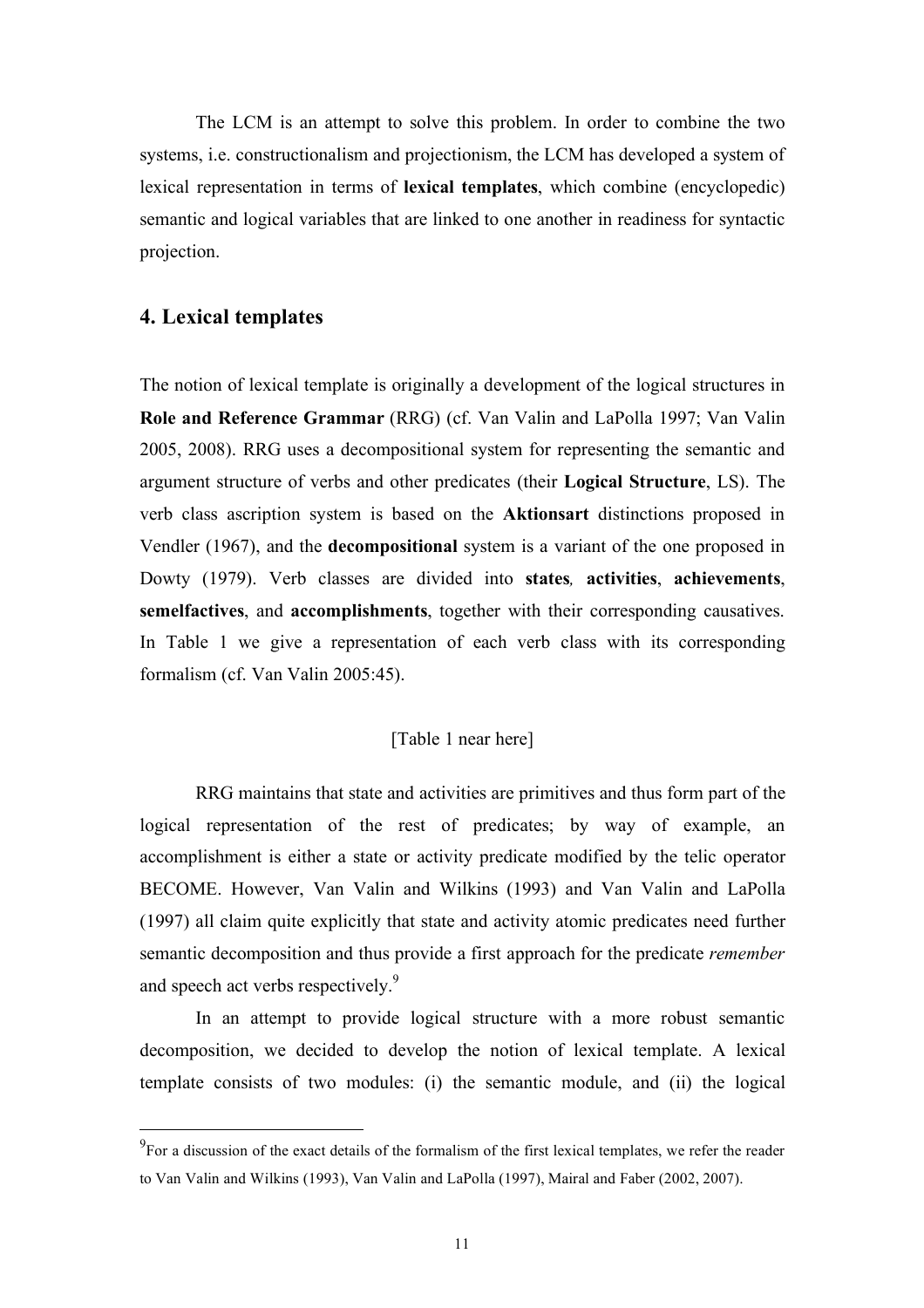representation or Aktionsart module, each of which is encoded differently. Here is the basic representational format for a lexical template:

### **predicate**: [SEMANTIC MODULE<lexical functions>] [AKTIONSART MODULE <semantic primes>]

The rightmost hand part of the representation includes the inventory of logical structures as developed in RRG with the proviso that the predicates used as part of the meaning definition are putatively candidates for semantic primes, or else, these cannot be further decomposed. This allows us to avoid the problem of having to regard as undefinable predicates which can be further semantically decomposed, e.g. defining the predicate *redden* in terms of BECOME **red'**, or *popped* in terms of INGR **popped**', or activity predicates like *sing* or *drink* in terms of **do'** (x,[**drink**' (x)]) or **do'** (x,[**sing**' (x)]). The innovation here with respect to the original RRG proposal resides in finding a systematic procedure to identify the correct prime together with a uniform framework for decomposing every predicate semantically until we arrive at the undefinable elements.

The semantic and pragmatic properties of the semantic module, as shown in the leftmost hand part of the representation, are formalized by making use of **lexical functions** such as those used in Mel'čuk's **Explanatory and Combinatorial Lexicology** (ELC) (cf. Mel'čuk 1989; Mel'čuk et al. 1995; Mel'čuk and Wanner 1996; Alonso Ramos 2002). 10 These lexical functions have also been shown to have a universal status (cf. Mel'čuk 1989), something which is in keeping with our aim of providing typologically valid representations. In contrast to the use of lexical functions in Mel'čuk's work and the complete literature on the Explanatory Combinatorial Dictionary, in our approach such functions are essentially paradigmatic

<sup>&</sup>lt;sup>10</sup> According to Mel'Čuk *et al* (1995: 126-127), a lexical function (LF) is written as:  $f(x) = v$ , where f represents the function, *x*, the argument, and *y,* the value expressed by the function when applied to a given argument. The meaning associated with an LF is abstract and general and can produce a relatively high number of values; e.g. **Magn** expresses intensification and can be applied to different lexical units thus yielding a high set of values:

| Magn | $(Engl. smoker) =$      |     | heavy                     |
|------|-------------------------|-----|---------------------------|
| Magn | $(English, bachelor) =$ |     | confirmed                 |
| Magn | (Sp. error)             |     | craso                     |
| Magn | (Sp. llorar)            | $=$ | llorar como una Magdalena |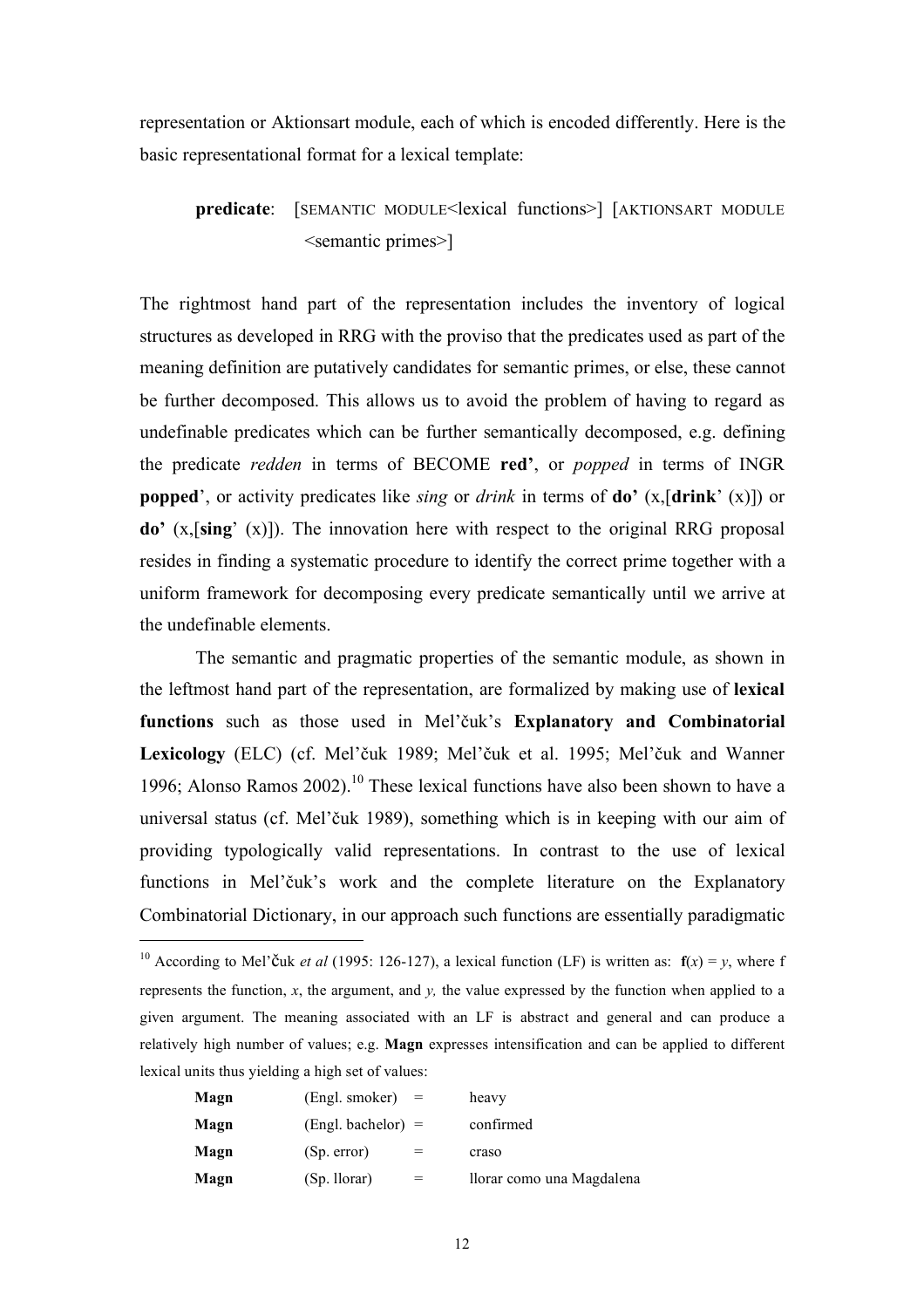and capture those pragmatic and semantic parameters that are idiosyncratic to the meaning of a word, which allows us to distinguish one word from others within the same lexical hierarchy. For example, if we want to account for the semantic differences between *mandar* ('command')*, ordenar* ('order')*, decretar* ('decree')*, preceptuar* ('set up a precept')*, preinscribir* ('preregister') from the lexical domain of speech acts or *cautivar* ('captivate')*, arrebatar* ('seize')*, arrobar* ('entrance')*, embelesar* ('enrapture')*, extasiar* ('send into an ecstasy')*, hechizar* ('bewitch') from the domain of feeling in Spanish, we would certainly need some mechanism that allows us to discriminate and encode those meaning elements that differentiate one predicate from others. Then, we have devised a semantic module that consists of a number of internal variables, i.e. world knowledge elements of semantic structure, which relate in very specific ways to the external variables that account for those arguments that have a grammatical impact. Now, let us consider the following examples:

*captar***:** [MagnObstr & Culm<sub>12[[ALL]</sub> **know**<sup> $\prime$ </sup> (x, y) x = 1; y = 2

*consider*: 
$$
[Loc_{in}^{temp \leftrightarrow}{}_{1,2}^{\circ} \text{CONT}]
$$
 **think**'  $(x, y) \, x = 1; y = 2$ 

In Spanish *captar* ('grasp') the logical structure represents a state predicate with **know'** as primitive and modified by two variables *x* and *y*. On the right hand side, the semantic module includes two parameters that encode the culmination of knowing the propositional meaning of something  $\lceil \text{Culm}_{12}[\text{ALL}]\rceil$  and the fact that this process has been done with great difficulty [MagnObstr]. Then, in *consider*, we have a two place state predicate with the primitive **think'** as definiens. Within the lexical domain of cognition, Faber and Mairal (1999) note two types of indefinables, **know** and **think**, that serve to define the rest of the predicates in this class. The case that concerns us here belongs to the *think* type and is modified by two lexical functions, [Loc<sub>in</sub>]  $\text{temp} \rightarrow$ <sub>1,2</sub>] and [CONT], that express duration and temporal setting (in the present).<sup>11</sup>

<sup>&</sup>lt;sup>11</sup> A further issue that arises is if lexical functions provide a complete catalogue of the different semantic and pragmatic parameters that are involved in the meaning definition of a word. Moreover, it would be desirable to regroup lexical functions into broader categories such that the inventory becomes more transparent. Within this context, a very recent development proposes to readapt the semantic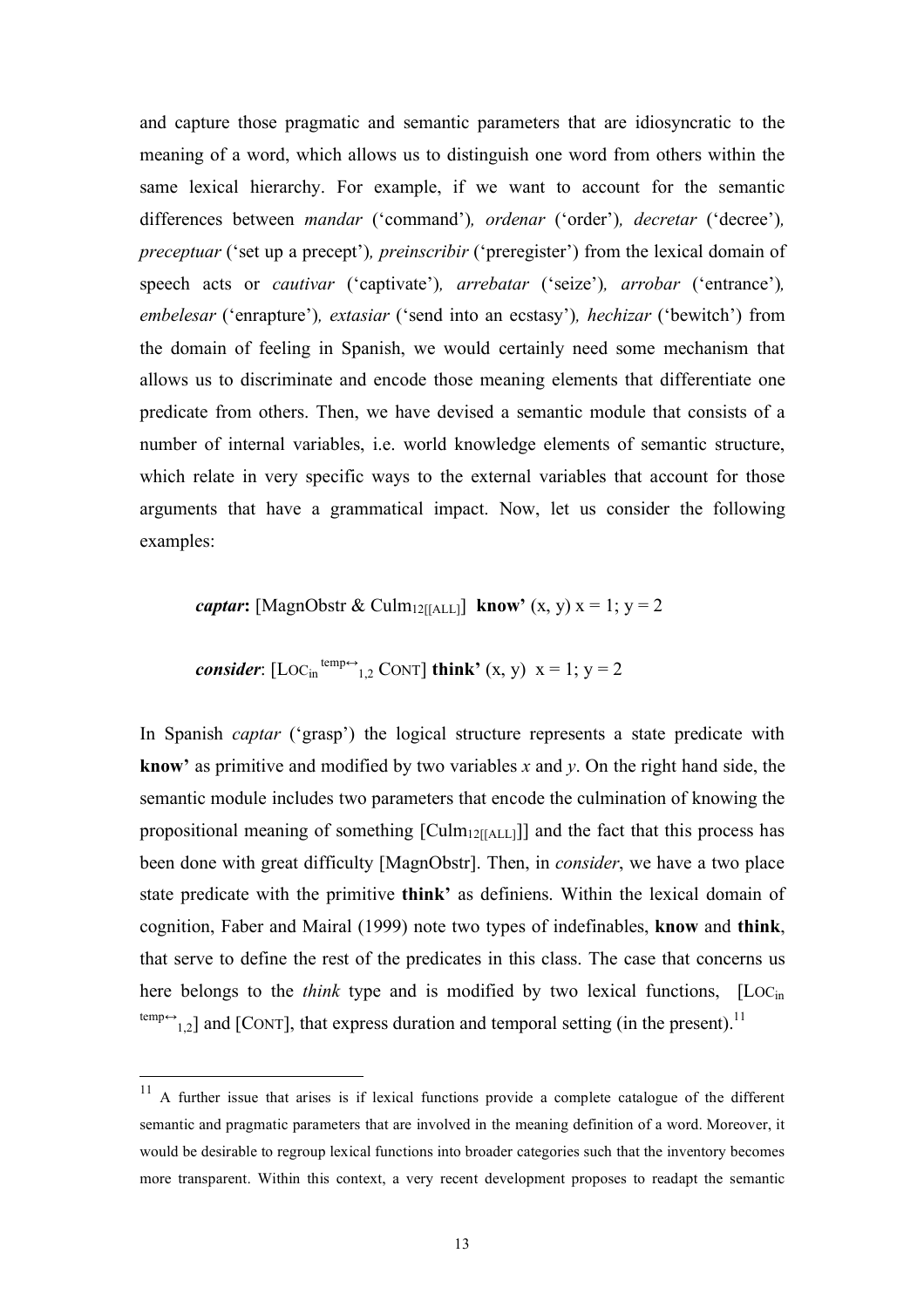Lexical templates are built into constructional templates, which have a more abstract nature and are largely based on Goldberg's (1995) notion of **argument constructions.** Argument constructions are associated with Level 1 constructional templates in the LCM, which form the core grammar module and are made up of elements of semantic interpretation that can be realized syntactically. Hence, constructional templates thus consist of sets of arguments that relate to one another on the basis of abstract predicates such as CAUSE, BECOME, MOVE, and HAVE. In the LCM we have adapted these representations to the same formalism as used in a lexical template, which means that constructional templates at this level, which are largely grounded in an Aktionsart characterization, are described by using a semantic metalanguage and an inventory of operators. As a result, both lexical templates and constructional templates are based on the same metalanguage, which makes the unification of the two formalisms a straightforward task. For example, let us see the format of the caused-motion construction:

### a. [**do´** (x, y)] CAUSE [BECOME \*NOT **be-LOC´** (y, z)] b. [**pred**' (x, y)] CAUSE [BECOME \*NOT **be-LOC´** (y, z)]

Although this construction is not very productive in Spanish, there are just a few examples like  $(3)$ , where the causing subevent is a state predicate:<sup>12</sup>

| $(3)$ Quiero                  | $\mathfrak{a}$ |  |  | María fuera de mi                           | casa. |
|-------------------------------|----------------|--|--|---------------------------------------------|-------|
|                               |                |  |  | want-PRS.1sG OBJ Mary out of POSS.1sG house |       |
| 'I want Mary out of my house' |                |  |  |                                             |       |

[**want**' (yo, María)] CAUSE [BECOME \*NOT **be-LOC´** (María, casa)]

Recall that, as discussed in and Goldberg (1995), and in Van Valin and LaPolla (1997), the caused-motion construction, which might be well equally interpreted as a

modules of the lexical templates in terms of Pustejovsky's (1995) **qualia** (cf. Mairal and Cortés, in prep.; Cortés, this volume).

 $12$  For a representation of the inchoative construction and the subjective transitive construction, we refer the reader to Cortés (this volume) and Gonzálvez-García (2008).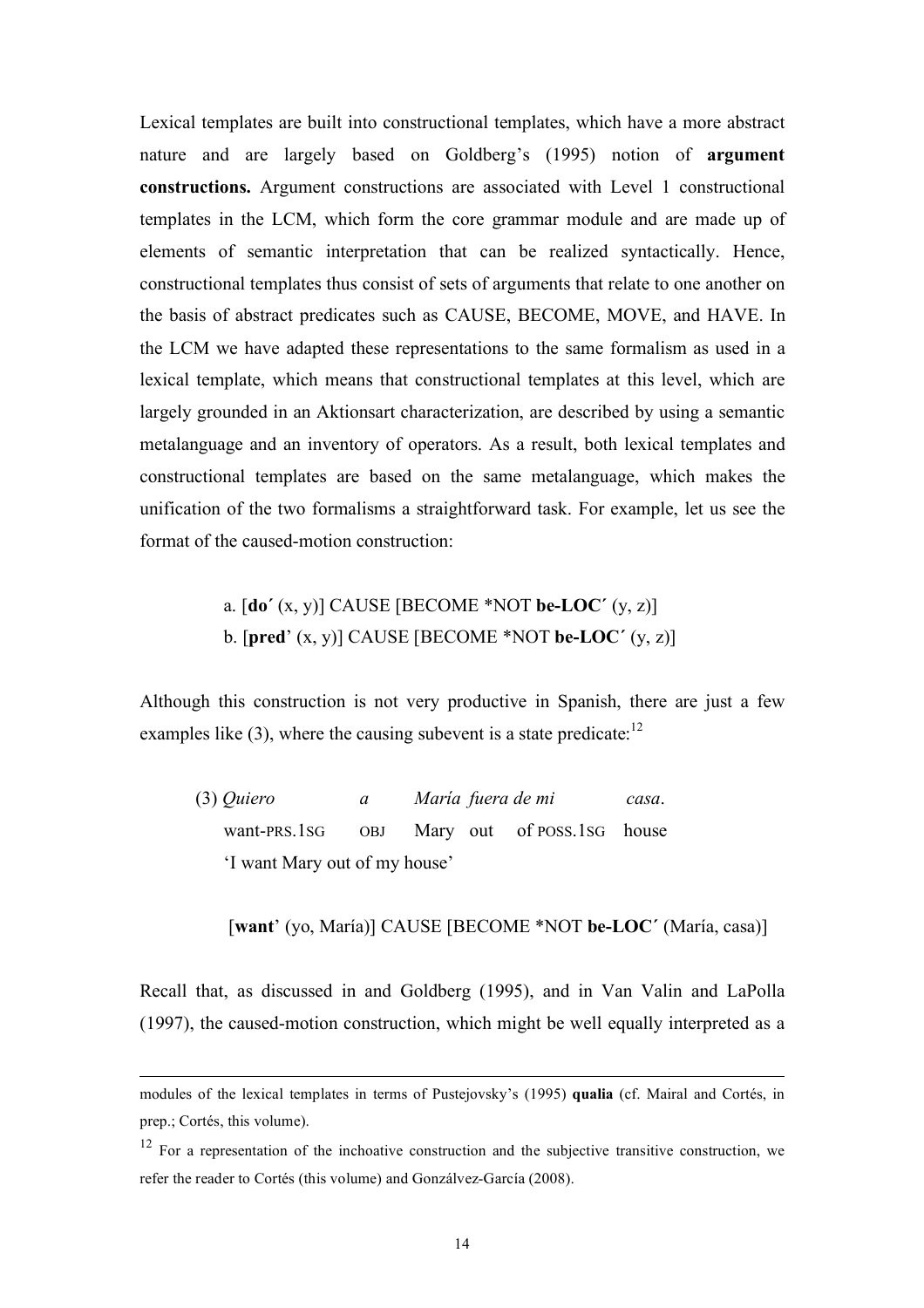case of the resultative construction, introduces another logical structure that focalizes a further degree of the result obtained by the state part of the lexical template. This subevent is saturated by either an adjectival or a prepositional phrase.

#### **5. The possible relations between verbs and constructions**

Construction Grammar approaches have postulated very general principles to account for the possible relations between verbs and constructions: for example, the **Semantic Coherence Principle***,* the **Correspondence Principle**, the **Causal Relation Hypothesis** (Goldberg 1995:50; 61, 62), or 'coercion' and its associated principle the **Override Principle** (Michaelis 2003). However, these principles are too general to account for the specificities and exact conditions that actually regulate the integration of a verb's lexical entry with the construction in which it is embedded. The Semantic Coherence Principle simply states that the participant role of the verb and the argument role of the construction must be semantically compatible. The Correspondence Principle specifies that semantically salient roles must be encoded in such a way that they receive sufficient discourse prominence (that is, the principle ensures that lexical specifications and discourse structure are generally aligned). The Causal Relation Hypothesis, based on previous work by Croft (1991), states that verbal and constructional meaning must be integrated via a temporally contiguous causal relationship (e.g. sound emission verbs, such as *screech* in *The train screeched into the station* can be used to designate motion if the sound results from and occurs simultaneously with motion; cf. *The dog barked into the room*). Finally, the Override Principle stipulates that the meaning of a lexical item must conform to the meaning of the structure in which it is embedded**.** For example, in Spanish (as in English) we find that the predicates *romper* ('break'), *cortar* ('cut') and *destruir* ('destroy') exhibit distinct syntactic behavior in the context of the inchoative construction and the impersonal reflexive construction (see Cortés, this volume):

(4) a. *Romp-ieron la ventana (con facilidad)*. break-INDEFPRET.3PL DEF.F.SG window with ease 'They broke the window easily' b. *La ventana se romp-ió (con facilidad)*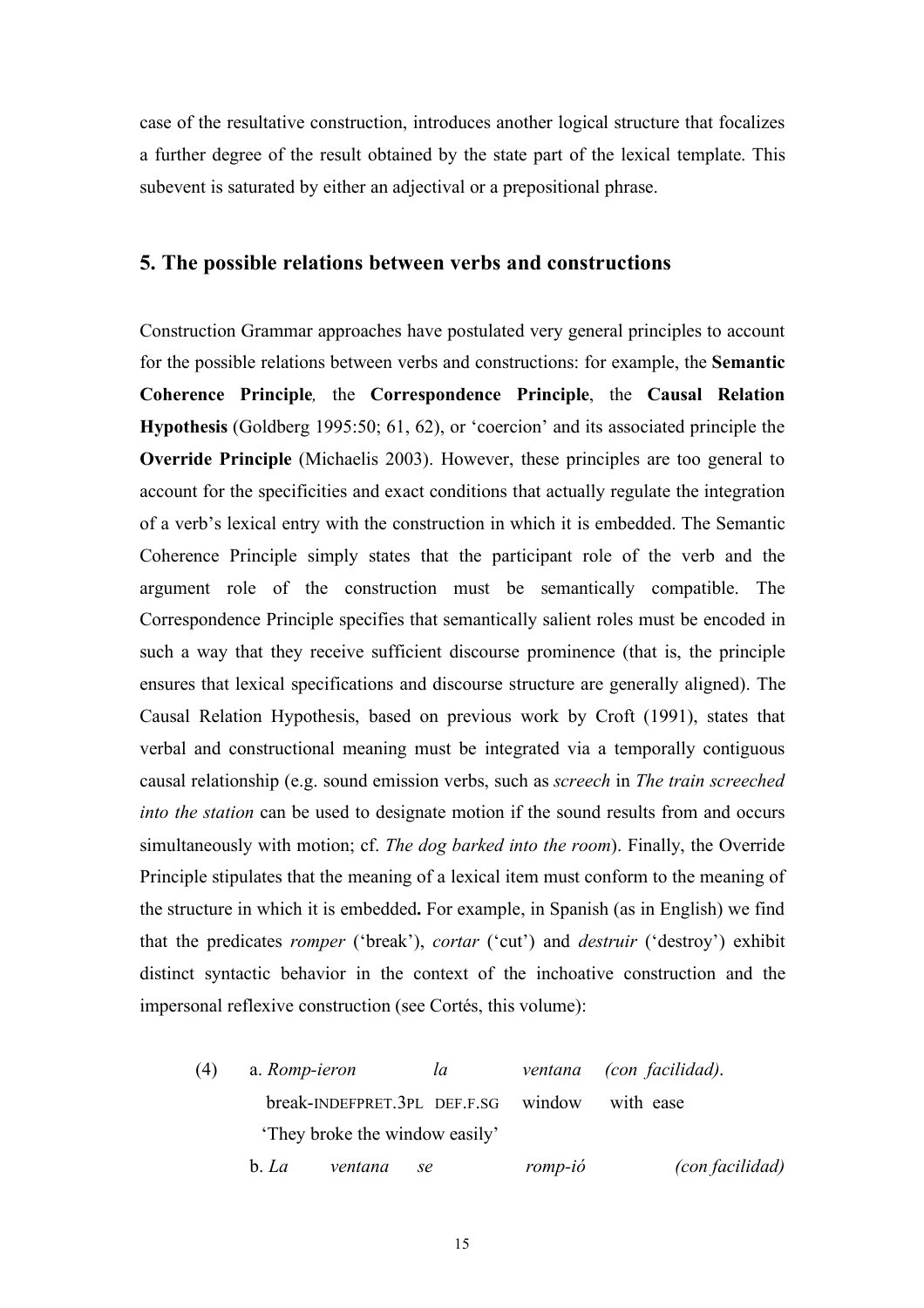DEF.F.SG window REFLEX PASS break-INDEFPRET.3SG with ease *[como por sí mism-a]*.

as.if by itself-F.SG

'The window broke easily (as if by itself)'

c. *Destruy-eron el edificio*. destroy-INDEFPRET.3PL DEF.M.SG building 'They destroyed the building'

d. *\*El edificio se destruy-ó [como* DEF.M.SG building REFLEX PASS destroy-INDEFPRET.3SG as.if *por sí mism-o]* by itself-M.SG \*'The building destroyed itself (as if by itself)' e. *Est-e pan se cort-a (con facilidad)*.

- PROX-M.SG bread REFLEX PASS cut-PRS.3SG with ease 'This bread cuts easily'
- f. *#Est-e pan se cort-a*. PROX-M.SG bread REFLEX PASS. cut-PRS.3SG \* 'This bread cuts itself'

We claim that it is necessary to identify the type of elements that are part of the structure of verbs like *romper* or *cortar*, which allow the impersonal reflexive in (a) and the evaluative reflexive construction in (b). In much the same way, it is necessary to determine why a predicate like *destruir* blocks out a reflexive construction as shown in (d). The LCM posits two major mechanisms that account for the possible relations that are established between a verb and a construction, on the one hand, and between a constructional level<sub>n</sub> and a higher constructional level<sub>n+1</sub>, on the other hand. One of the mechanisms, which works purely at the grammatical level, is the one we have referred to above by the label subsumption. The other mechanism, cueing, deals with inferences developed on the basis of the blueprint provided by the output of lexical and constructional integration at whatever level of representation. The two mechanisms are in turn regulated by what we have termed **internal** and **external constraints** (cf. Section 7).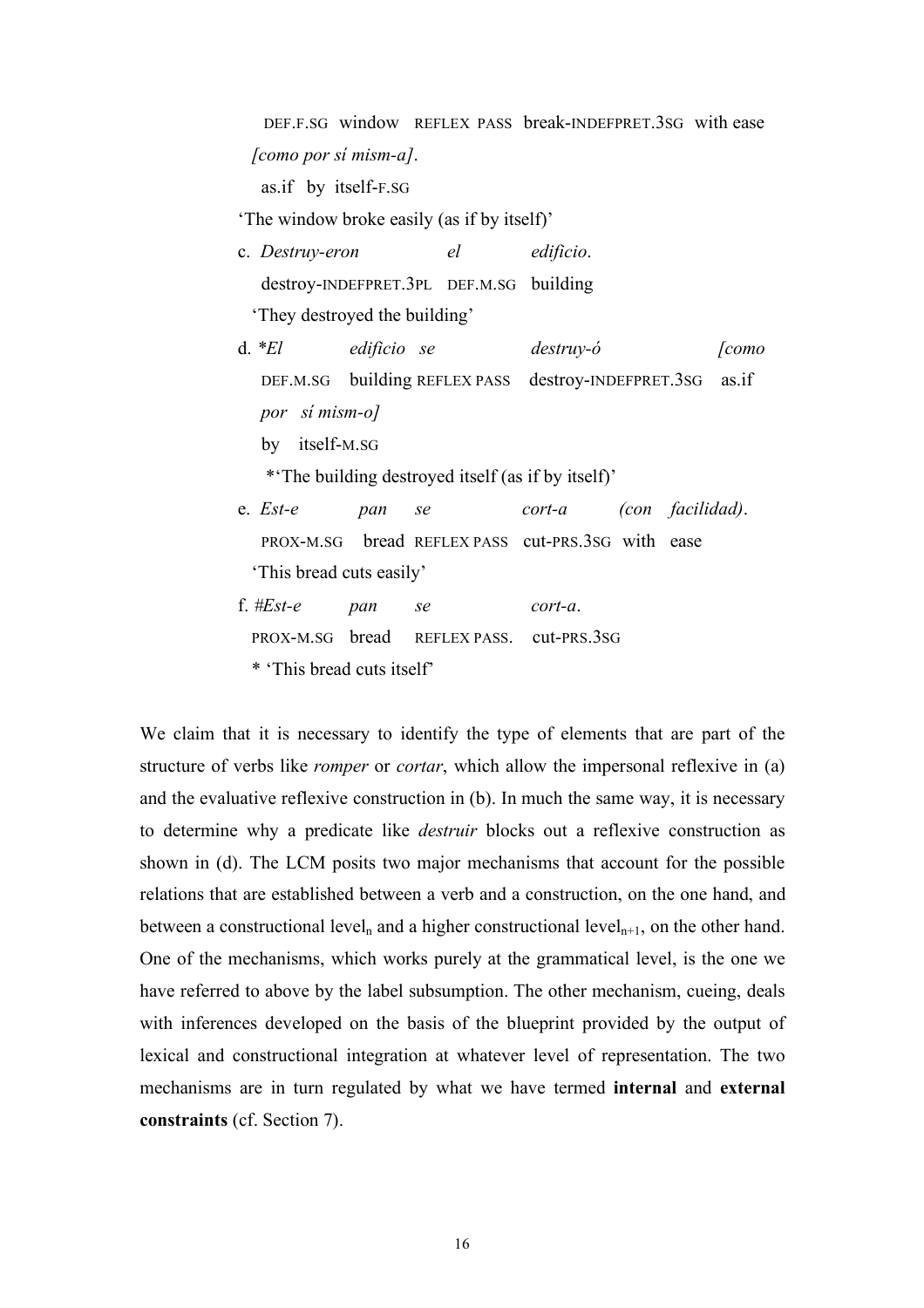## **6. The pragmatic and discourse dimensions of constructional meaning**

Functional approaches have been for some time concerned with the nature of the pragmatic and discourse dimensions of meaning. The goal of giving pragmatic adequacy to grammatical explanation influenced much of Dik's Functional Grammar, which also addressed some discourse phenomena such as topicality and focalization (cf. Dik 1997b). The more recent **Functional Discourse Grammar** (Hengeveld 2004; Hengeveld and Mackenzie 2006, 2008) has gone so far as to take the discourse act as the basic unit of analysis. In Cognitive Linguistics, the concern with pragmatics and discourse has guided an increasing amount of research (e.g. Langacker 2001; Otal and Ruiz de Mendoza 2007; Panther and Thornburg 2003; Ruiz de Mendoza and Pérez 2003; Steen 2005) but, in contrast to Functional Grammar, neither dimension has been made a central part of any of the existing accounts. The tendency in CL is to show that pragmatic and discourse phenomena can be accounted for by making use of the same mechanisms used for other domains of linguistic enquiry. Thus, Langacker (2001) applies the notions of profile and base, which are pervasive in grammar, to an understanding of the relationship between finite clauses and the context in which they are produced. He also contends that the basic units of discourse structure are relationships (propositions) rather than things (nominal expressions), another basic division of his Cognitive Grammar. But this treatment of discourse makes it epiphenomenal, the result of opening up attentional frames that often correspond to clauses that one after another serve to create and update a discourse space. There is no discussion of how some linguistic mechanisms serve as cues to creating conceptual connectedness, nor is there any indication of what principles regulate the creation of discourse structure. In other words, discourse meaning is not made part of a unified framework.

The LCM does aim to offer a unified approach to the pragmatic and discourse dimensions of meaning construction. In order to do so, it must accomplish three crucial tasks: one is to distinguish between different levels of non-argumental meaning; a second task consists in finding to what extent a non-argumental level of description is to be accounted for in terms of grammatical mechanisms, especially since much of the meaning at the pragmatic and discourse levels is obtained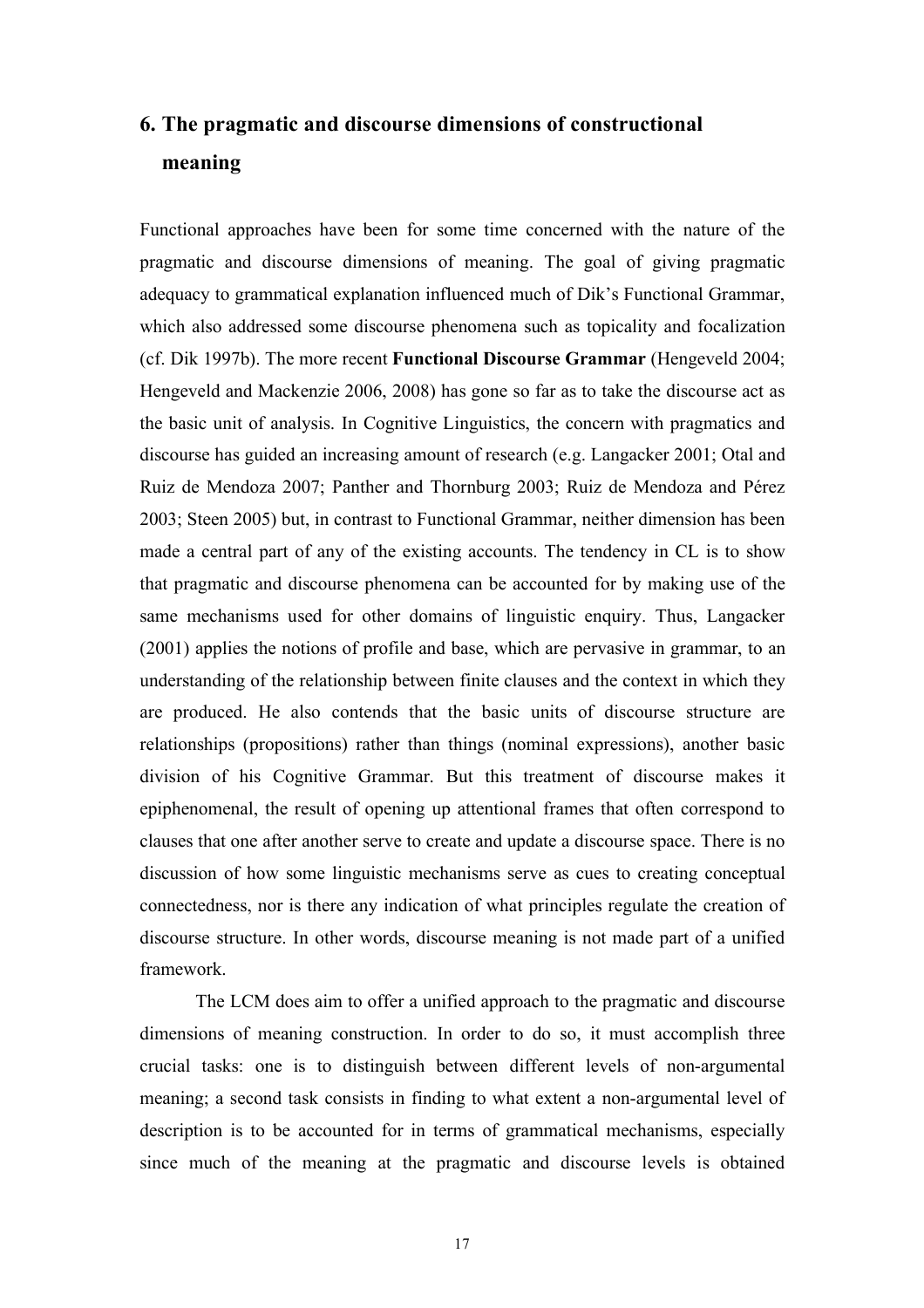inferentially; the third task is to determine the principles that regulate interaction between the different layers. First, since the LCM has a constructional orientation, it focuses its attention on postulating constructions that capture in a highly conventionalized way different layers of non-argumental meaning. In the LCM argument constructions are considered part of the core-grammar level of description, or level 1, where content-bearing lexical items and predicate-argument constructions interact to produce what is normally called propositional meaning. Then, the LCM distinguishes between three kinds of non-argumental constructions: (i) level 2 or *implicational* constructions, which capture meaning that arises from the way the speaker interacts with the lexical and grammatical properties of utterances but does not affect the basic relationship between predicates and their arguments; (ii) level 3 or *illocutionary* constructions, which deal with meaning that arises from the way speakers interact on the basis of argument-predicate configurations; (iii) level 4 or *discourse* constructions, which deal with how the speaker creates connectedness in his speech production on the basis of all other aspects of the semantic configuration of utterances.

One interesting feature of levels 2, 3, and 4 constructions is their higher degree of idiomaticity when compared to level 1 constructions. In the case of level 1 constructions, we sometimes come across expressions that are either fully idiomatic, i.e. that admit a very low degree of elaboration or none at all, such as *kick the bucket*, *spill the beans*, *beat about the bush*, *bear the brunt of*, *let the cat out of the bag*, *walk the second mile*, and others that are midway between being idiomatic and being argumental: *look someone in the eyes*, *make oneself at home*. But even the more flexible level 1 idiomatic constructions do not match the degree of elaboration that constructions at other levels can reach. This is so because these higher-level constructions combine idiomatic elements with highly parametrizable variables. We deal with levels 2, 3, and 4 constructions in the following subsections.

#### 6.1. Implicational constructions

Let us consider the following utterances:

(5) a. *Who's been messing with my computer?* b. *It was your son that broke the window*.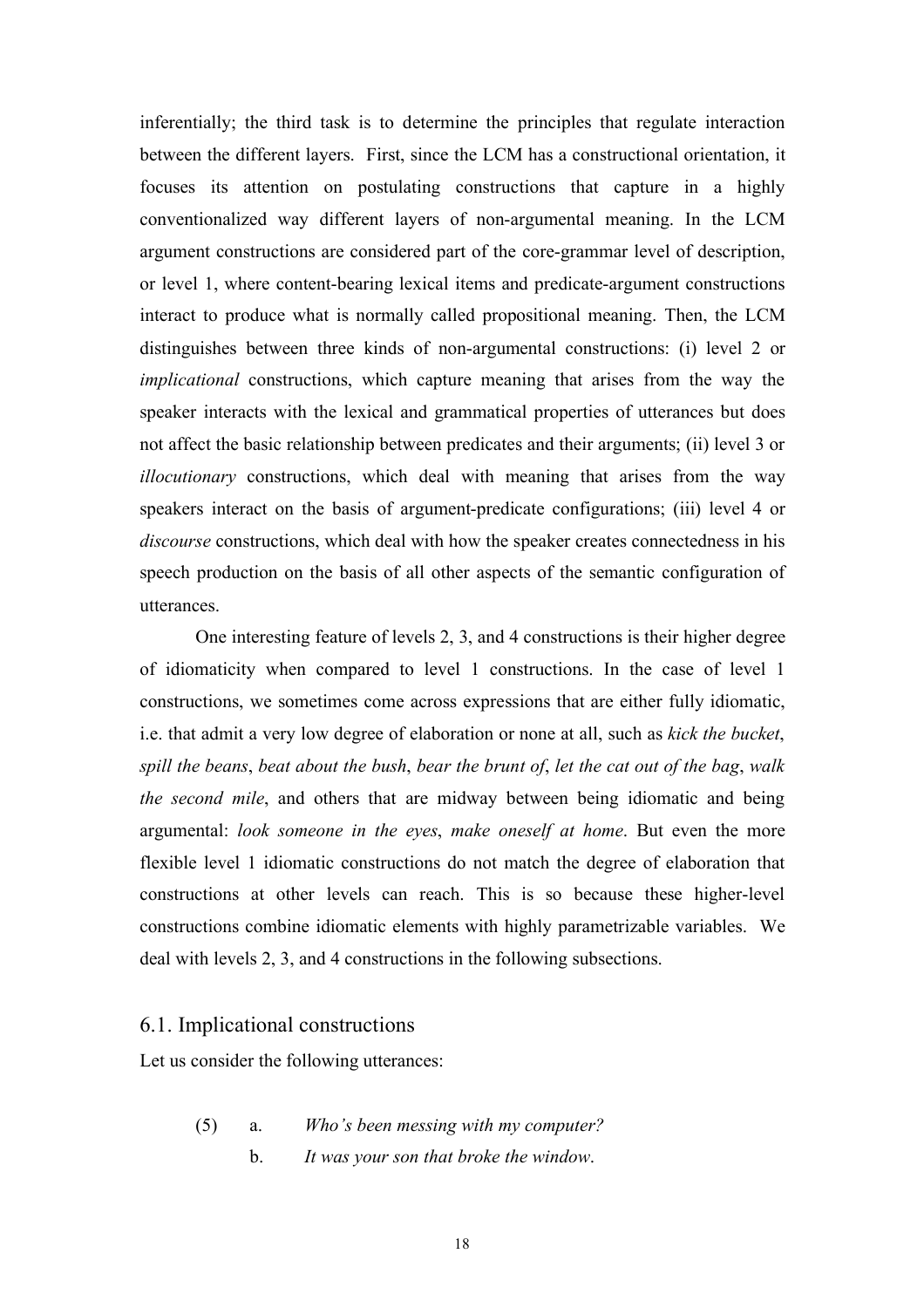Example (5a) is a case of presuppositional construction and (5b) of focus construction. Let us deal with each construction in turn. In (5a), the speaker is bothered by the situation described at the argument structure level through a presupposition (i.e., someone has been messing with the speaker's computer). The idea that the speaker is bothered is not directly derivable from the presupposition, but rather from an implication based on the fact that no one is expected to use another person's computer without permission. But note that a similar implication may also be obtained from other related sentences that make use of the same structural configuration:

(6) a. *Who's been crying the whole night?* b. *Who's been reading my journal?* c. *Who's been reciting Homer?* d. *Who's been sitting here?*

This happens because the pragmatic implication that the speaker is bothered by the situation described in the propositional structure of *wh*-sentences has become "entrenched" to a fairly large extent in the linguistic system. Entrenchment, as defined by Langacker (1999: 105), is a function of the frequency of association between a meaning element, whatever its origin, and any given structural configuration.

There are other related configurations that tend to carry the same meaning implication that we have observed for example (5a) and all the examples in (6):

(7) a. *Where's our son been the whole night?* b. *Why's he behaving like that?* c. *When's that order been issued?* d. *What's your sister been doing today?*

All these configurations presuppose that whatever is described after the *wh*interrogative pronoun has actually been the case. But we can have the same meaning effect even if we make use of a non-presuppositional construction. The clearest case is provided by the **What's X Doing Y?** construction, discussed by Kay and Fillmore (1999):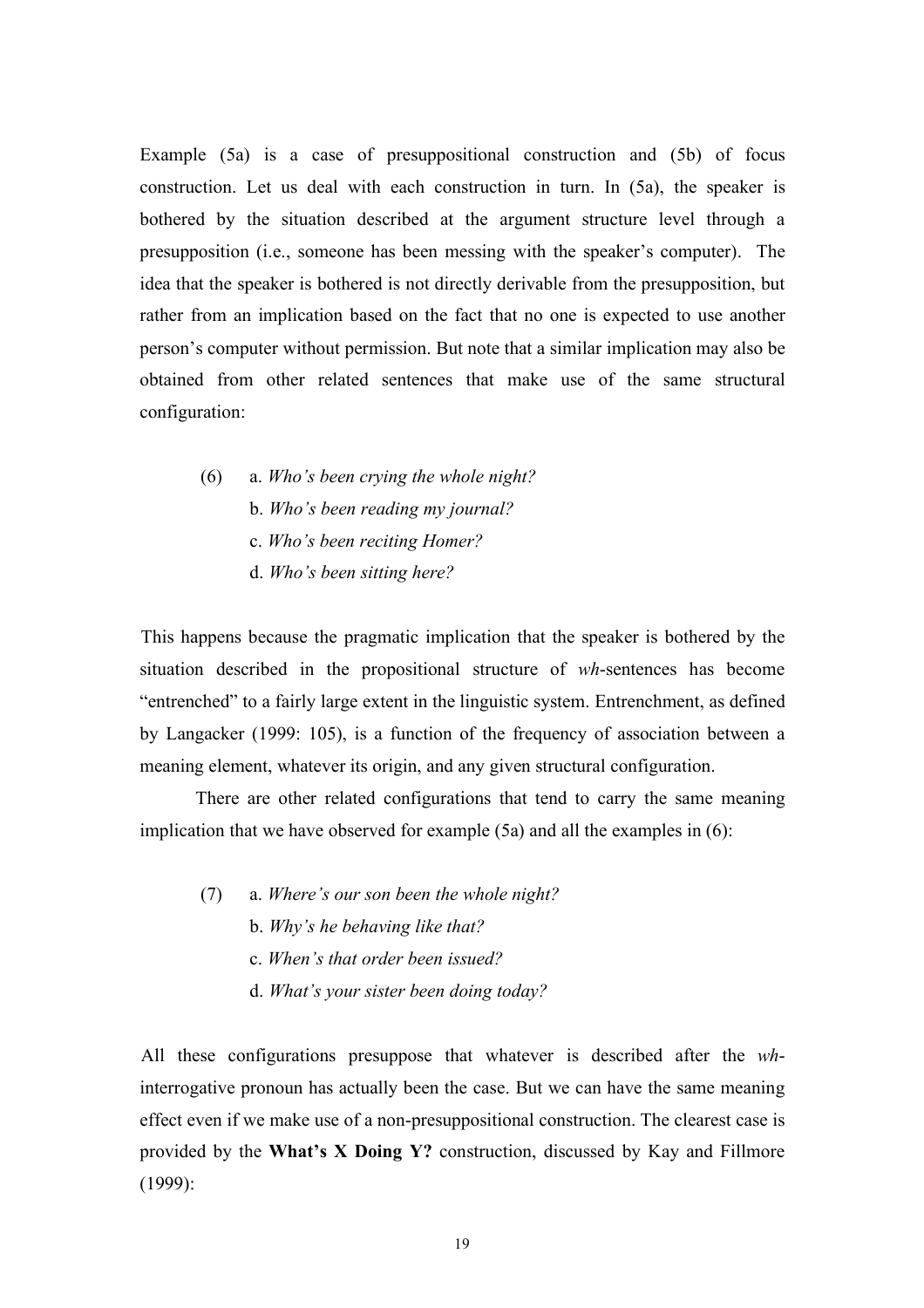(8) a. *What's the child doing in the garden?* b. *What's your sister doing in the theatre?* c. *What's your mother doing in the kitchen?* d. *What's the Prime Minister doing in China?*

In all the examples in (8) there is a situation simultaneous with the time of utterance. In contrast with the presuppositional examples (5a), (6a-d), and (7a-d) the actuality of the situation is not taken for granted on the basis of a level 1 property of the construction, but rather on the basis of a default assumption whose origin is to be found in a potential pragmatic implication. If any of the sentences of the form 'What's X Doing Y?' is produced in a context in which it is evident to the speaker that the hearer is already aware of the situation, the only way to make them relevant is to shift the meaning interpretation from one where the hearer is being required to describe the situation to one in which the hearer needs to determine how the speaker feels about the situation. In this connection, note that sentences exploiting this construction are often interpreted as forms of calling the hearer's attention to a negative situation about which the hearer (or even someone else) would have been expected by the speaker to do something or as ways of complaining about the situation if fixing it is beyond other people's ability. Compare:

- (9) a. *The child is up to something in the garden.*
	- b. *Your sister is again in the theater with that boyfriend of hers*.
	- c. *The doctor told you your mother should have full rest*.
	- d. *The Prime Minister was not supposed to go to China*.

Following the interpretive rationale specified above, sentences (9a), (9b), and (9c) would have a default interpretation as requests for remedial action. Sentence (9d) would be a complaint. However, we may find contexts where the first three sentences are either pure complaints where the speaker does not expect the hearer to act in any way or a conceptual combination of complaining and requesting for remedial action. For example, for (9b), it is possible to think of a context where the speaker feels that the hearer has no possibility of doing anything to prevent his sister from dating her boyfriend. Then, (9b) would be understood as a complaint and nothing else. But if the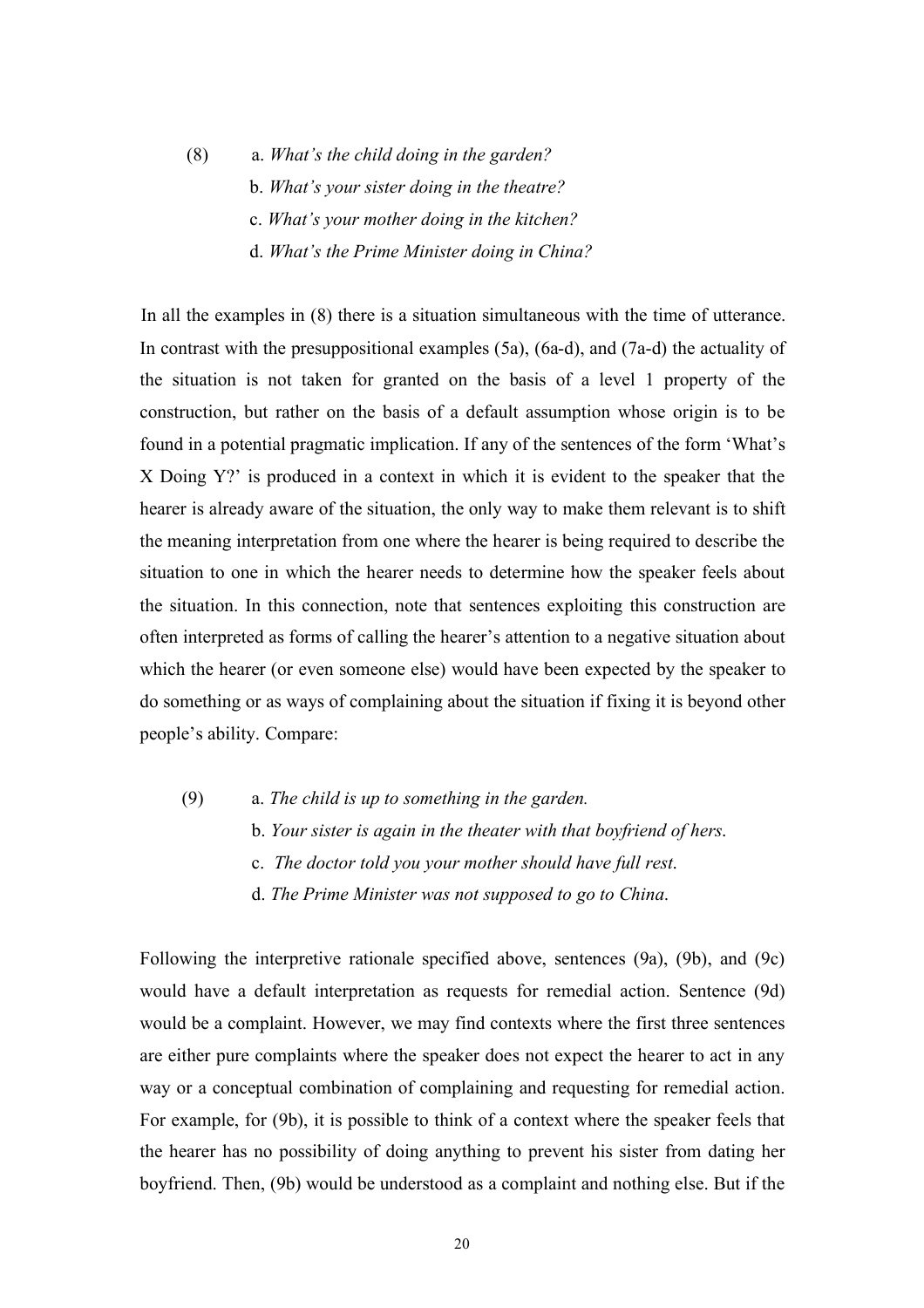speaker feels the hearer could stop the situation, then (9b) would also be a request for action. These observations will be taken up again later on, when we discuss level 3 meaning constructions. For the time being, it is sufficient to note that the call for action and its associated complaint interpretation are only possible because of a highly conventionalized (or entrenched) meaning implication that is produced at level 2 through a constructional mechanism. We also observe that sentence (5a) and the sentences in (6) and (7) above give rise to similar level 3 interpretations.

A different case of level 2 construction is provided by focus constructions, like (5b). Focalization of a level 1 constructional element is a widespread phenomenon in many languages. Dik (1997b) has discussed what he calls focus constructions in a number of unrelated languages. Focalization can be achieved through a variety of linguistic mechanisms involving cleft structures, intonation, accentual prominence, and reduplication. Each mechanism has the function of presenting part of the information of the sentence as more relevant than the rest either because it is new or because the speaker thinks it is worthy of note for the hearer. For example, in (5b) we can have a situation where both speaker and hearer are aware that the hearer's son broke the window. In this context the piece of information that receives prominence is intended to emphasize the hearer's son's responsibility and probably the hearer's own responsibility to deal with the situation as needed on the basis of the established socio-cultural patterns. But the same information could be totally new to the hearer, in other contexts, and be therefore taken as an initial call of the hearer's attention to deal with the situation. Since focus constructions are forms of restructuring level-1 information in a way that it shows how the speaker interacts with it, the LCM deals with them at level 2.

### 6.2. Illocutionary constructions

Level 3 constructions give rise to conventionalized illocutionary meaning. Here the LCM departs rather drastically from functional models such as those propounded by Halliday (1994) (see also Halliday and Matthiessen 2004) and Dik (1997b) and comes somewhat closer to some proposals within Cognitive Linguistics, especially Stefanowitsch (2003), Thornburg and Panther (1997), Panther and Thornburg (1998, 2003), and Panther (2005), although there are still some crucial differences. Halliday and Matthiessen (2004: 107) do not think of speech act meaning or illocutionary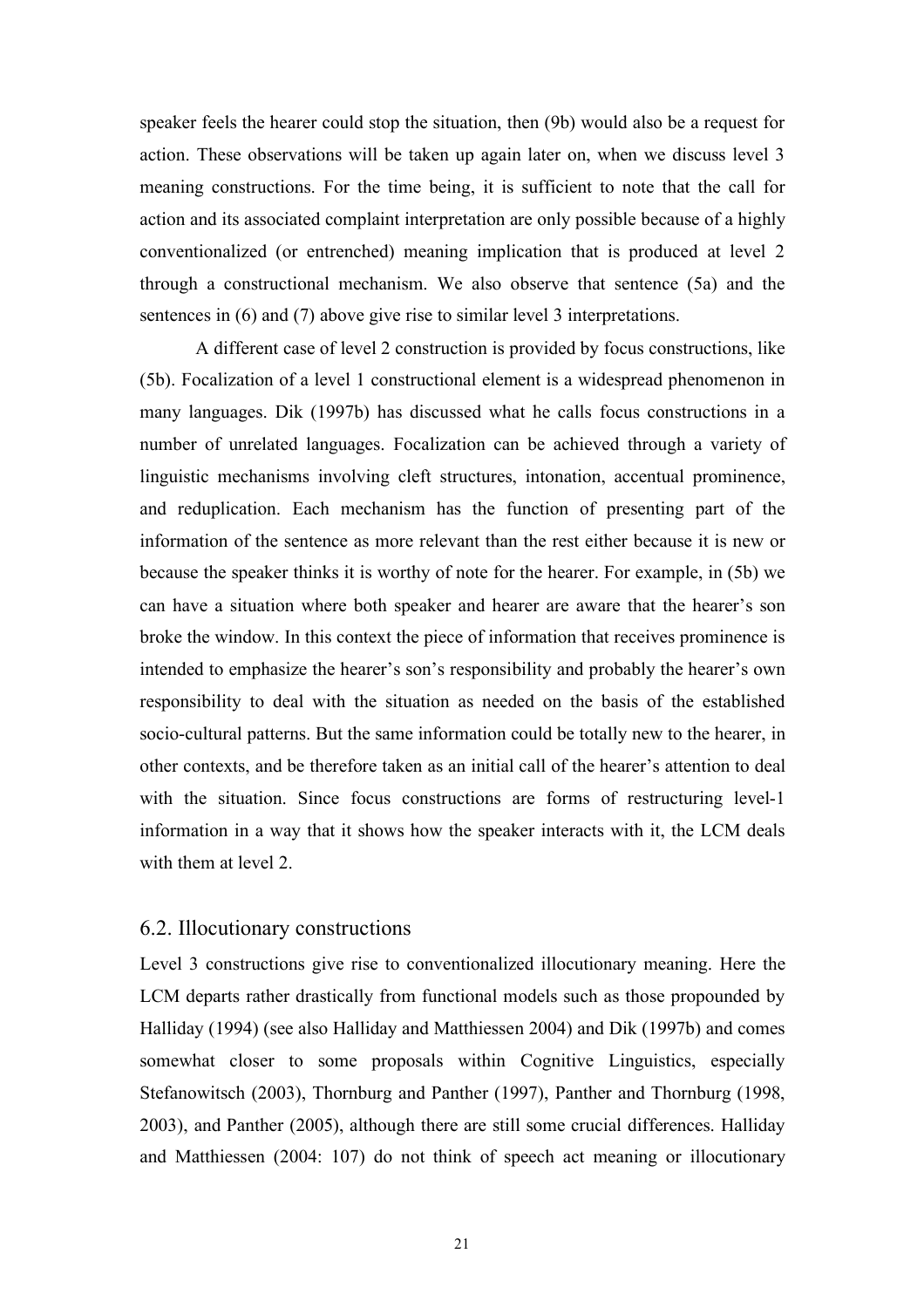meaning as a meaning dimension apart from grammar. In their view, the clause can be seen as a grammatical unit that combines meanings of three different kinds: ideational, interpersonal, and textual, each of them corresponding to one of the general functions of language. Each meaning dimension presents the clause from a different perspective: as representation (ideational meaning), as exchange (interpersonal meaning), and as message (textual meaning). Speech act meaning is thus treated – with mood, polarity, and modality systems - as a part of the clause-asexchange dimension of grammar. More specifically, it is seen as a matter of giving or demanding either information or so-called "goods-&-services". This activity results in four basic speech functions and their associated responses (see Table 2).

#### [Table 2 near here]

Halliday and Matthiessen's analysis is faced with two important challenges. First, while it is easy to accept that we can make use of language to give or demand information and to demand "goods-&-services", it is not at all clear in what way we can give "goods-&-services" by means of language. Rather, what we do is indicate that we have the desire or the willingness to give "goods-&-services", as is the case with offers and promises. The system is therefore not as symmetrical as proposed by Halliday and Matthiessen.<sup>13</sup> Second, there is no indication in this account of how we can deal with non-primary speech functions (requesting, begging, promising, warning, threatening, condoling, boasting, among many others that have been discussed in the traditional speech act literature) and their associated responses, which are not necessarily the same as the ones proposed for the primary speech functions. For example, while it might be argued, following Halliday and Matthiessen's rationale, that promising is, like offering, a way of "giving goods-&-services", it would not be reasonable to argue that we can "accept" a promise. Promising is more naturally followed by an expression of gratitude as a response:

## (10) A: *OK, you shall have the new bicycle you wanted, I promise* B: *Great! Thank you so much! (cf. # Yes, please, do!).*

 $13$  A similar point is found in Fawcett (1980), who remarks that offers are normally realized nonlinguistically but are often accompanied by an information-giving utterance.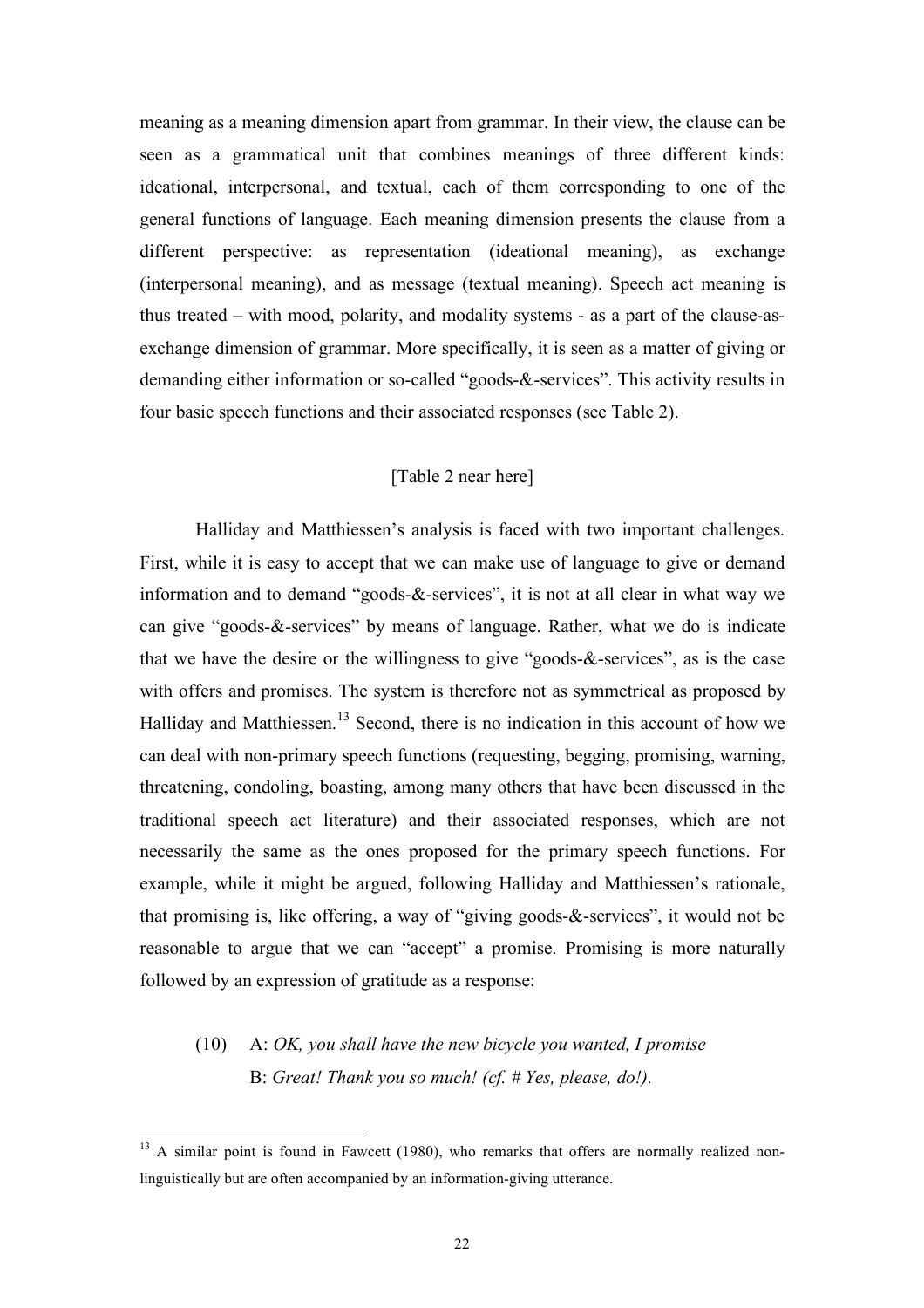Note that when we find an expression of acceptance following a promise, the scope of the response is not the actual promise but the future action involved in it:

## (11) A: *OK, I'll buy you the bicycle you wanted, I promise.* B: *Yes, please, do!*

B's response in (11) is not an expression of acceptance, but a form of encouraging his interlocutor to act as specified in his speech turn, i.e. to live up to his promise.

Or consider expressive speech acts such as congratulating, thanking, apologizing, condoling, and boasting. They are forms of giving information while expressing the speaker's attitude to it. However, the expected responses are not generally those of acknowledgement or contradiction:

- (12) A: *You gave a great talk.*  B: *Thank you (#Yes, I did) (#No, I didn't)*.
- (13) A: *We are grateful that you are serving your country.* B: *It's an honor (#Yes, you are/#Yes, I am) (#No you're not/#No, I'm not)*.
- (14) A: *I'm sorry I forgot to call you.* B: *That's fine. Don't worry (#Yes, you are/#Yes, you did) (#No, you're not/#No, you didn't)*.
- (15) A: *I'm sorry your mother died.* B: *Thank you (#Yes, you are/#Yes, she did) (#No, you're not/#No, she didn't)*.
- (16) A: *I'm the best in town.* B: *Yes, you are / No, you're not*.

Except for the act of boasting in (16), which can be acknowledged or contradicted, the rest expect responses to the first speaker's attitude in the form of thankfulness (for congratulating, condoling) or acceptance (thanking, apologizing). As is evident from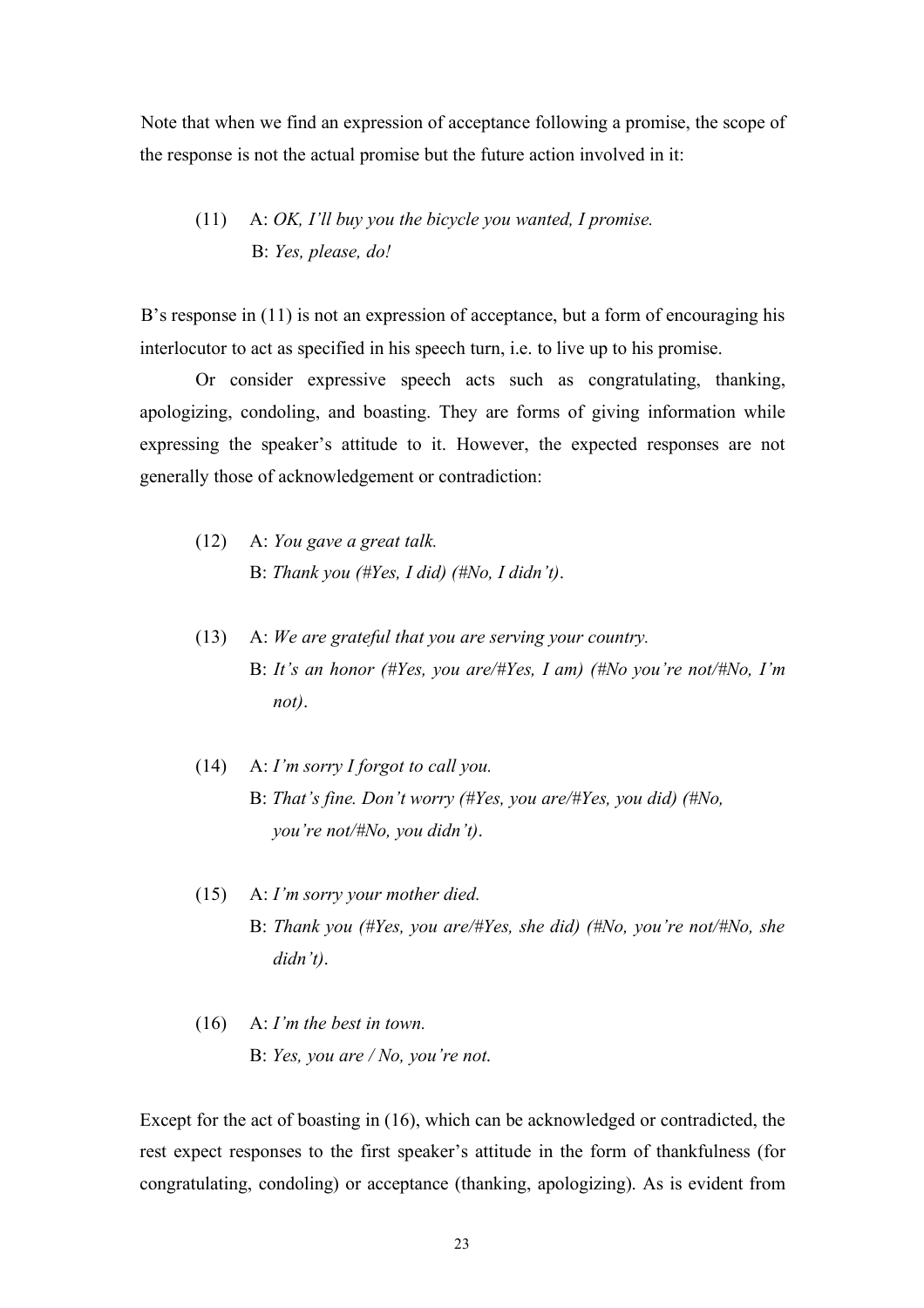the odd responses between brackets, expressive acts are not very sensitive to responses based on the non-attitudinal content of the initiating turn. In fact, such responses, when they take place, break politeness expectations. Thus, in (12), the acknowledging answer (*Yes, I did*) is a form of inappropriate boasting, and the contradicting response (*No, I didn't*) of humility. In (13), we can acknowledge or contradict the content of the matrix or of the subordinate clause. If the response refers to the matrix clause, which carries the explicit illocutionary predicate, the meaning effect is one of pragmatic inadequacy: *Yes, you are* is likely to be interpreted as ironical (the second speaker believes the opposite of what he says) as a way of resolving the absurdity of reasserting the truthfulness of the first speaker's expressed attitude; *No, you're not* is offensive since it directly contradicts the sincerity condition of the explicit illocution. Similar considerations hold for (14) and (15), where reaffirming the matrix clause may readily be taken as ironical and negating the matrix clause suggests insincerity. If, on the other hand, the response refers to the subordinate clause, the expression of acknowledgement could be acceptable as a form of self-assurance, while the negation could be taken as a rather inappropriate way of showing humility or as a (probably impolite) contradiction of the reason for the expression of thankfulness. Here, examples (14) and (15) work differently. Thus, in (14) reaffirming the subordinate clause of an explicit apology (*Yes, you did*) is a way of manifesting that the apology may not be accepted. This is so because of the conceptually iterative character of the reaffirmation: if an apology is accepted, there is forgiveness, but reminding the offender again about his offence suggests lack of forgiveness. In condolences, however, reaffirming the subordinate clause is tantamount to a reiteration of the conditions that cause sorrow, which may suggest that the expression of sympathy will not be useful to soothe the emotional pain or that there is no such pain, so the condolences are not really necessary. In turn, negating the subordinate clause of an apology directly renders the apology unnecessary, since it is the same as saying that the conditions that motivated the apology are not valid. The same applies to the negation of the subordinate clause in (15), where the speaker rejects the validity of the conditions that would call for condoling.

Since the range of possible responses to variants of the primary speech functions is very complex, Halliday and Matthiessen's account needs to be improved. In our view, a possible improvement is found in the account by Dik (1997b), who observes that, according to typological data (Sadock and Zwicky 1985), most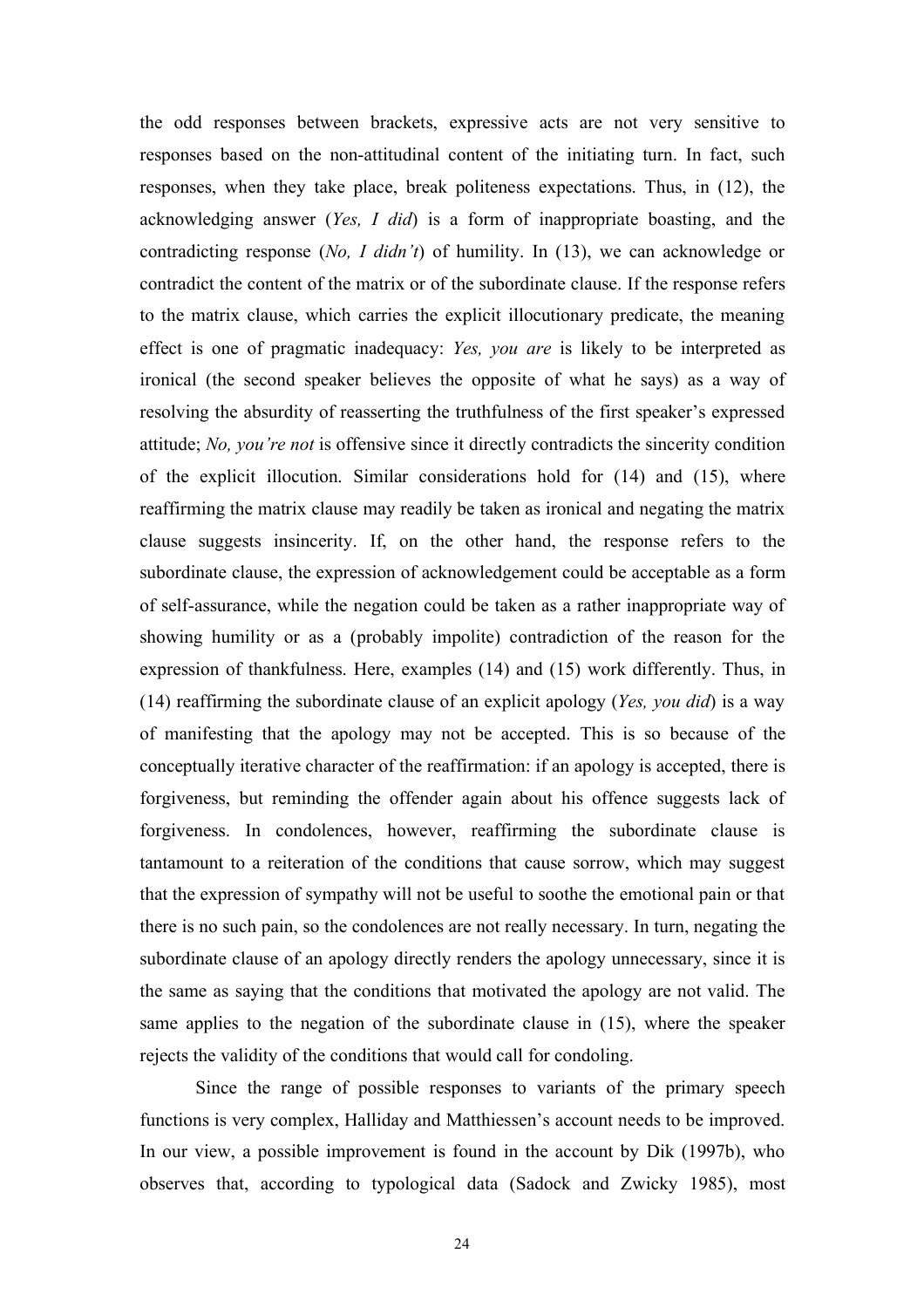languages code four basic speech acts, i.e., statements, questions, commands, and exclamations. Except for exclamations, each basic speech act corresponds to one of the widely recognized sentence types: declarative, interrogative, and imperative. Exclamations are obtained by applying special suprasegmental features to sentences of any of the three basic types. Human languages then have special grammatical mechanisms to derive other illocutions from the basic ones. In English, it is possible to convert declarative, interrogative, and imperative sentences into requests by adding *please*: *Please, I can't stand that noise!*; *Pass me the salt, please!*; *Can you please swim?*. Declaratives can be converted into questions by means of a tag: *She's the best in class, isn't she?* An imperative can become an exclamation through the adequate combination of stress and intonational features: *See who's COMING!* Dik also admits the existence of non-grammatical, pragmatic mechanisms to derive illocutionary meaning, which explain, for example, why *I'm thirsty* is likely to be interpreted as a request for water. However, there are two problems with the idea of derived illocutions. One has to do with the fact that the degree of necessity of a conversion device like *please* in order to disambiguate a given structural configuration can vary. Thus, *please* is more necessary in (17a) than in (17b) below for a request interpretation. And sometimes, for the same structural configuration (e.g. a *Can You* sentence), the conversion device cannot be used, as in (17c).

(17) a. *Can you swim? > Can you swim, please?* b. *Can you listen to what I'm saying (please)?* c. *Can you see the island from here? > \*Can you please see the island from here?*

The other problem is related to the fact that many non-basic conventional illocutions seem to be obtained directly, without any derivational (whether grammatical or pragmatic) activity:

- (18) a. *Can't you be quiet for a minute?*
	- b. *Won't you help me at all?*
	- c. *Shall I put the light on?*
	- d. *You shall leave tomorrow*.
	- e. *Why don't you buy that book?*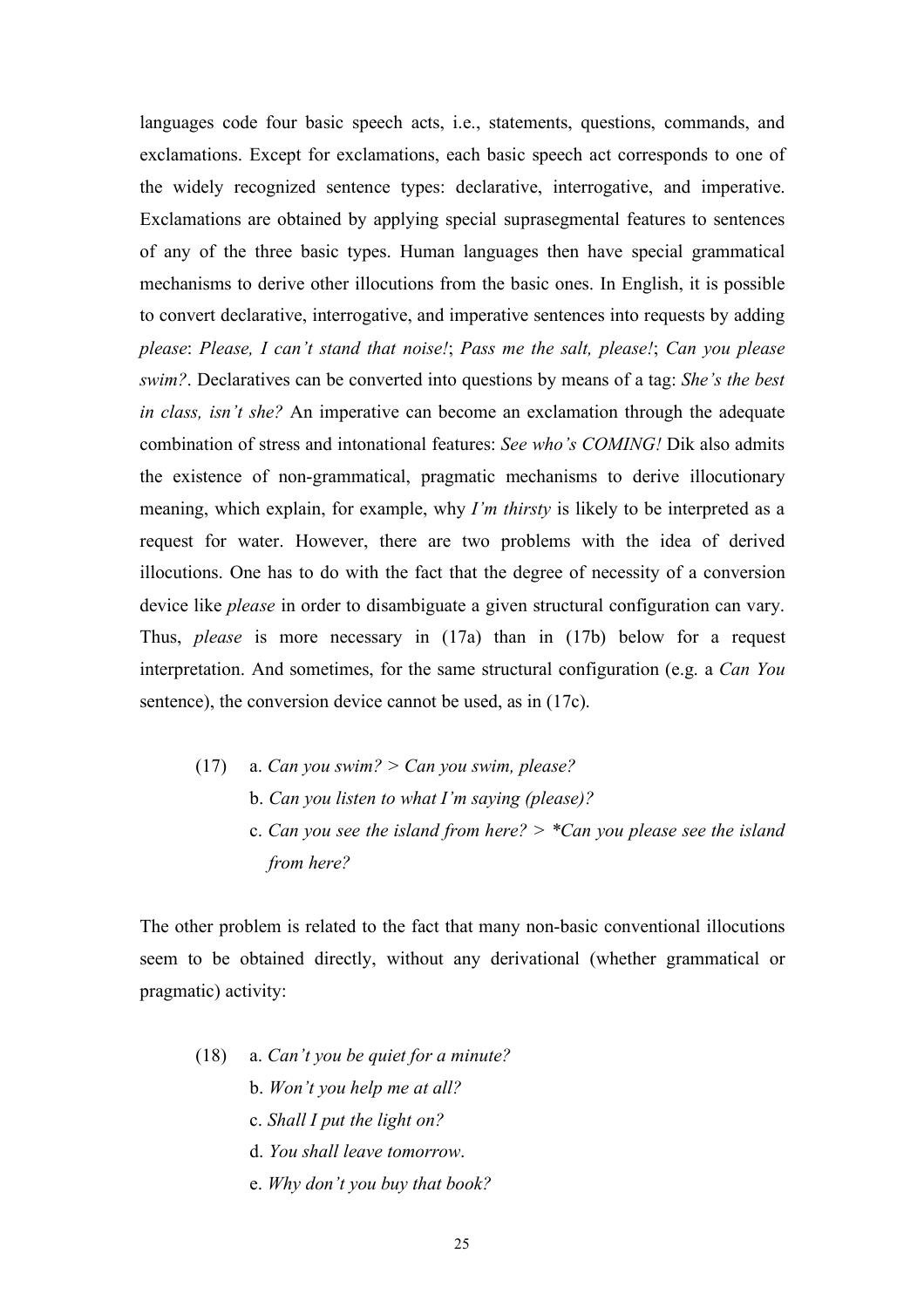#### f. *You shall have all the benefits listed below*.

These observations strongly suggest that grammar is capable of coding speech act meaning directly by developing entrenched meaning-form associations to that effect. For this reason, the LCM postulates the existence of level-3 constructions capturing conventionalized illocutionary meaning. In the LCM a *Can You* structural configuration is potentially ambiguous between two interpretations, one as a question about ability and the other as a request for action. Each interpretation crucially hinges upon the activation of a different construction: the *polar interrogative* construction, whose Aux-NP constituents can be realized (and thus parametrized) by *can you*; the **Can You request** construction, where *can-you* is idiomatic. In Dik's approach adverbs like *please* or *kindly* are illocutionary converters. For example, *please* can convert any basic illocution into a request (Dik 1997b: 246):

(19) a. *Can you pass me the salt, please?* (Interrogative > request) b. *Please, John, stop tickling me!* (Imperative > request) c. *Please, John, it's broad daylight!* (Declarative > request)

In our approach, devices like *please* and *kindly* are optional elements of the request construction and have the function of mitigating the directive force of the construction or of urging the addressee to act in the way described by its non-idiomatic elements. Mitigation effects can also be captured through other mechanisms, like the substitution of *could* or *would* for *can* in (19a), which has no effect on the overall request value of the resulting utterances (cf. *Would/could you pass me the salt?*), but simply affects their degree of politeness and/or formality. Since idiomatic constructions admit a degree of variation in their non-parametrizable elements, we consider *will you/would you/could you/do you think you could* forms as varieties of the same construction. In general, we will not postulate the existence of a completely different illocutionary construction provided that the variation of the idiomatic elements in it is not open-ended and that the variation does not bring about changes in the illocutionary status of the configuration.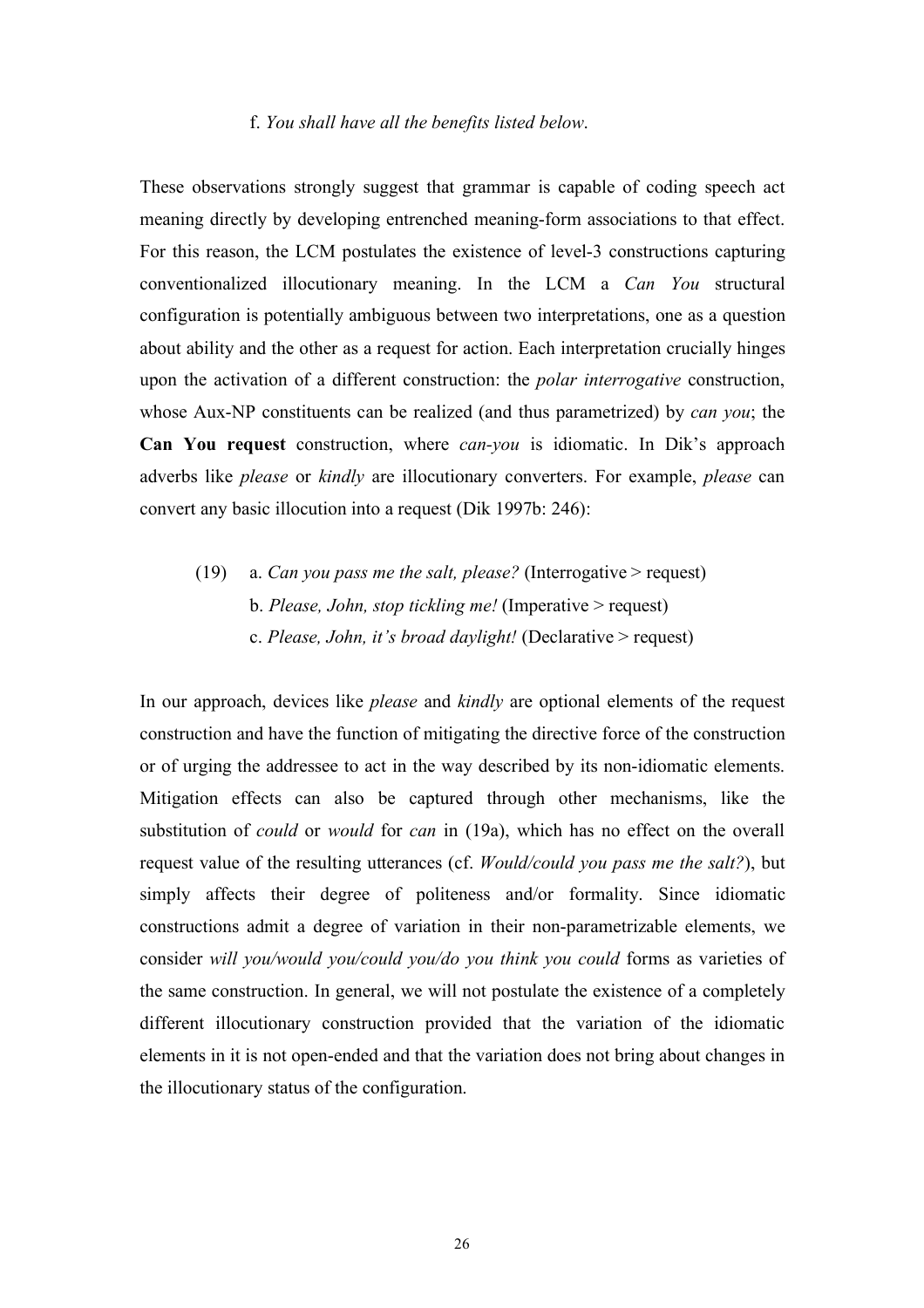#### 6.3. Discourse constructions

Discourse constructions capture the meaning implications of discourse relations, i.e. those relations that underlie discourse coherence. Discourse coherence is a very complex phenomenon all of whose intricacies can hardly be addressed in a short space. The phenomenon involves a rich network of principled connections between the various levels of linguistic analysis, thus accounting for the potential of some linguistic mechanisms to organize discourse while specifying in what ways discourse activity may constrain certain semantic and pragmatic choices. Although the LCM takes into account these connections (cf. Otal and Ruiz de Mendoza 2007), in this section we will restrict our discussion to the question of how we interpret the meaning of a sentence in the light of the meaning implications (at whatever level) of other sentences within the same communicative event. This understanding of discourse activity is just a development of the basic insights provided by early discourse analysts such as Winter (1982), Hoey (1983), and Longacre (1972) on so-called clausal or interclausal relations. The difference is that, in the LCM, discourse connections go beyond what is signaled through linguistic mechanisms. Thus, the model admits, as we have noted in previous sections, the possibility of interpreting meaning at any level through linguistically-cued inferences. At the level of core grammar, linguistic cueing results in explicature derivation. At the other levels it results in inferred implicatures, illocutionary values, or discourse relations.

As was mentioned in the introduction section, the LCM focuses much of its attention on finding out what the different levels of linguistic description and explanation have in common. Many of the meaning relations at the discourse level can be found at other levels. This observation is not entirely new. Beaugrande (1980: 37) made a similar point with respect to cause-consequence relations, which can be inferred as in (20a) below or made explicit as in (20b):

## (20) a. *Peter burned the book. He didn't like it*. b. *Peter burned the book because he didn't like it*.

In this view, the semantic classification of complex sentences would be a reasonable guide to a classification of discourse relations of coherence. Here, we find Halliday and Matthiessen's (2004: 378) distinction between *elaborating*, *extending*, and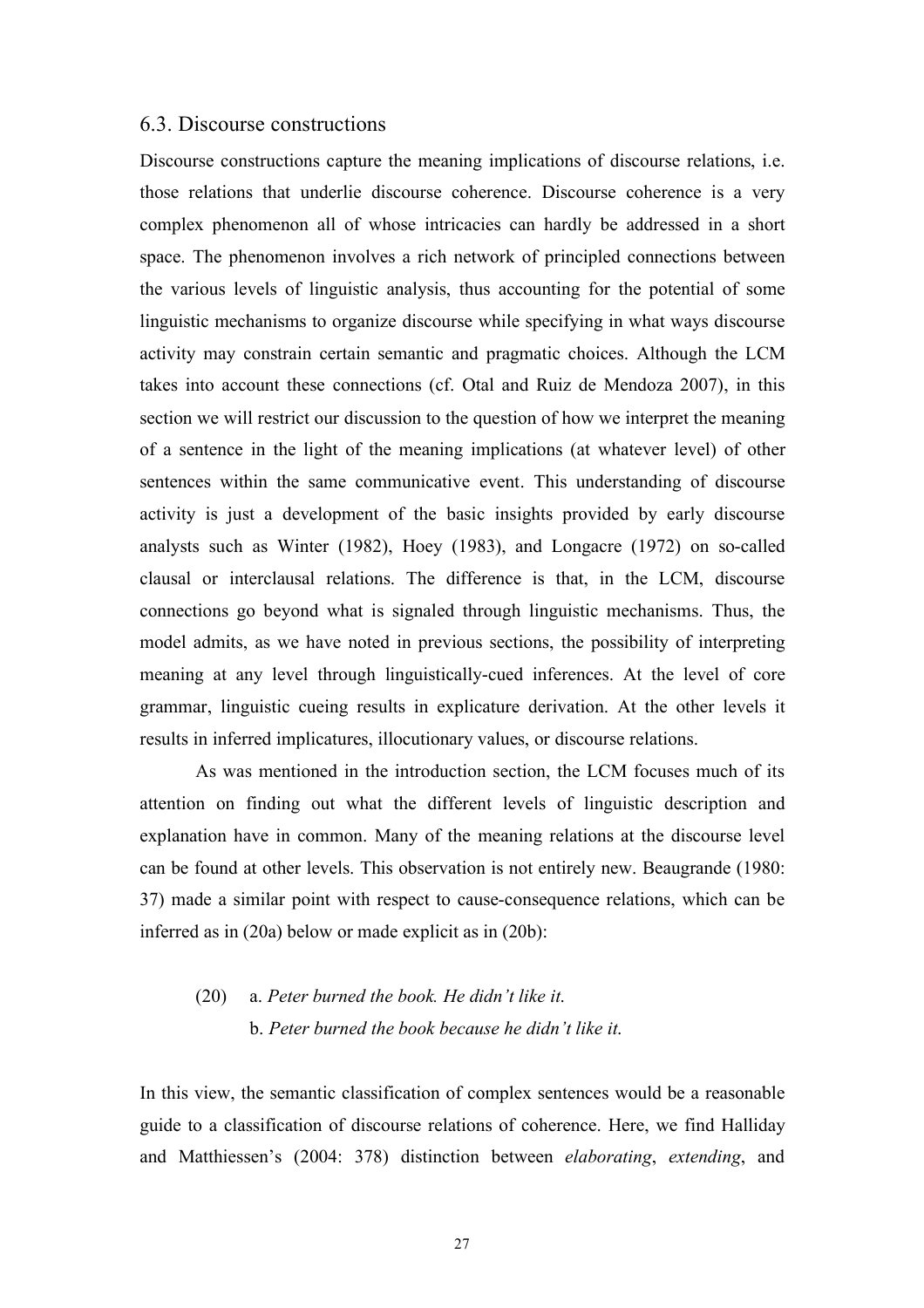*enhancing* -the three logico-semantic relations in the clause complex- an adequate starting point. In elaboration, one clause expands another by addressing part of it in greater detail (e.g. restating, commenting, specifying, or exemplifying the relevant part). In extension, a clause is expanded by another clause that adds a new element, gives an exception, or offers and alternative. In enhancement, a clause is expanded by qualifying it with some circumstantial feature of time, place, cause, or condition. These three relations are general labels for more specific clause-complex relations that have been discussed by Halliday and Matthiessen in some detail. In our view, many, if not all, of these relations parallel discourse relations. For the purpose of illustration we supply in Table 3 a tentative list of discourse relations that can be related to some of the categories discussed by Halliday and Matthiessen.<sup>14</sup>

### [Table 3 near here]

The list of relations in Table 3 is by no means exhaustive. More relations can be added and some of the relations that have been identified can be further refined or subdivided. For example, we may have **contrastive** relations, usually signaled by *however*, *but*, *nevertheless*, which are a form of extension: *John was born in New York; his wife is from Texas* (cf. *John was born in New York but his wife is from Texas*). We can also treat some forms of implicit **comparison** as cases of extension: *He is careless; his partner is careless too* (cf. *He is careless, and so is his partner*). And we may distinguish between at least two kinds of alternation relation: one where we have contrast (**contrastive alternation**), as in *Either you win or you lose*; another one, where the two alternates are not necessarily antithetical but can be complementary (**complementary alternation**): *No one insulted him or did physical harm to him.* Finally, as recognized by Halliday and Matthiessen (2004: 411) themselves, time relations can be of at least two kinds: **temporal sequence** (*First he killed the cat, then he buried it*), or **temporal overlap** (*Tony proposed to her while she was on her knees cleaning a toilet*).

As is evident from Table 3, discourse relations can be signaled linguistically or left for the addressee to infer. In the first situation, we have **discourse** 

<sup>&</sup>lt;sup>14</sup> For a more fine-grained analysis of discourse semantic relations from a systemic perspective see Martin (1992); see also Butler (2003, part 2, chapters 3 and 4) for an overview of this area of enquiry.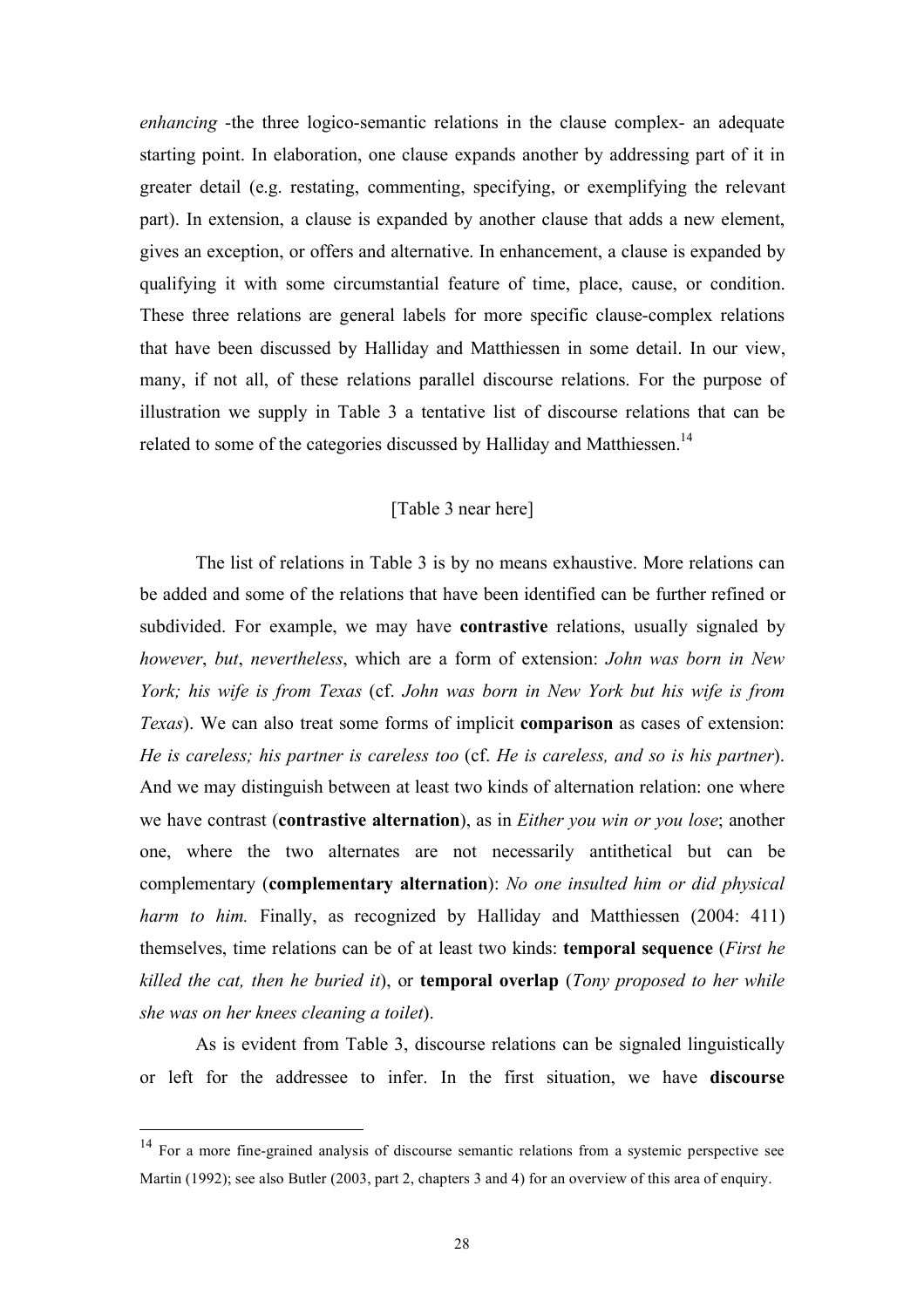**constructions**, while in the second we have cued inferencing, just as is the case with the rest of descriptive/explanatory levels of our model and as should be expected on the basis of the equipollence hypothesis. It must be borne in mind that discourse constructions vary in their degree of specificity. A case in point is the well-known **X**  Let Alone Y construction, discussed by Fillmore, Kay and O'Connor (1988). In our view, this construction is a specific case of the complementary alternation construction involving two non-antithetical alternates (which in practice may be argued to shade off into cases of addition). Compare:

## (21) a. *I won't eat that garbage; and I won't pay for it*. b. *I won't eat that garbage, nor pay for it*. c. *I won't eat that garbage, let alone pay for it*.

For example (21a) there is a strong default interpretation: the speaker dislikes the food that someone is trying to sell him and is not willing either to eat it or pay for it. Example (21b) has the same interpretation, but makes explicit the fact that the two clauses are complementary alternates through the use of the **complementary alternation construction** (**not X nor Y**). Now, in many contexts both (21a) and (21b) may carry an additional implication: the idea that the speaker finds it outrageous to pay for such as bad quality food as he is being offered. In connection with this implication, there is still another one: that he is much less willing to pay for the food than to eat it. These two related implications are made explicit in (21c) through the use of the 'X Let Alone Y' construction. Since this construction conveys a broader range of meaning implications than the complementary alternation construction, we consider it a specific case of the latter.

According to Fillmore, Kay and O'Connor (1988), in the 'X Let Alone Y' construction, there is an entailment relationship between the elements X and Y such that X either expresses or implicates a negative situation and Y is considered less likely to happen than X. Since the constraints on the X and Y elements do not restrict their realization to a closed class of items (i.e., the number of possible instantiations is limitless), X and Y are constructional variables. In contrast, the coordinating conjunction joining X and Y has to be chosen from among a closed set of options, such as *much less*, *not to mention*, and *never mind*. The coordinating conjunction is thus a non-variable element of the basic 'X Let Alone Y' construction. Note that the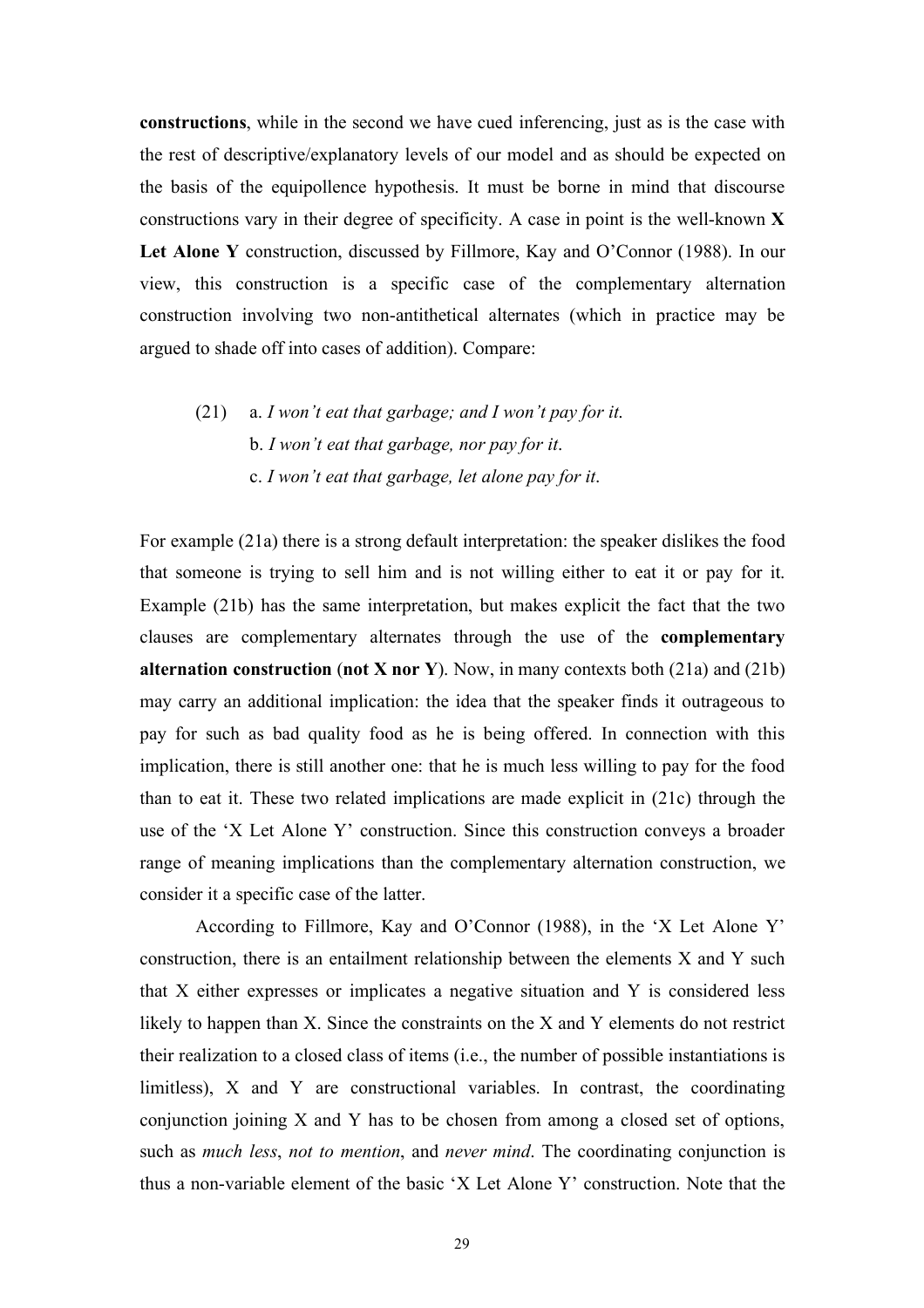use of one or another conjunction does not affect the meaning entailments described above:

(22) a. *I won't eat that garbage, much less pay for it*. b. *I won't eat that garbage, not to mention pay for it*. c. *I won't eat that garbage, never mind pay for it*.

Second, observe that there is a construction that is apparently the converse of 'X Let Alone Y'. Consider:

### (23) a. *He isn't a skilled worker; he's not even an apprentice*. b. *He isn't an apprentice, let alone a skilled worker*.

The contrast between (23a) and (23b) points to a preservation of the general constructional constraints on the X/Y variable elements of the 'X Let Alone Y' configuration in **Y not even X**: in both constructions X is negative and Y is less likely to be the case than X. However, there is a clear difference between the constructional presuppositions: in (23a) the emphasis is on the claim that the protagonist's skills are worse than those of an apprentice; in (23b) the emphasis is on negating the presupposed addressee's assumption that the protagonist could be a skilled worker. This difference explains why it is odd to convert any of the examples in (22) into a 'Y not even X' format:

#### (24) *#I won't pay for that garbage, not even eat it*.

The reason for this oddity is to be found in the fact that if the speaker-protagonist is not willing to pay for the bad-quality food, it is only natural that he will not want to eat it. So, putting the emphasis on the natural consequence, which is already implied by the first clause, is absurd.

Since the meaning implications of (23b) differ to a significant extent from those of the 'X Let Alone Y' configuration and its variants, we will assign **Y not even X** an independent constructional status. However, since there is a degree of overlap between the two constructions and both can be considered specific cases of the more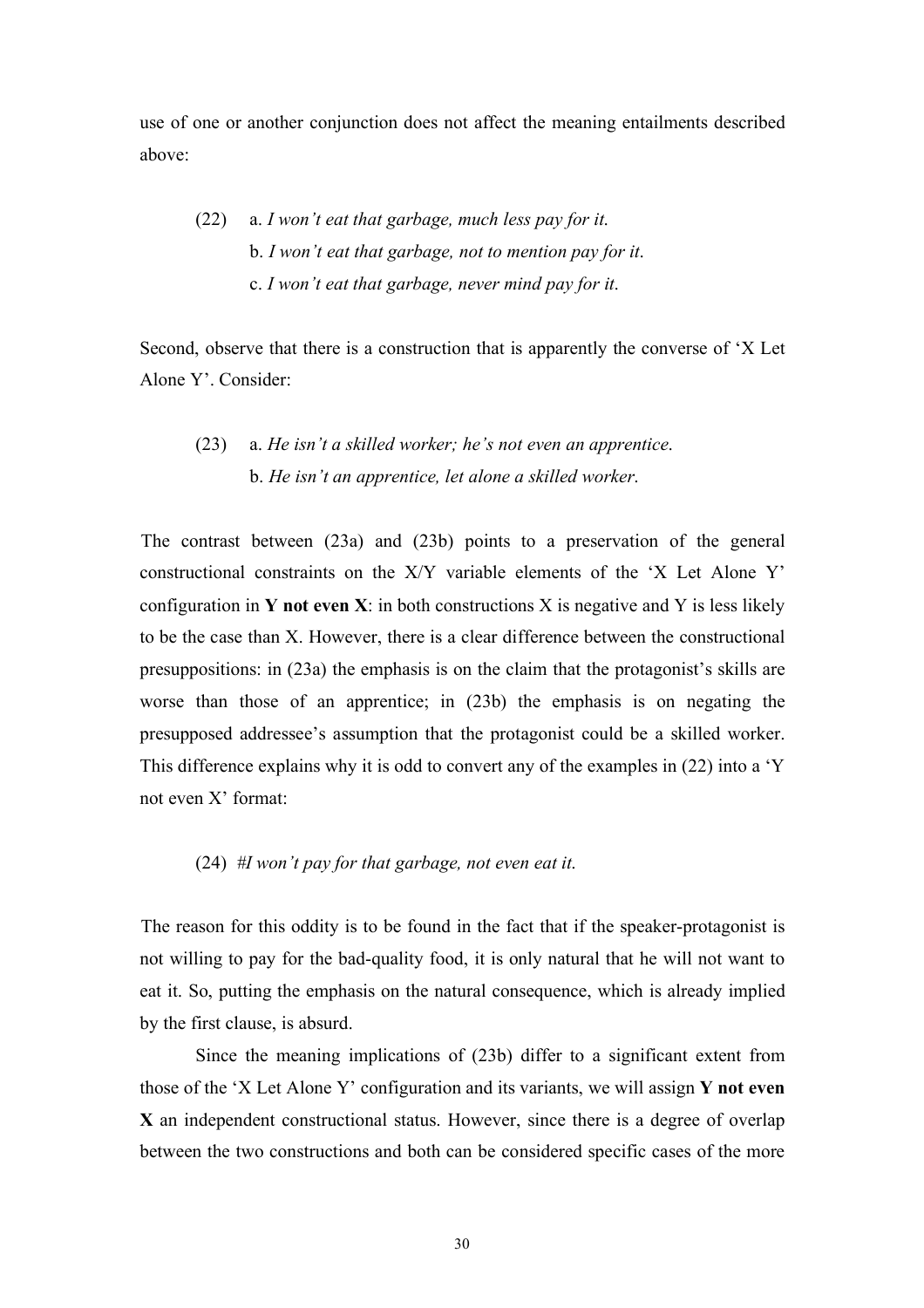generic complementary alternation construction, we will regard 'X Let Alone Y' and 'Y not even X' as sister constructions.

Another discourse construction that deserves some attention because of its large degree of specificity is **Just Because X Doesn't Mean Y** or its variant **Just Because X Is No Reason to Think Y** (Holmes and Hudson 2000; Bender and Kathol 2001; Weilbacher and Boas 2006). This construction is a specific case of the general **causative construction** that parametrizes evidence-conclusion relations. Let us compare the following sets of sentences:

## (25) a. *Just because it's digital, doesn't mean it sounds good*. b. *It is digital, but this doesn't mean it sounds good*. c. *It doesn't have to sound good simply because it is digital*.

The context for the examples in (25) is a warning about the loss of audio quality when songs are converted from CD to mp3 format. The speaker presupposes that the hearer believes that digital formats for sound are better than more traditional audio formats and casts doubt on that assumption. The 'Just Because X Doesn't Mean Y' construction, used in (25a), indicates that the second constituent (captured by the Y variable) does not necessarily follow from the first. This meaning effect can also be obtained by a discourse implication, as in (25b), or by expressing the central constructional meaning effect explicitly through a more general causative construction, as in (25c).

There are other ways of parametrizing evidence-conclusion relations that make use of the discourse connectors *so* and *after all*:

(26) a. *It is digital; so it must sound good*. b. *It sounds good; after all, it's digital*.

The **X So Y** and **Y After All X** patterns are converses of each other. The former expresses the evidence first and then the conclusion that follows. The latter expresses the conclusion and then the evidence on which it is based. The meaning effects associated with each pattern are slightly different. Thus, (26a) gives prominence to the conclusion, while (26b) emphasizes the evidence. The same effects hold in the case of the negative counterparts of  $(26)$ :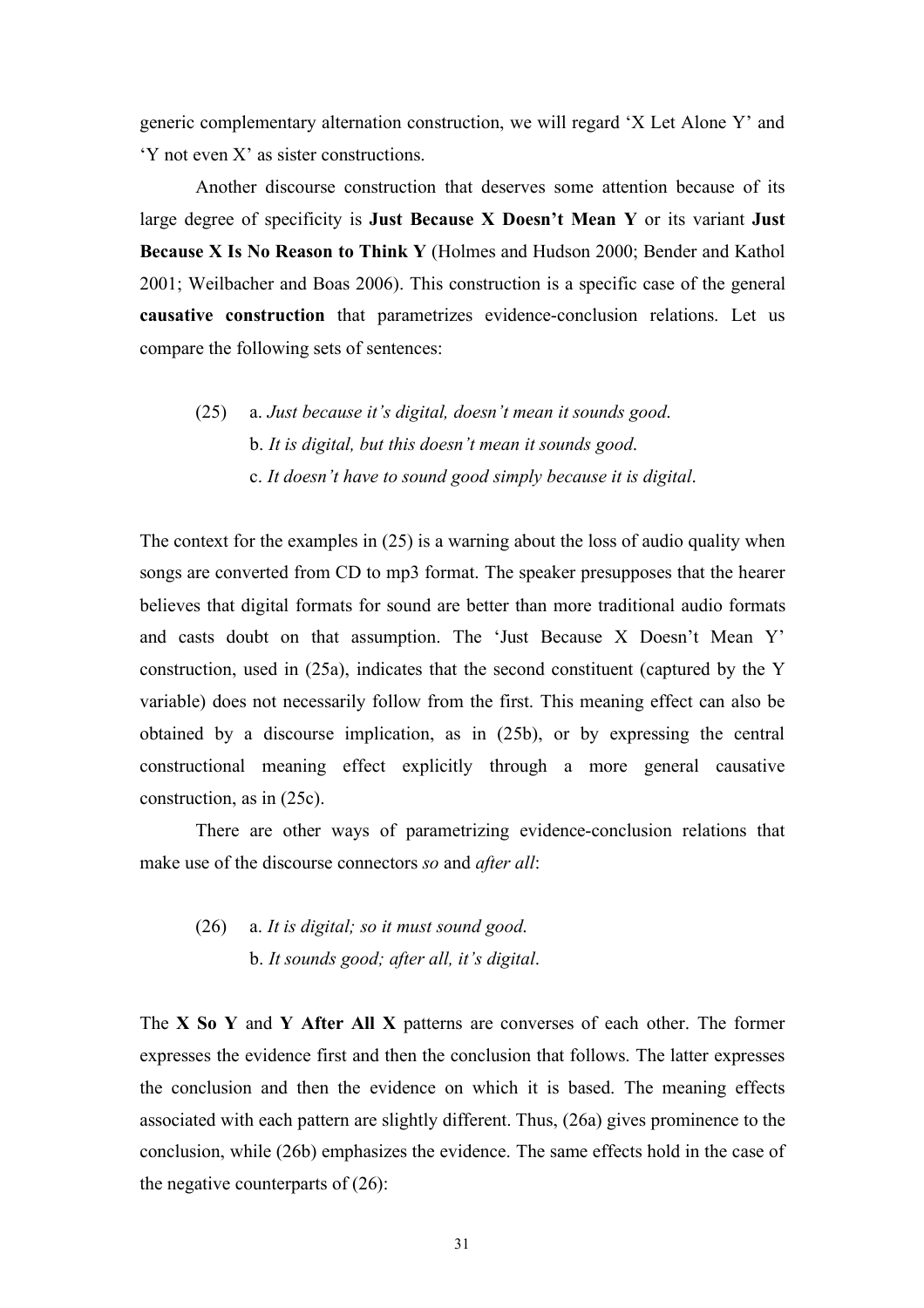## (27) a. *It can't sound good; after all, it's not digital*. b. *It is not digital; so it can't sound good*.

Like the examples in (26), (27a) and (27b) explicitly deny the presupposition that we find in (25a) that the speaker believes that digital formats are better than traditional analogical audio. As in other cases, these discourse connections may be obtained inferentially, as in (28a) and (28b) below:

## (28) a. *It can't sound good; it's not digital*. b. *It's not digital; it can't sound good*.

These are examples of cued inferencing at the discourse level. Note that the general default use of *can't* as a modal auxiliary indicating a logical deduction exhibits a strong potential to act as a cue for the preferred interpretation of the whole utterance in terms of the evidence-conclusion pattern.<sup>15</sup> Note that without this level-1 grammatical pointer, the inferential process would be less constrained from a discourse perspective:

(29) a. *It doesn't sound good; it's not digital*. b. *It's not digital; it doesn't sound good*.

The examples in (29) work better as ways of realizing a general cause-effect relation than an evidence-conclusion pattern:

(30) a. *It doesn't sound good because it's not digital*. b. *It's not digital, that's why it doesn't sound good*.

 <sup>15</sup> Of course, it is also possible to have a non-default interpretation of *can't* in terms of capacity (i.e. 'it doesn't have the capacity to sound good'). In this case, the sentence *It can't sound good* would act as the effect element of a cause-effect pattern ('it can't sound good because it's not digital'). In either situation, a relevant part of the inferential process at the discourse level is guided by lexicogrammatical cues that act in one way or another depending on complementary contextual cues that help to determine the value of the modal auxiliary.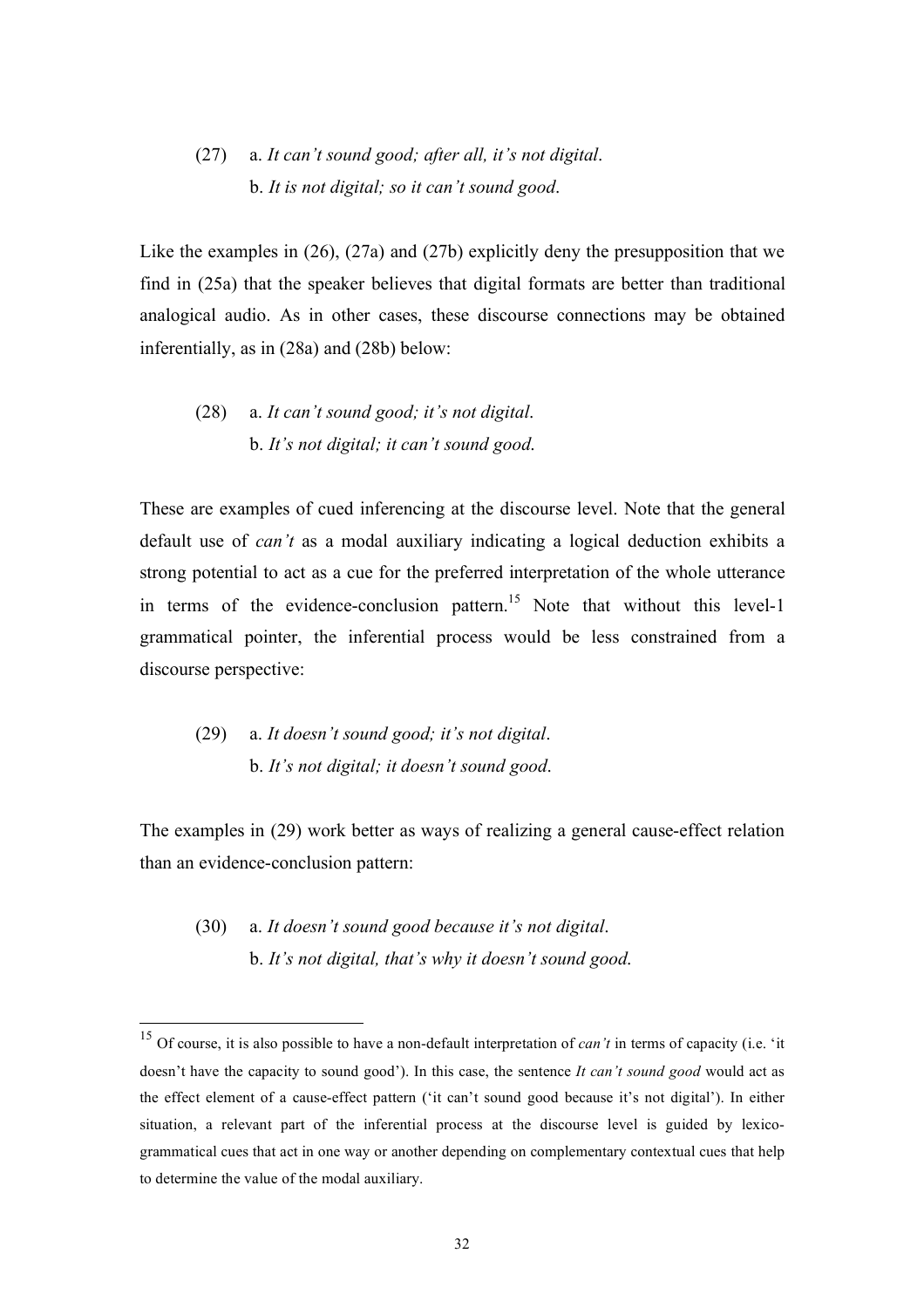## **7. Cognitive constraints on meaning construction: cueing and subsumption**

Meaning construction in the LCM revolves around two key processes, **cueing** and **subsumption**. The former is linguistically very economical since it leaves it up to the addressee to determine in what way a message should be interpreted at any level of meaning construction. It may also be a communicative strategy to avoid the responsibility of being explicit. But it can sometimes be risky and lead to misinterpretation that has to be solved on the basis of **repair** and **meaning negotiation** strategies (see Ruiz de Mendoza and Otal 1997; Otal and Ruiz de Mendoza 2007). We consider each process in turn.

### **7.1. Cued inferencing**

As has been noted throughout our discussion, cueing or cued inferencing is a way of constraining interpretation on the basis of linguistic clues. We have seen how cued inferential activity takes place at the level of discourse relations in our brief discussion of (28a) and (28b) in the previous section. We have parallel situations at the other three levels. Let us first deal with cued inferencing at the core grammar level or level 1. Take the following utterances:

(31) a. *We are all ready now [for the party]*. b. *I certainly will [attend the meeting]*. c. *The president has finished [speaking]*. d. *They have just started [singing]*.

The examples in (31) are all cases of so-called 'underdetermined' linguistic expressions, i.e. expressions that can only make full sense if completed with contextual material. The study of underdetermined expressions has a long tradition. In the philosophy of language, Frege discussed the notion of **sense completers** (see Perry 1977) in relation to his distinction between **sense** and **thought**, where the former, which was guided by the structure of language, could be incomplete, while the latter had a truth value and was therefore complete. The items between square brackets in each of the examples in (31) would be clear cases of sense completers,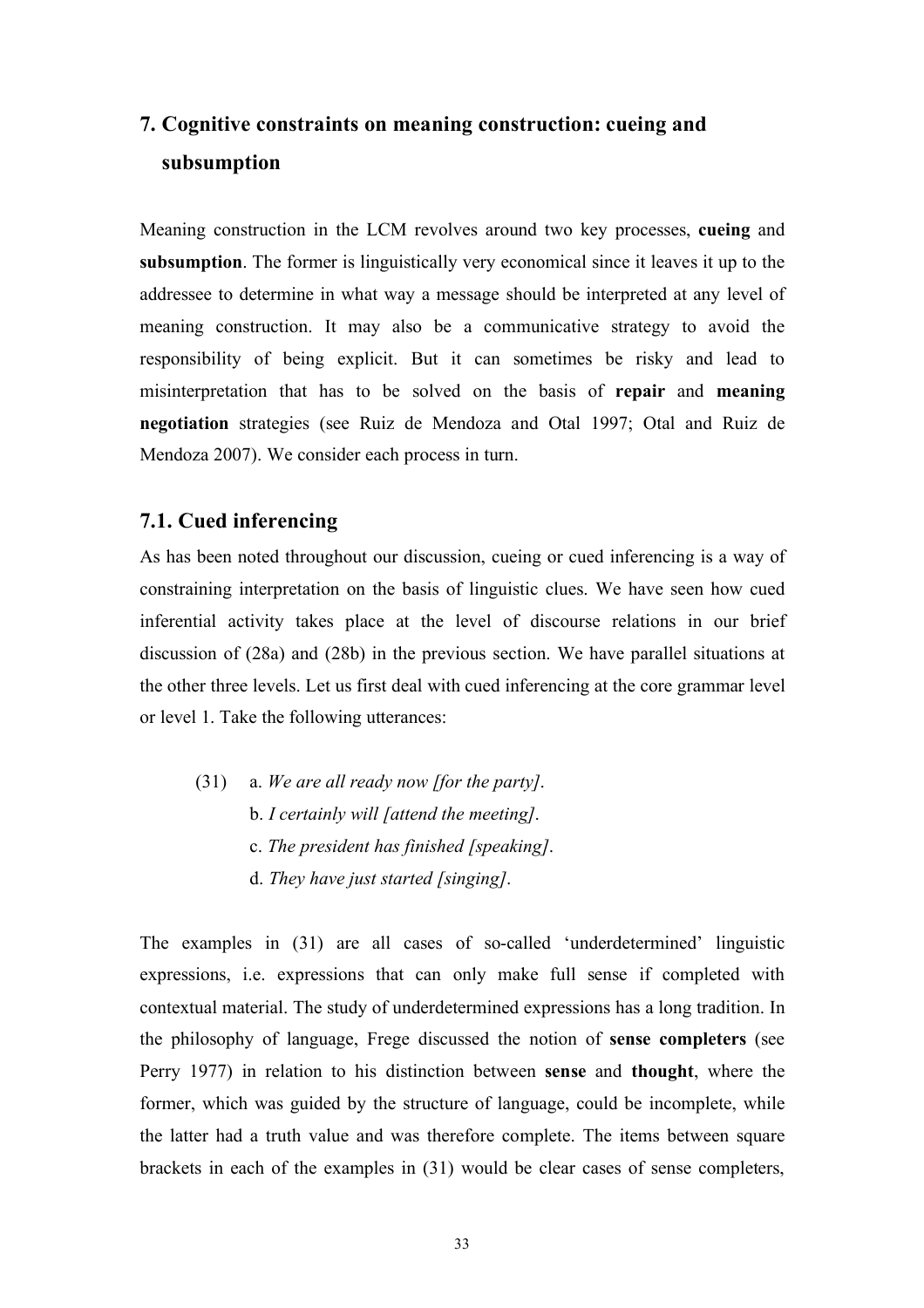since without them it is impossible to assign a truth value to any of the sentences to which they apply. For example, if for  $(31a)$  to be true it is necessary that the protagonists are ready for a party, then simply saying that they are ready in general will not make the sentence true. In pragmatics, Frege's sense completers are not treated as mechanisms to obtain the truth-value of an incomplete sentence, but rather as contextually-derived information that is necessary to obtain the meaningful interpretation of an utterance. Different authors have used different names for this process of filling in implicit contextual information: **saturation** (Récanati 1989), **completion** (Bach 1994), and **enrichment** (Sperber and Wilson 1995). But what is important is the fact that this process of filling in missing information is regarded by these scholars as an inferential one and, we may add, a constrained one too: the language user needs to find adequate contextual information that matches the requirements imposed by the expressed utterance. Note that such requirements are largely constructional rather than based on lexical projection. Thus, in (31a), the Y element in the **X Be Ready Y** construction has a syntactically optional complement expressing the event or activity for which arrangements have been made either on the basis of a 'for+NP' structure or a to-infinitival clause*.* Other options are excluded (cf. \**He was ready going to the party*/\**He was ready for going to the party*). This constructional character of 'X Be Ready Y' is further reinforced by other formal features of this configuration, such as the reluctance of the verbal predicate to appear in the progressive form (\**We are being ready for the party*). In turn, modal constructions allow for the elision of easily recoverable previous textual material, as in (31b). Finally, (31c) and (31d), which omit the non-finite verbal complement, are based on two converse *phasal aspect constructions*: (31c), which signals the end point of an action, is egressive; (31d), which signals the initial point of an action, is ingressive*.* 

There are other ways of cueing inferences at level 1. Consider the examples in (32), (33), and (34) below:

(32) a. *Something [bad] has happened*. b. *Your father [habitually] drinks [alcohol]*. c. *She has a [higher-than-normal body] temperature*.

(33) a. *My sister has [exactly] three children*.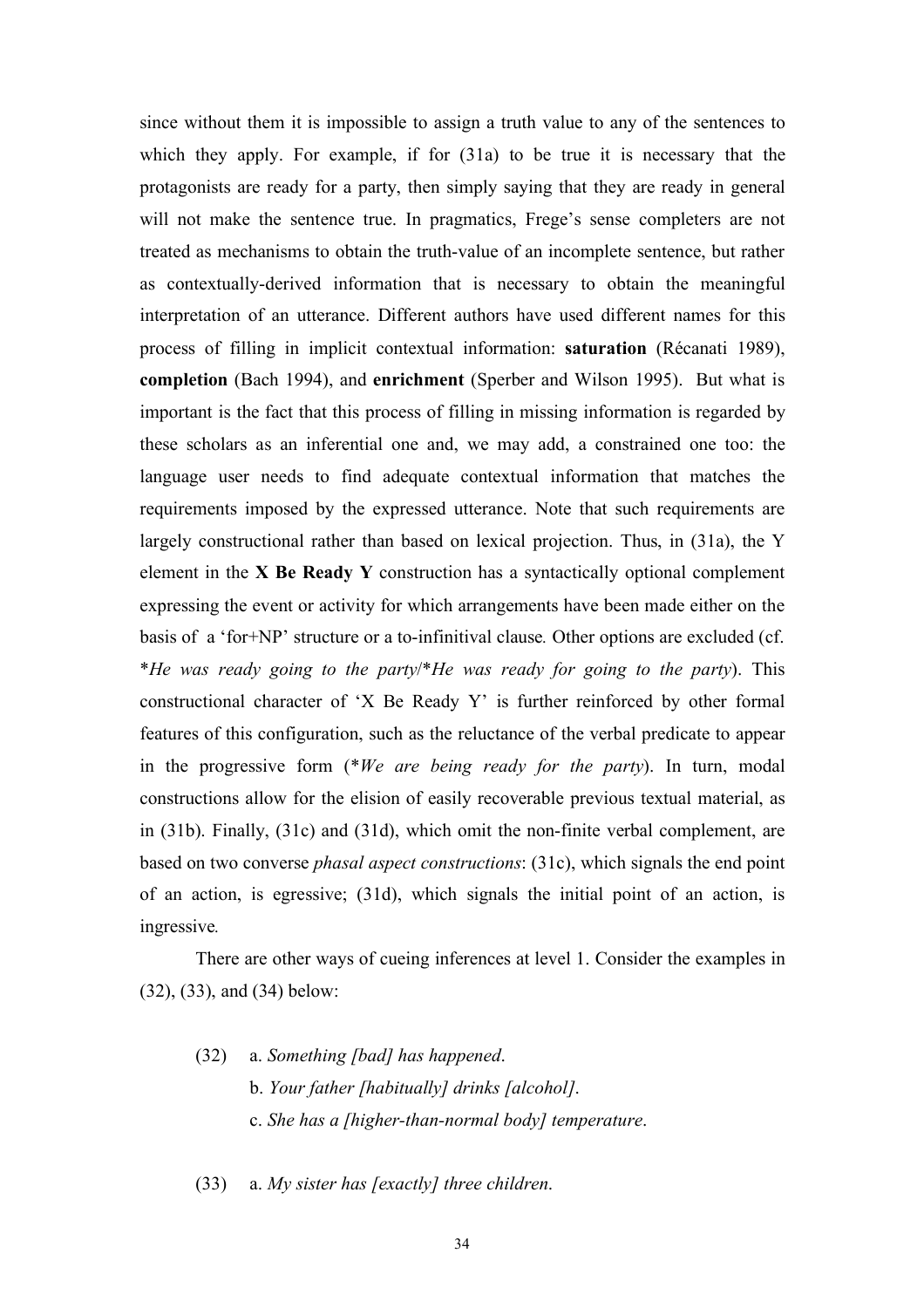b. *There were [approximately] three hundred thousand demonstrators*. c. *John and Alex went to the city museum [together]*.

(34) a. *Nice day!* b. *You there!* c. *Morning!* d. *Look out!*

Carston (2002, 2004) has discussed examples like these as different forms of **free enrichment**, a term which suggests that the completion or specification process is not guided by the linguistic structure of the message. The first form is illustrated by the examples in (32), where a literal (i.e. descriptive) reading of each utterance yields an obvious truth: events happen, humans drink liquids, and people who are alive have some body temperature. But, interpretively, each of the utterances in (32) is fully meaningful. The second form of free enrichment, which is illustrated by the examples in (33), holds for utterances whose basic conceptual layout contains elements that need to be spelled out in greater detail. Note that the bracketed specifications are default interpretations: (33a) would be true too if the speaker's sister had more than three children; (33b) would be just as true if there were exactly three hundred thousand demonstrators; (33c) could also apply to a situation in which John arrived at the museum first and Alex some time later. Finally, the third form of free enrichment is illustrated by so-called subsentential utterances, which are the equivalent of what Halliday and Matthiessen call **minor clauses**. Clauses of this kind are different from elliptical clauses in which the elided elements are presupposed either on the grounds of the preceding linguistic context, as in question-answer pairs, or of the grammatical structure of the explicit elements (*Seen Fred?* [Have you seen Fred?]). Minor clauses do not have a verb (or another form of predicator) and they typically realize such functions as exclaiming, calling, greeting, and alarming, as illustrated respectively by each of the examples in (34). They may also be used presentatively (e.g. *Mr. Jones*, uttered by way of introduction of Mr. Jones) or even indexically (e.g. *A stork!*, uttered with surprise by a small child as he points at the bird). The overall function of minor clauses is to call the addressee's attention to some entity, situation, or event, while elliptical clauses are simply ways of avoiding repetition of recoverable material.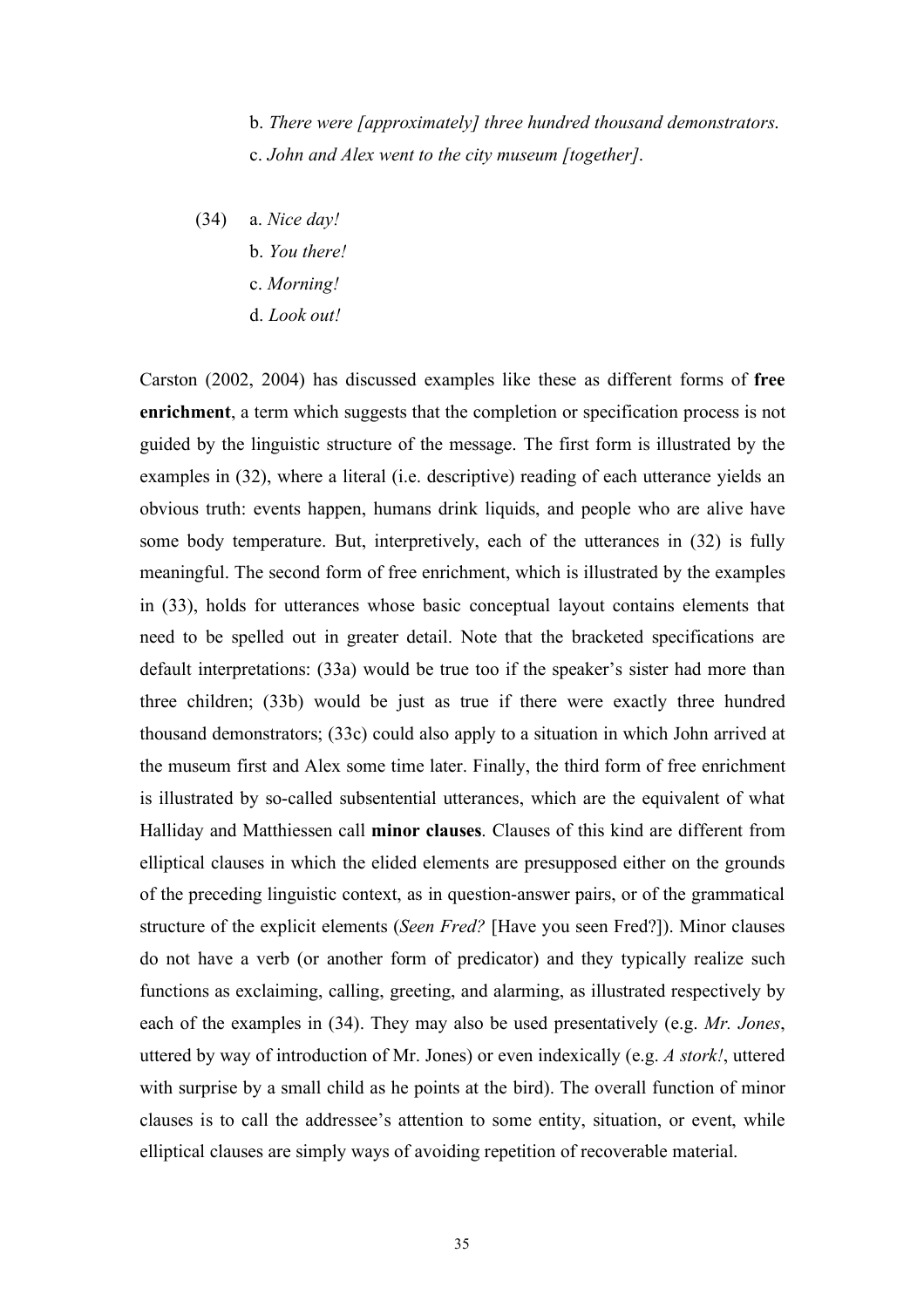Cued inferencing at levels 2 and 3 take the form of traditional implicatures and illocutionary force respectively. In the LCM implicatures are seen as the result of affording access to low-level situational models by mentioning a relevant part of them (cf. Ruiz de Mendoza 2007). This is in fact a metonymic operation:

### (35) Mary: *Is your tooth still hurting?* Fred: *Finally, I called the dentist*.

The brief conversational exchange in (35) is based on every-day knowledge that we have about 'going to the dentist'. By mentioning a relevant part of the frame, we give the addressee access to the whole frame: in (35) we are explicitly told that the second speaker called the dentist, and we interpret that the second speaker made an appointment, that he went to the dentist's office, that the dentist took care of his dental problem, and that the tooth is probably not bothering the speaker any more. In Frame Semantics it would be argued that 'going to the dentist' is a frame, in much the same way as going to school, visiting a museum, dining at a restaurant, buying and selling, and the like. The notion is equivalent to constructs like scripts and scenarios postulated in the 1970s by a number of Artificial Intelligence workers that elaborated computer programs capable of generating inferences within restricted worldknowledge domains (e.g. Schank and Abelson 1977). In the LCM, situational frames are regarded as low-level situational models, to be differentiated from high-level situational models and from non-situational models. Both low-level and high-level situational models can be exploited metonymically in order to produce low-level and high-level implicated meaning. The former is the basis of traditional situation-based implicatures; the latter is traditional illocutionary meaning. Thus, we can compare the interpretation process for (35) with the one for (36) below:

## (36) Mary: *I'm terribly thirsty*. Fred: *I'll get you something to drink*.

When people are thirsty, they usually look for something to drink. In every-day life we encounter hundreds of situations in which people face problematic situations and try to find ways to solve them. In many of these situations, people simply expect other people to be obliging and help them to solve their problem. On the basis of previous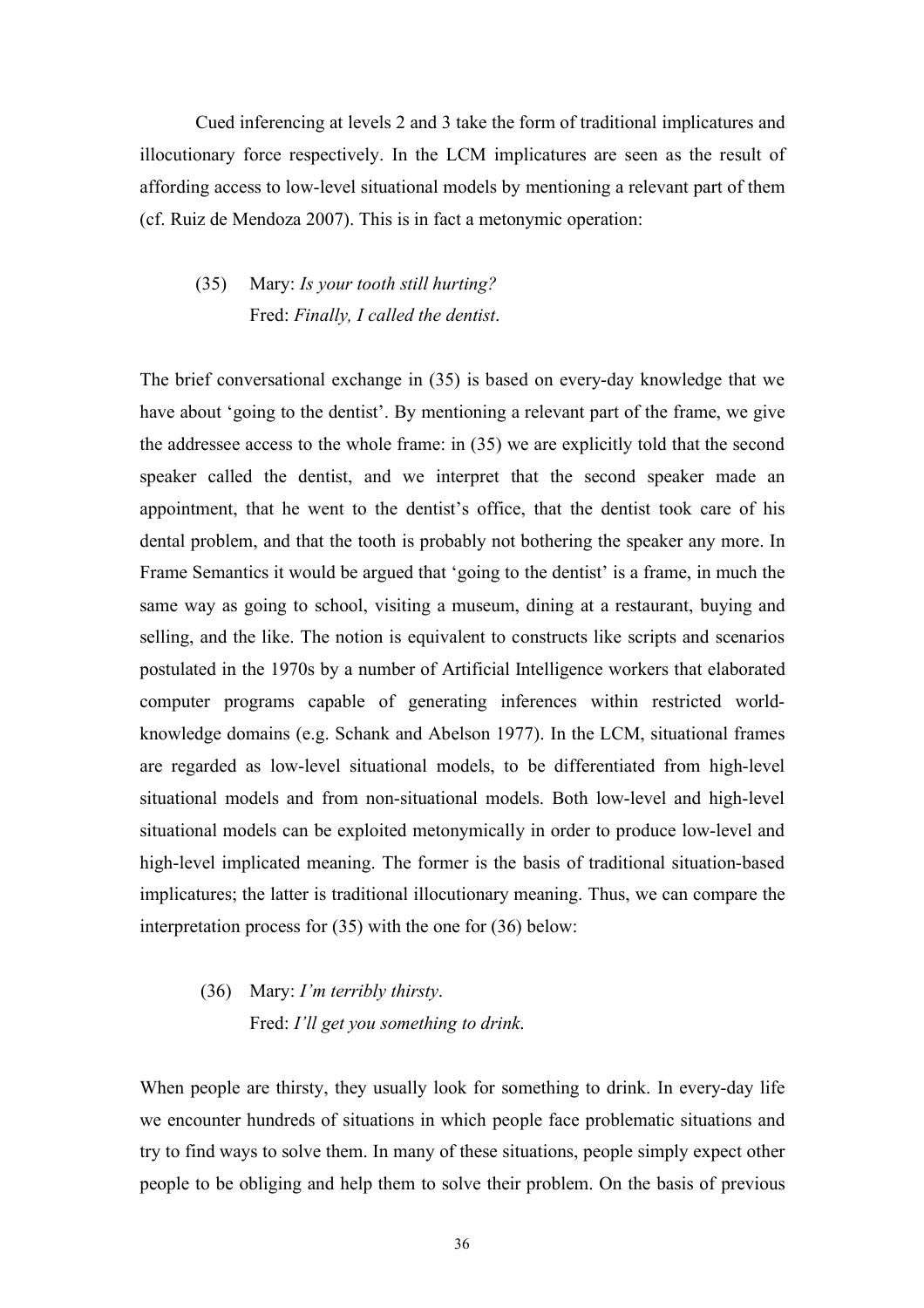work by Pérez and Ruiz de Mendoza (2002), Ruiz de Mendoza and Baicchi (2007) have captured the essentials of these cultural expectations in part of a complex highlevel cognitive model, which they call the **Cost-Benefit Idealized Cognitive Model**. The subdomain that applies to the interpretation of (35) as a request reads as follows (Ruiz de Mendoza and Baicchi 2007: 111):

*If it is manifest to A that a particular state of affairs is not beneficial to B, and if A has the capacity to change that state of affairs, then A should do so.*

Mary's strategy in (35) is to make Fred aware that she has a problem, in the hope that Fred will act as is to be expected on the basis of cultural convention and solve her problem. In acting this way, the first speaker affords access to the whole subdomain by making explicit the part where a non-beneficial situation is affecting her. This is a metonymic exploitation based on a high-level situational model, which yields an interpretive situation that parallels the one we identified for implicatures, the only difference being the greater degree of genericity of the situational model in the case of illocution.

#### **7.2. Subsumption**

Subsumption is a stepwise meaning production mechanism that consists in the principled incorporation of lower levels of semantic structure into higher levels of syntactically-oriented structure (Ruiz de Mendoza and Mairal 2007a, 2008a; Mairal and Ruiz de Mendoza 2008). Subsumption is a constrained process that takes place at all levels of meaning derivation. At the level of core grammar (Level 1), **internal constraints** specify the conditions under which a lexical template may modify its internal configuration or the conditions for (part of) a constructional template to be realized by a given lexical item. They take the form of licensing or blocking factors that depend on lexical class ascription, on lexical-constructional compatibility, and on either predicate or internal variable conditioning of external variables. **External constraints**, in contrast, do not relate to the internal adaptation of lexical items to constructions, but rather to potential changes in the global category ascription of a lexical item when subsumed into a construction. In order to better appreciate the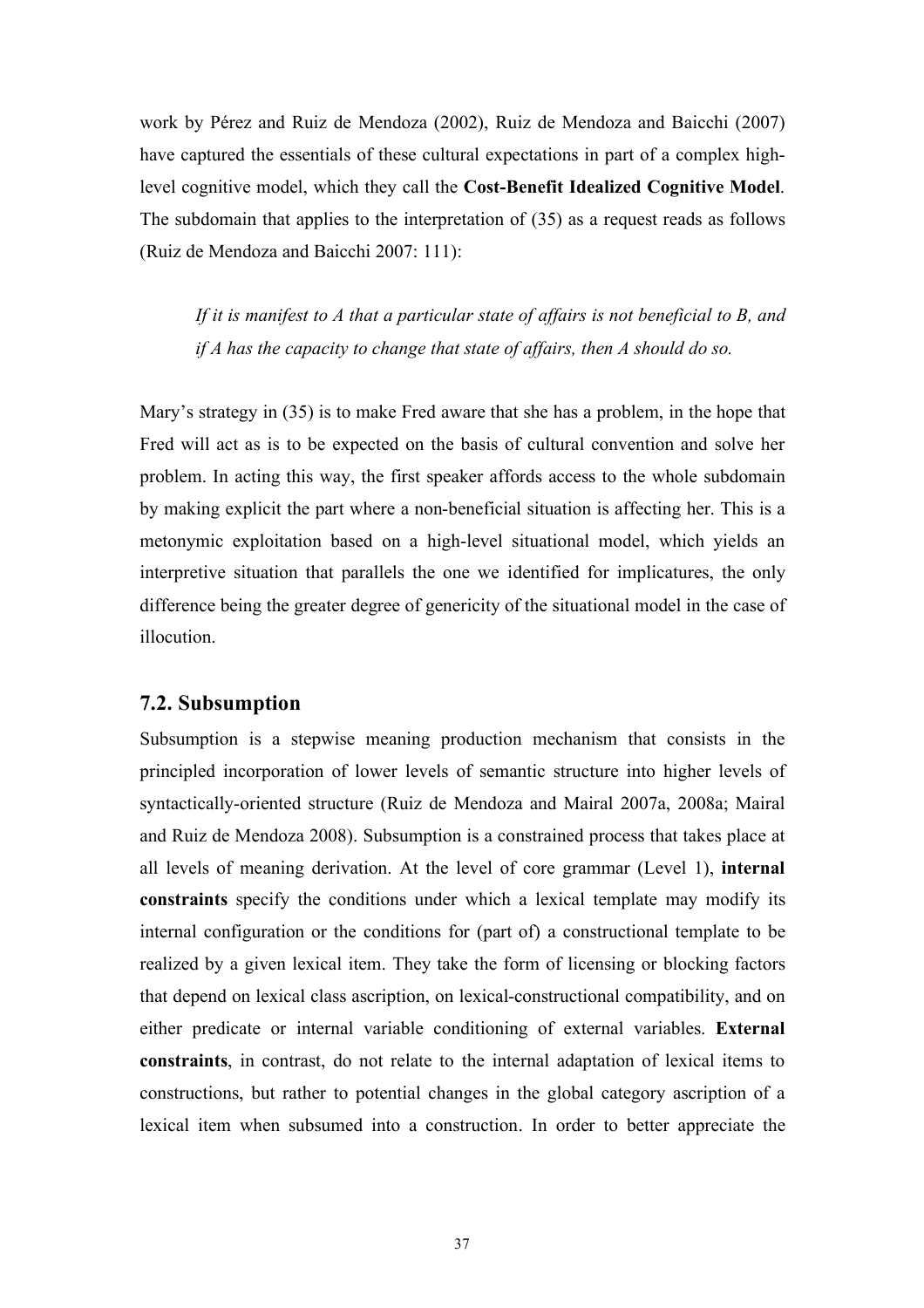difference between the two kinds of constraint, let us consider the following sentences:

### (37) a. *The audience laughed the actor off the stage*. b. *She drove me into a depression*.

Sentence (37a) illustrates the caused-motion construction, which has been extensively discussed by Goldberg (1995, 2006). The construction typically requires the use of a caused-motion verb, as in *She blew the napkin off the table*, *He pushed me into the room*, *They shoved me out of the car*, but there many examples of the construction where motion is expressed but no motion verb is used, as in (37a). Other examples are possible:

(38) a. *She could smile him into abject submission*. b. *Finally, I could feel I was listened into existence*. c. *Sandra stared him into silence*. d. *His colleagues shouted him out of the lecture hall*. e. *She winked him into her bedroom*.

In other cases, we can make use of a caused-motion verb but there is no real motion. One example of this is (37b). Other examples are easy to come by:

- (39) a. *How will he get us out the quagmire of war?*
	- b. *His policy is pushing our cause into oblivion*.
	- c. *The discovery threw her into a state of great excitement*.
	- d. *Hard thumping sounds pulled him out of his thoughts*.
	- e. *When sin brought me into trouble, I found my refuge in you*.

So, we have two different situations: one in which we need to account for the incorporation of a non-motion predicate into a constructional configuration that requires a motion predicate; another in which caused motion is figuratively used to express a change of state. In the LCM, the first situation, which involves the subcategorial conversion of verbal predicates, is considered a case of external constraints, and the second situation, which has to do with modifications in the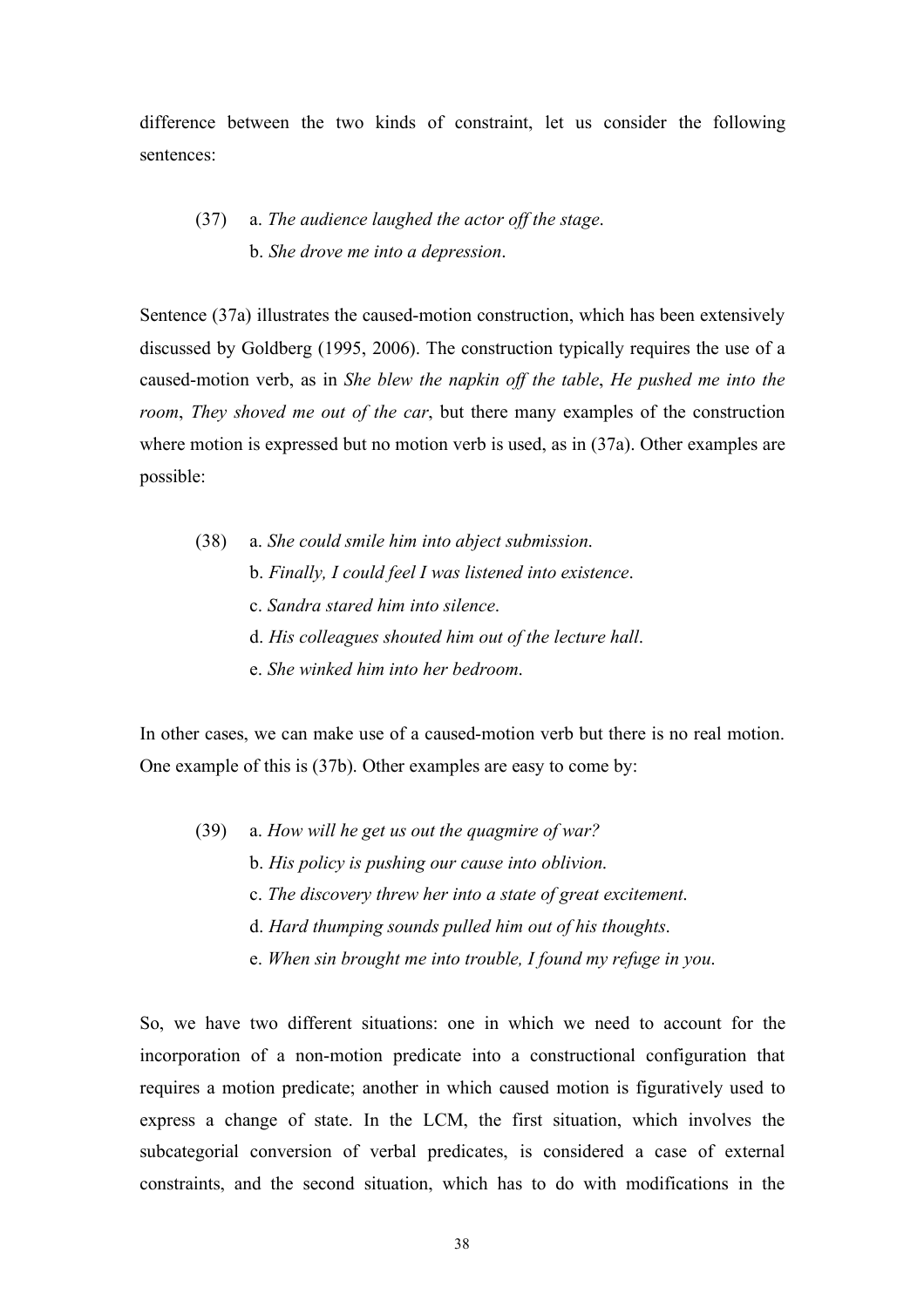internal configuration of lexical and constructional templates, is a matter of internal constraints on lexical-constructional subsumption. Let us discuss each kind of constraint in greater detail.

Consider again example (37a). The verb *laugh* is basically intransitive (e.g. *Today we laughed a lot during the performance*), but it can be used transitively by taking an oblique complement (e.g. *Why are you laughing at the actor?*). But this transitive use of *laugh* is qualitatively different from other forms of transitivity where the verbal action has a direct effect on the object, as in *break*, *hit*, *kill*, *kiss*, *pull*, *push*, and *put*, which we will refer to as *effectual action* verbs. In English this difference between effectual and non-effectual transitivity is marked by the use of a nonprepositional versus a prepositional object. Now, effectual action verbal predicates mark some form of cause-effect connection between agent and object. In some cases, the effect is an inherent part of the meaning of the predicate (e.g. killing results in death); in others, the effectual predicate only codes a very generic form of effect that is open to further specification by means of explicit resultative predicates, some of which express motion. Consider:

- (40) a. *The child broke the vase [into pieces]*.
	- b. *He hit the ball [off the field]*.
	- c. *She kissed him [unconscious]*.
	- d. *He pulled me out of the car*.
	- e. *She pushed me into the pool*.
	- f. *She put the book back on the shelf*.

Note that the greater the genericity of the effect coded by the verbal predicate, the greater the need for a resultative complement. Thus, while the resultative specification is fully optional in (40a-c), it is slightly less so in (40d-e) and it is obligatory in (40f). Observe additionally that in (40b) and (40d-f) the result of the action is motion. In (40a) and (40c) the result of the action is a state, which in (40c) is expressed through a resultative adjective, whereas in (40a) it is expressed by means of figurative motion. It is evident from all these observations that the caused-motion construction requires effectual action verbal predicates whose effect component can be made explicit in the form of a prepositional complement expressing motion. This would mean that noneffectual action predicates (e.g. *die*, *slide*, *flow*) and effectual action predicates that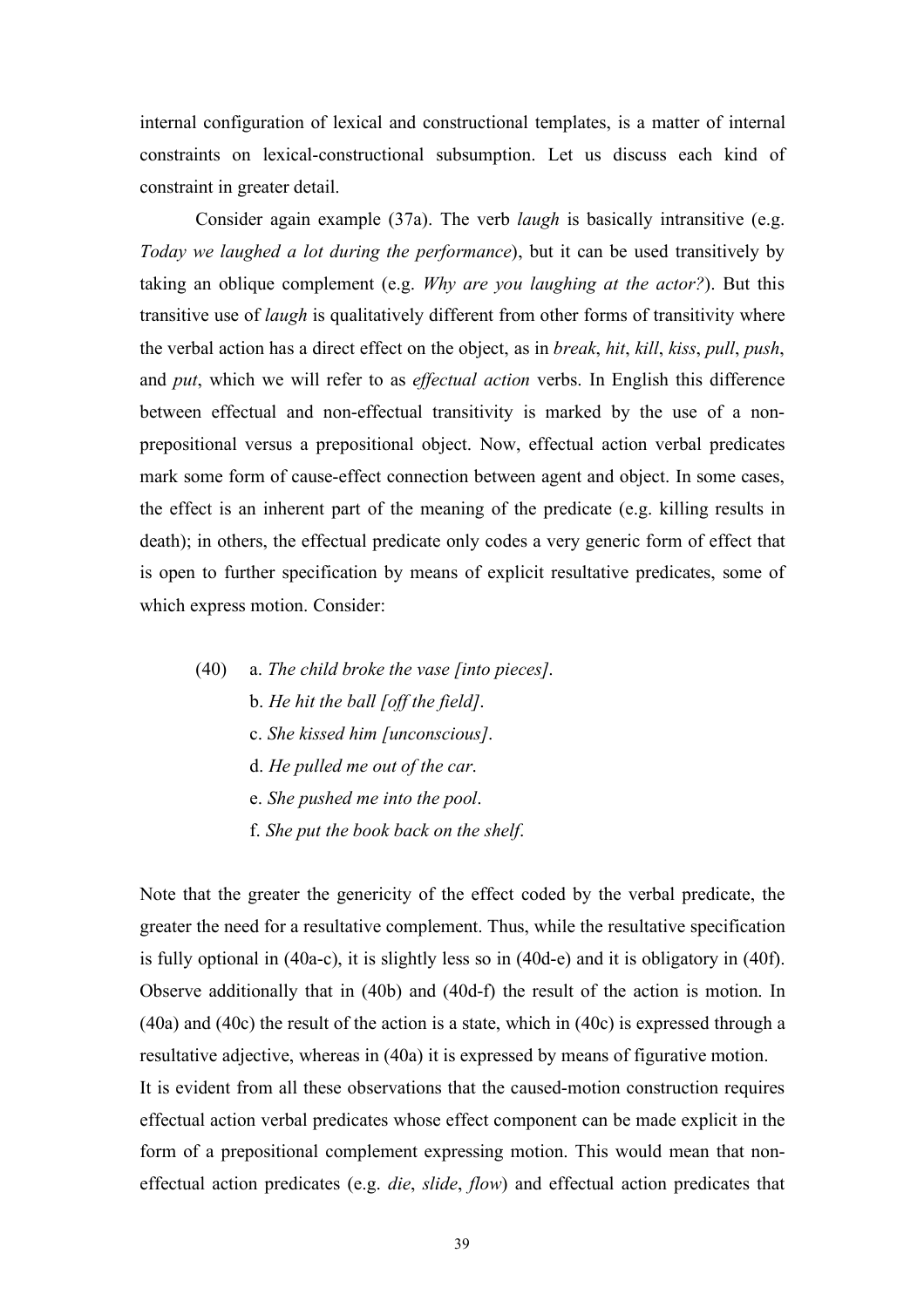code a specific effect (e.g. *kill*, *poison*, *hurt*) are not adequate candidates to take part in the construction. If this is the case, then what allows a verb like *laugh* to be used in the caused-motion construction? In our view, the answer lies in the possibility of treating this verb, which is not an effectual verb, *as if* it were an effectual verb (cf. Ruiz de Mendoza and Mairal 2007b). Obviously, this special treatment of *laugh* is metaphorical in the sense given to this term in Cognitive Linguistics (Lakoff 1987; Lakoff and Johnson 1980, 1999); that is, there is a mapping or set of correspondences between two conceptual domains whereby one of the domains, the *source*, is used to think and reason about some aspects of another domain, the *target*. In the metaphor from an effectual action to non-effectual actions we treat actors of various kinds as if they were effectors, and goals as if they were effectees (i.e., direct objects of the effectual action). The metaphor can thus be applied, as a licensing factor, when verbs like *laugh* and others like those in the examples in (38) above are subsumed into the caused-motion construction, which requires an effectual predicate without an in-built result of the action. Note, in this connection, that in this subsumption process the object loses the grammatical mark of obliqueness. This mark is necessary outside the construction. Consider, in contrast to the correctness of the examples in (38) above, the impossibility of those in (41) below, where the constructional indicators of caused-motion have been removed:

- (41) a. *\*She could smile him*.
	- b. *\*They listened me*.
	- c. *\*Sandra stared him*.
	- d. *\*His colleagues shouted him*.
	- e. *\*She winked him*.

There are other possible metaphors constraining grammatical conversion phenomena motivated by lexical-constructional subsumption:

- (42) a. *We all drank (a lot of alcohol)*. b. *We all drank (a toast) to John Rambo and the United States of America*.
- (43) a. *The cook separated the yolk from the white*.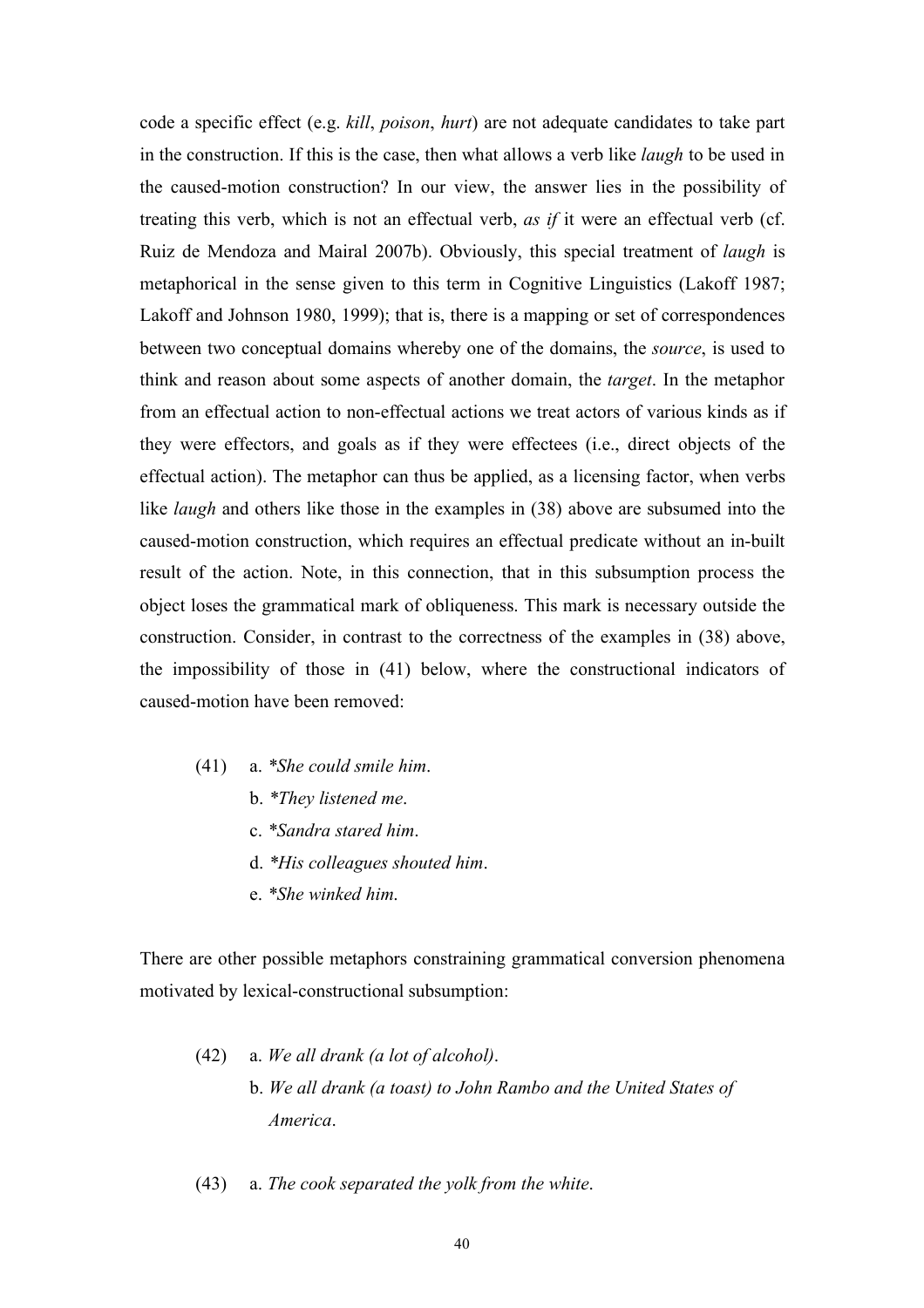#### b. *The cook separated the yolk and the white*.

## (44) a. *Mary cut the bread*. b. *Mary cut at the bread*.

First, let us consider example (42b) in relation to (42a). The use of *drink* in (42a) is its regular use as either an intransitive or a transitive predicate specifying the object of the action. In (43b), however, *drink* is adapted to make it part of the **benefactive construction**. This construction borrows part of its makeup from the ditransitive construction (e.g. *We gave a machine gun to John Rambo*), which in turn makes use of caused-motion constructional elements (cf. *We sent/threw a machine gun to John Rambo* 'We caused a machine gun to move to John Rambo's location by sending/throwing it'). In so doing, the benefactive construction treats institutionalized activities like drinking a toast, erecting a building, painting a picture, reciting a poem, among others, as transfers of possession that benefit the receiver. This is again metaphorical thinking. Interestingly enough, the idea of benefit is the result of a default implication – grounded in experience – from what we know about objects being transferred: when the object is at its destination, the receiver gains control of it (usually in the form of possession). So the roles of destination, receiver, and controller (or possessor) are conflated in our experience (cf. Lakoff and Johnson 1999, for other examples of experiential conflation and their role in metaphor).

Example (43b) is a case of the **reciprocal construction**: the source domain is the domain of companionship (cf. *We didn't separate John and Mary*), and the target is the domain of whole-part relations. Either putting together parts of an object or separating an object into parts can be seen as creating or destroying companionship relationships.

Finally, the verb *cut*, which does not generally take an oblique object, does so in example (44b), where it is subsumed into the **conative construction**, thus suggesting an attempted action. This use is licensed by a metaphor with a noneffectual action in the source and an effectual action in the target, i.e. we understand the action of cutting the bread as if it was attempted but not necessarily carried into effect. This case is therefore the converse of the one for the adaptation of *laugh* to the caused-motion construction. What the metaphor does is ask us to understand one type of actor-object relationship in terms of another type. This cognitive operation is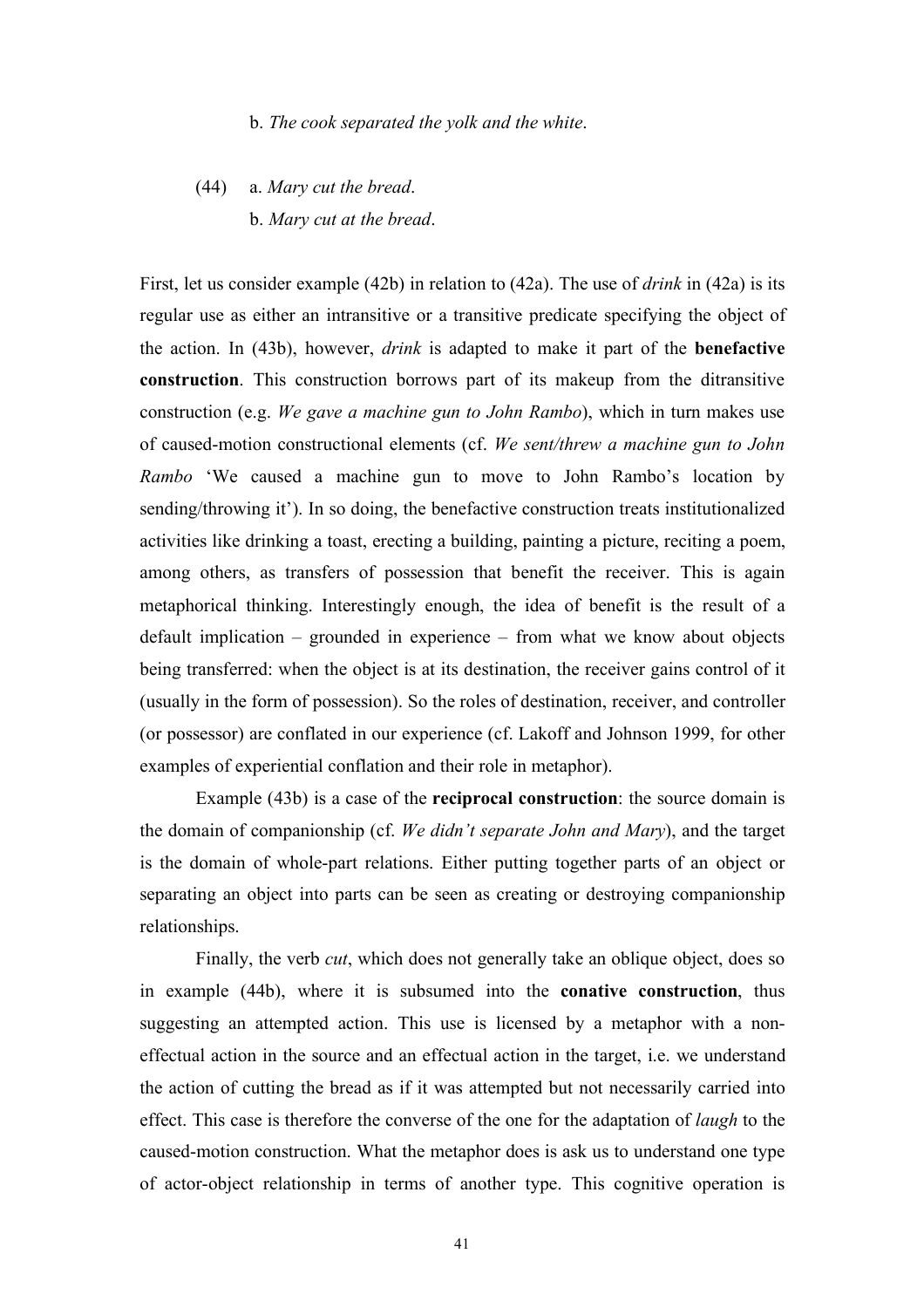possible because the two kinds of action have a number of relevant features in common: they are goal-oriented (there is an intended effect on the object), there is motion and potential contact by impact, and the intended effect on the object is generic (i.e., not specific such as a change of state). Thus, change-of-state verbs such as *bend, break,* and *smash* cannot be mapped onto generic effectual actions (i.e., those that only code a very generic effect).

It could be argued that this meaning effect does not originate in a metaphorical mapping but rather results from **constructional coercion** as defined by Michaelis (2003). Constructional coercion is the meaning adaptation process whereby a construction imposes part of its meaning structure on a lexical configuration. In this view, the conative construction would require the adaptation of the meaning of *cut* from an effectual action with a visible impact on the object to an attempted action directed to an object. The LCM admits the existence of constructional coercion, but it further argues that coercion is not arbitrary but motivated. We need reliable criteria that allow us to determine and therefore predict when coercion is possible and when it is not. The possibility or impossibility of setting up metaphorical correlations between two verbal predicate types is one such criterion. There are other criteria – the internal constraints on lexical-constructional subsumption – that look at coercion as a matter of the internal configuration of lexical and constructional templates. We now turn to such constraints.

There are two broad groups of internal constraints on lexical-constructional subsumption. One group relates to the conditions for a lexical template to be regarded as internally compatible with or in need to be adapted to a constructional template. The other group deals with the instantiation conditions of constructional variables.

Let us first deal with the first kind of internal constraint. The simplest case is **full matching**. Here, a lexical item is required to respond to all constructional requirements without doing violence to its internal configuration. For example, the verb *drink* has a transitive use (e.g. *John drank the beer*). Following Van Valin's (2005) Aktionsart distinctions, *drink* is an activity predicate that can be converted into an active accomplishment by the addition of a resultative component. This is captured in a lexical template through a BECOME operator that ranges over the second argument or complement variable. The transitive construction similarly requires two argument variables, the second of which is affected by a BECOME operator: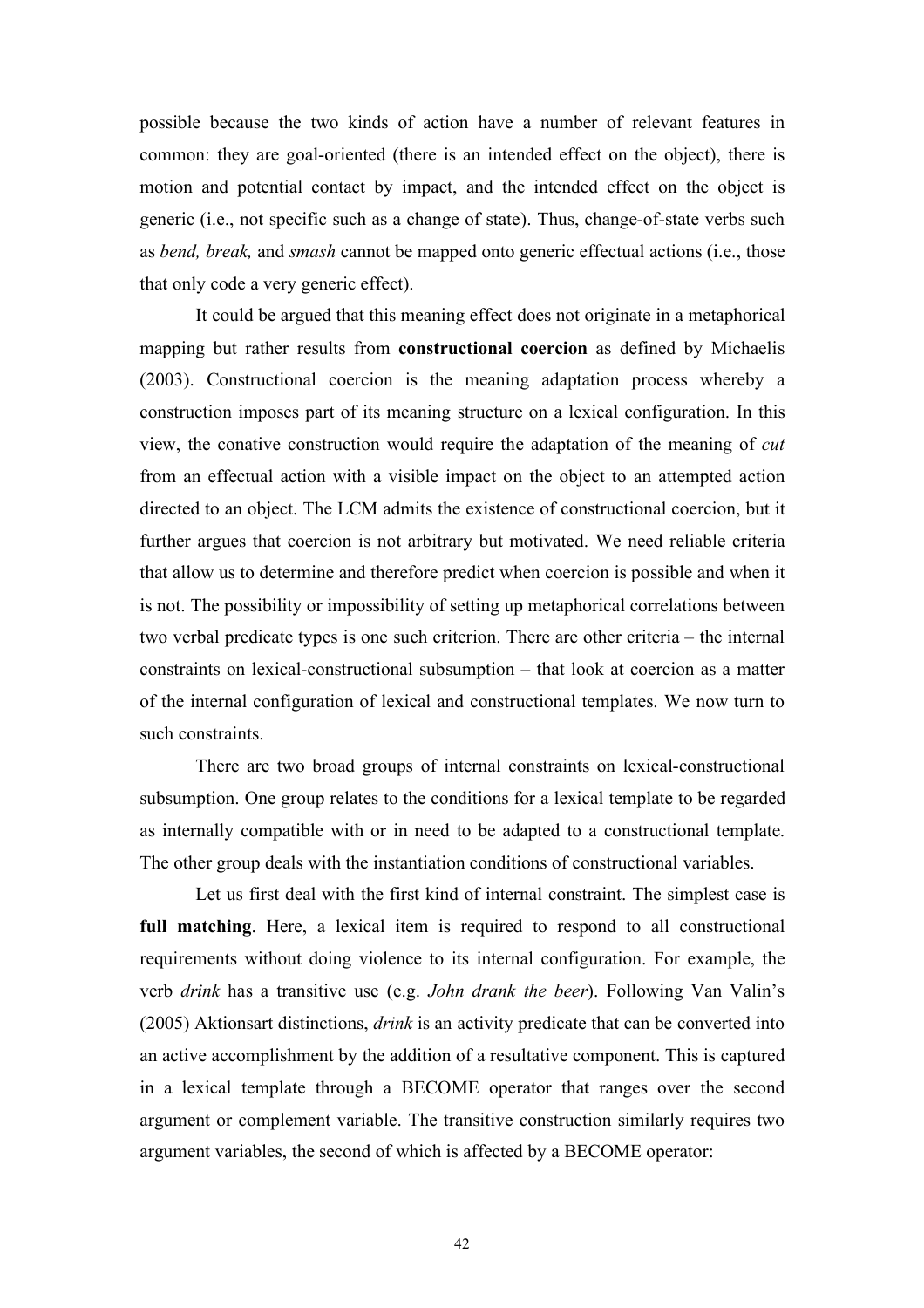

**do'** (x,[**drink**' (x,y)]) & BECOME **consumed'** (y)



But *drink* can also appear in the intransitive form (e.g. *We just want to drink and be merry*). The intransitive form requires the elimination of the second argument variable. In a constructional framework there are two ways of explaining this phenomenon. One is to postulate that, since drink is not a naturally intransitive predicate like *breathe*, *run*, or *walk*, making it part of the intransitive construction requires some internal adaptation of *drink*, which thus loses its second argument variable in its formal expression. But note that the intransitive use of a transitive verb is different in meaning from the intransitive use of a naturally intransitive verb. Even though the second argument has been dropped from formal expression, it is still latent, which does not suggest a **valence reduction** phenomenon of the kind postulated by Dik (1997a).<sup>16</sup> Another way of addressing this issue is to postulate a special form of transitive construction where the object has been omitted (the **objectless transitive construction**; cf. Lemmens 2006) or, as Goldberg (2001) puts it, de-emphasized or de-profiled (the **deprofiled object construction**) for discourse reasons while the action receives prominence. This formulation is in agreement with our previous discussion on level-1 cued inferencing: the hearer is cued by the deprofiled object construction to recover the missing argument inferentially from the context or from world knowledge. The intransitive construction, on the other hand, cannot cue such a process since it is by definition a true objectless construction. Furthermore, our account dispenses with the need to postulate verbal valency reduction processes in cases of intransitivization like the one for *drink* discussed above, or for other verbal predicates such as *read* (cf. *He read the whole book*; *He read for hours before going to sleep*), *write* (cf. *She wrote a novel*; *She didn't write last night*), or *kill* (cf. *The sheriff killed the gunman*; *Stop me before I kill again*) in

 <sup>16</sup> In a similar way, Van Valin and LaPolla (1997: 122-125) propose the existence of an inherent argument, specifying the nature of the process but not obligatorily present in the syntax.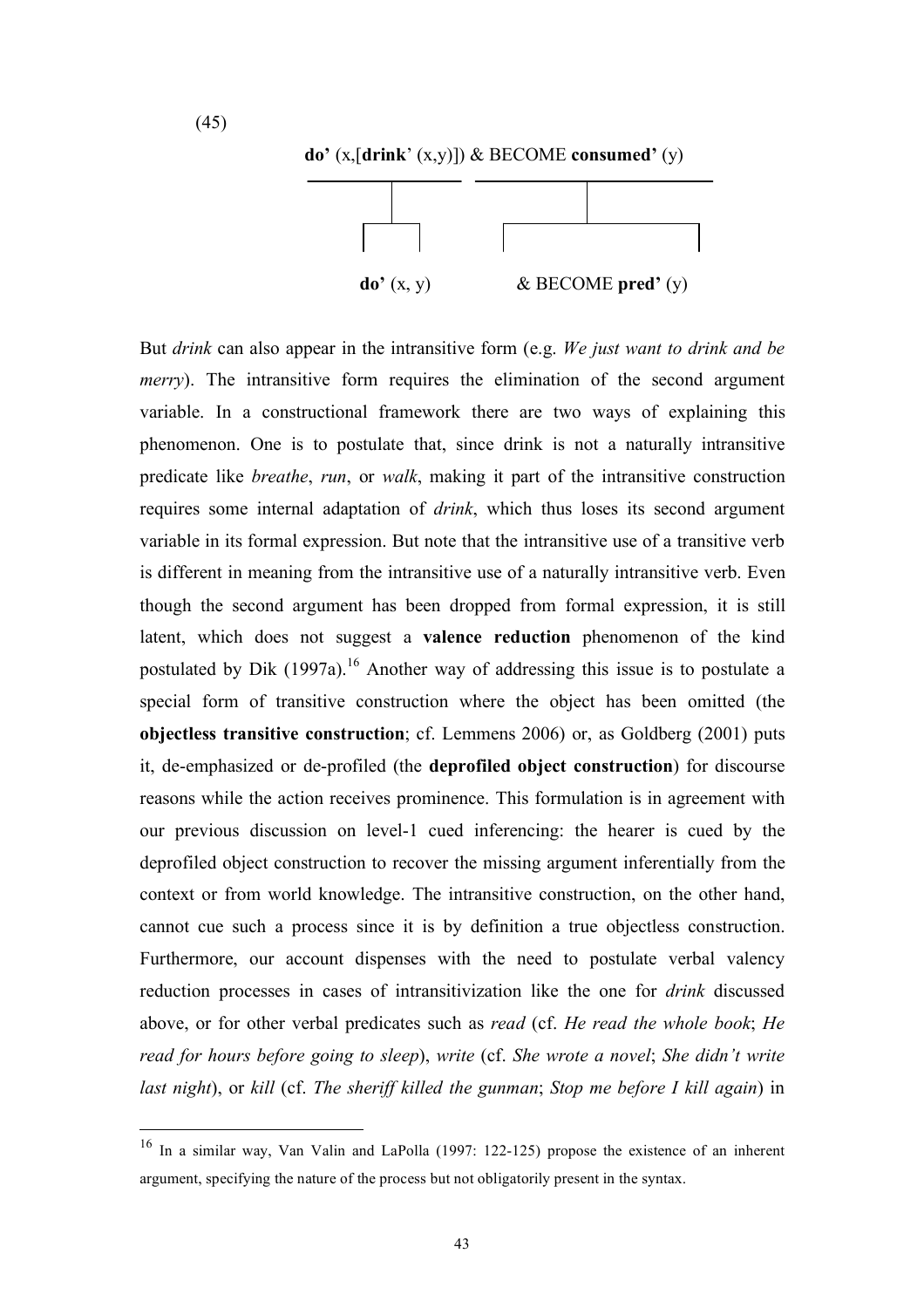contexts in which there is some discourse reason for placing prominence on the verbal process (e.g. iteration, contrast, topicality). Since the object is recoverable, there is no real reduction process of the verbal arguments. This also means that we cannot postulate a subsumption process of these predicates into the intransitive construction, which would require full deletion of the object.

Another case of internal constraint is the **event identification condition**, which requires the various subevents (i.e. bundles of operators and variables) into which a lexical and a constructional configuration can be segmented to match. It can be illustrated by the adscription of the verb *break* to the **inchoative construction** (cf. Cortés 2007, this volume). This construction, which can be listed as an objectless construction where the object has been promoted to subject status, occurs with predicates expressing either a telic accomplishment or an achievement, but not with states, activities – or their corresponding causatives – and with active accomplishments. Thus, it can be applied to pure change of state verbs like *break* (cf. *The child broke the window*; *The window broke*) but not to verbs like *see* (cf. *We all saw the picture*; \**The picture saw*), which denotes a state, or to predicates like *eat* or *drink* (cf. *The child drank her milk*; \**Her milk drank*), which can be active accomplishments. These situations are represented in (46)-(49) below, where the asterisks represent lexical-constructional mismatches:

(46)

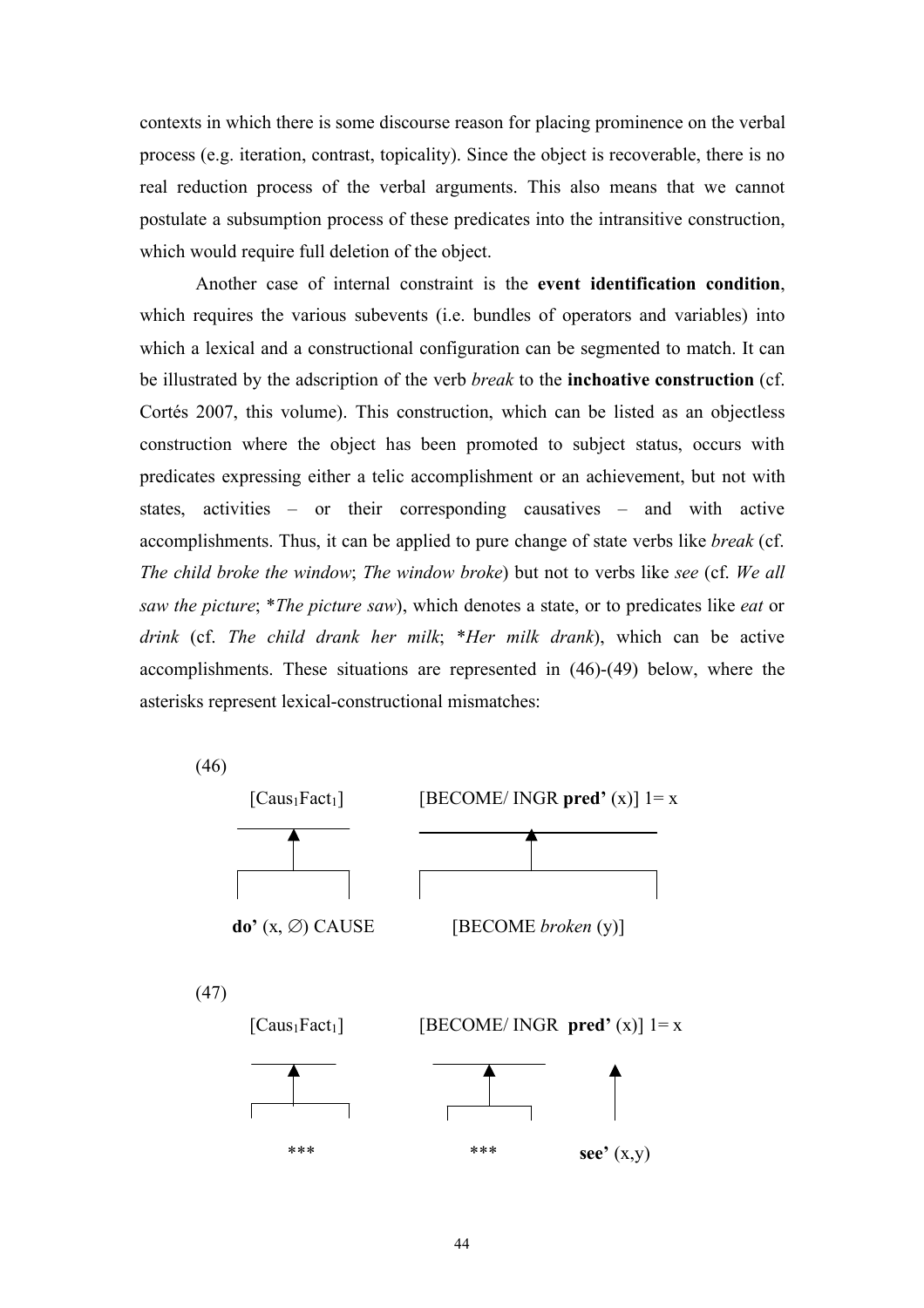

A third constraint is the **lexical class constraint**, which accounts for restrictions that class ascription places on lexical-constructional subsumption. Compare:

- (50) a. *Your son broke my videotape*. b. *The CIA destroyed the videotape*.
- (51) a. *My videotape broke*. b. *\*The videotape destroyed*.
- (52) a. **do'** (x, ∅) CAUSE [BECOME **broken** (y)] b. **do'** (x, ∅) CAUSE [BECOME **destroyed** (y)]

We may wonder why if *break* and *destroy* have the same logical representation, as can be seen in (52), and the same transitive use, as evidenced in (51), only *break* can take part in the inchoative construction. The reason is that *break* and *destroy* belong to different lexical classes: the former is a change-of-state predicate, while the latter is an existential predicate indicating cessation of existence. The properties inherited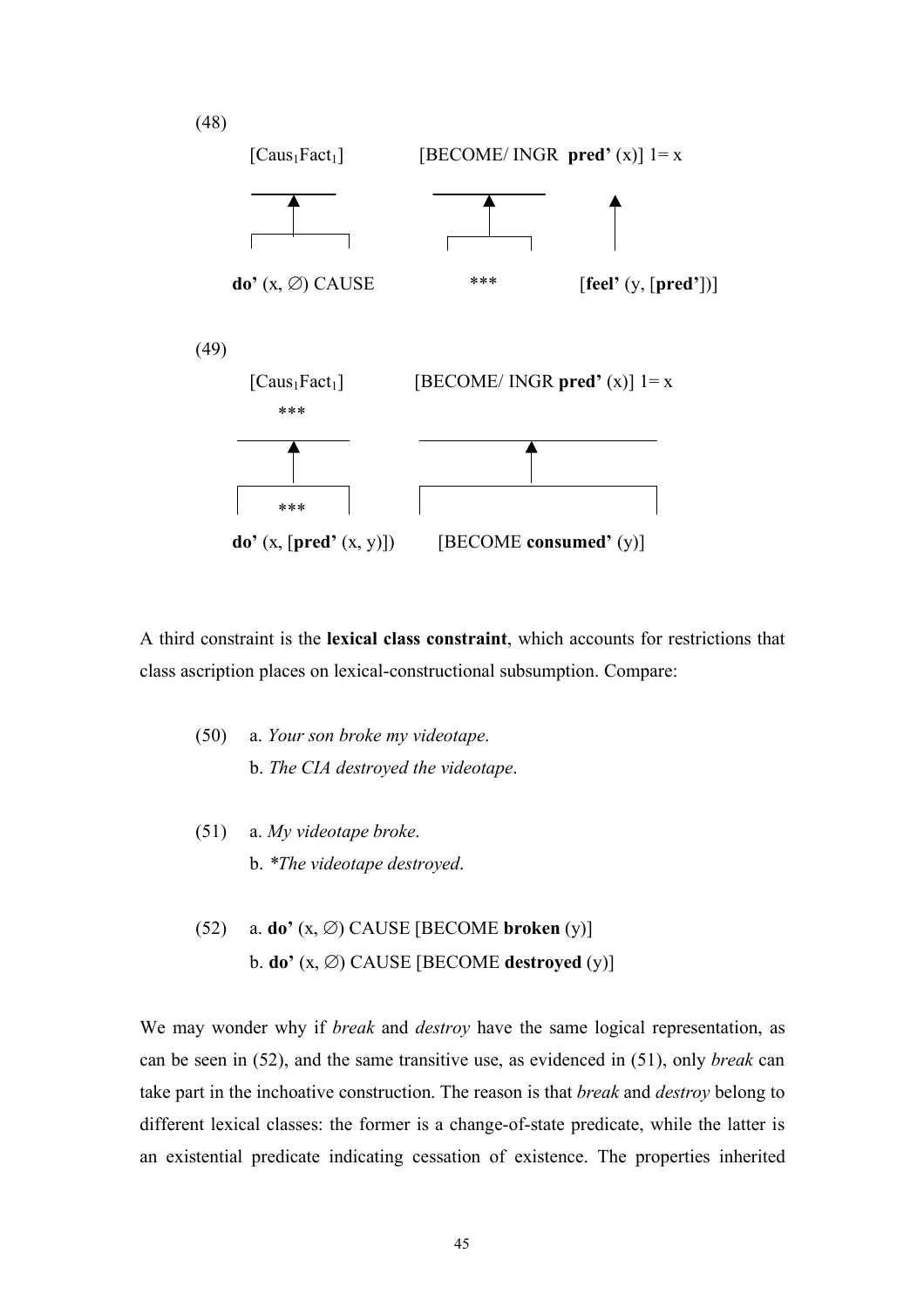from the lexical class can be built into the lexical template thus going beyond the basic logical form. The lexical template for the verb *destroy* should then include a specification of cessation of existence in the Aktionsart module based on semantic primes, further decomposing [BECOME **destroyed** (y)] into [BECOME NOT **exist'** (y)], while the idea of severe damage involved in **destroyed** should be transferred to the semantic module, which is based on amalgams of lexical functions (or operators) ranging over internal variables. We thus have the following refined representation of *destroy*, where **Caus**, **Magn**, **and Dam** are lexical functions that indicate causation, intensity, and physical damage respectively:

(53) 
$$
[CausMagnDam_{12}]
$$
 do' (x, Ø) CAUSE [BECOME NOT exist' (y)]  $x = 1, y = 2$ 

The representation in (53) reads as follows: there is an action performed by an actor such that the action has caused great damage to an object, thus resulting in the object ceasing to exist as such. The mismatch between this description and the inchoative construction is evident from a consideration of (54) below, where the resultative part of the logical structure of the lexical template is different from its expected counterpart in the constructional template. In the lexical template **pred'** is nonexistence, while in the constructional template **pred'** is any state different from the initial state.



A fourth internal constraint is **lexical blocking***.* Here, one of the components of the lexical template can block the fusion with a certain construction given that this component is a suppletive form. Accordingly, *kill* does not occur in the inchoative construction since its corresponding objectless form is suppletive, i.e. *die*, as in *He*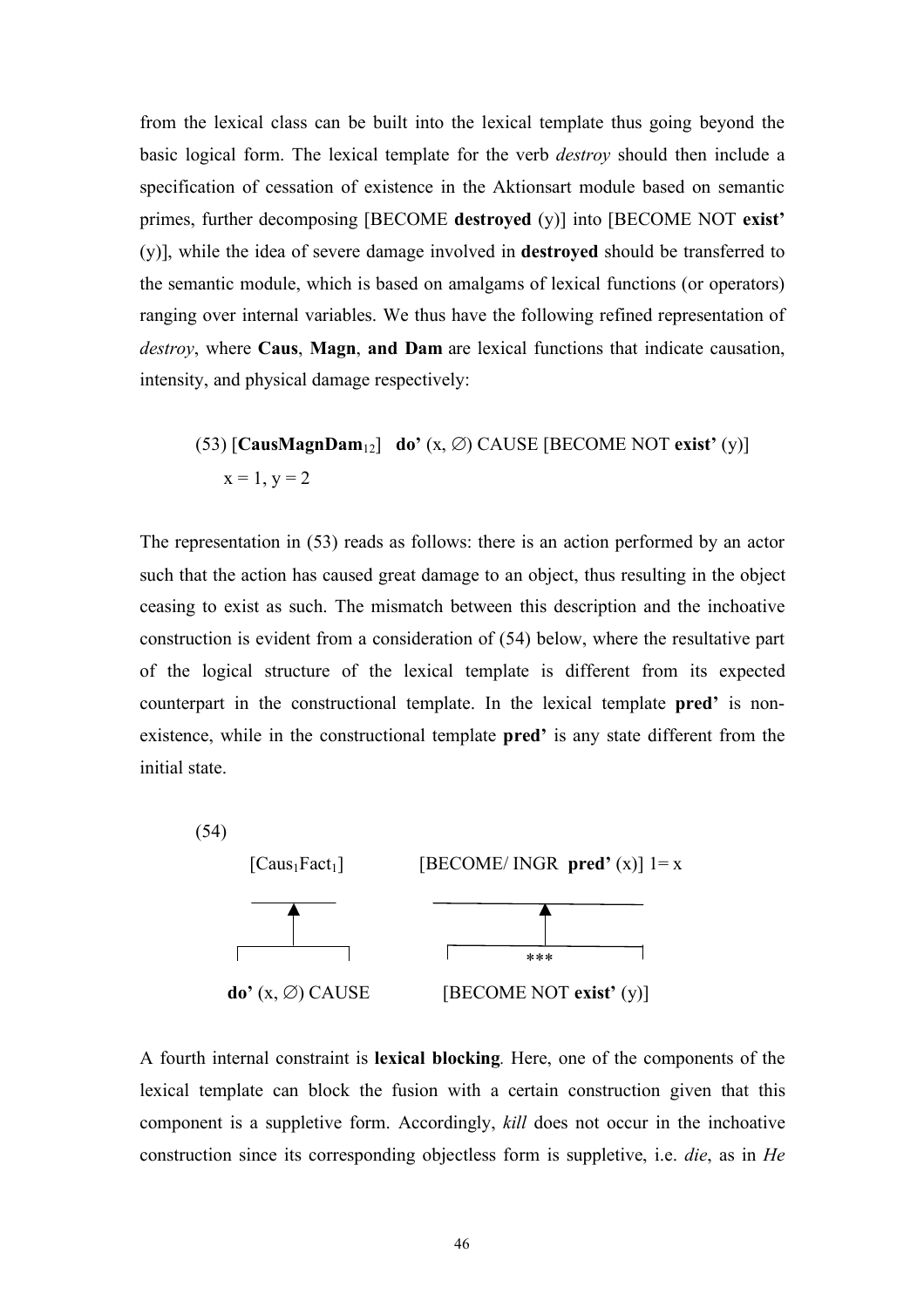*killed the goose/ The goose died.* Since the linguistic system has already coded the form *die* in the lexicon with the same meaning, then the expected inchoative form of *kill* is blocked. In Spanish we have a comparable situation with only one difference. Spanish codes three values: *matar* ('kill'), *morir* ('die'), *matarse* ('kill oneself'). Note that an expression like *El niño se mató* ('The child killed himself [accidentally]') usually suggests that the child accidentally did something and as a result he died but there is no external agent as a possible cause of his death as in *El asesino mató al niño* ('The murderer killed the child') or *La enfermedad mató al niño* ('The disease killed the child').

Now we turn our attention briefly to the second broad group of constraints, i.e. those pertaining to the limitations on the way constructional variables are realized as subsumption takes place. One such constraint is what we call **predicate-argument conditioning**. Sometimes the co-instantiation of the verbal predicate and one of its arguments can place restrictions on the kind of instantiating element that we can have for other constructional arguments. Thus, in the caused-motion construction we have a basic constructional structure of the type X-pred-Y(=NP)- $Z$ (=PP). In principle, the constructional template can take any verb participant role to instantiate the Y element, which can be either human or non-human, as illustrated by the following Spanish variant of the caused-motion construction: *Quiero a este niño lejos de aquí* ('I want this child far from here')*; Quiero esta silla en otra parte* ('I want this chair somewhere else'). However, once the predicate and PP slots have been filled in, this choice constrains the kind of Y element that we can have. *Me metió en una profunda depresión* ('He drove me into a deep depression'), the Y element (me) has been realized by a human verb role; we cannot have a non-human element (cf. \**Metió a la silla en una profunda depresión* 'He drove the chair into a deep depression').

A second constraint within this group, **internal variable conditioning**, occurs when the internal predicate variables place constraints on the nature of both the predicate and constructional arguments. A clear example is supplied by the use of the Spanish verb *volver* in caused-resultative configurations: *Me vas a volver loco*  ('You're driving me crazy'). There is a tendency for the resultative predicate to be axiologically negative: #*Me vas a volver amable* ('You're driving me kind').

To end our discussion of subsumption, we must also consider the way it works outside core grammar. In general, levels 2, 3, and 4 subsumption processes are a matter of semantic compatibility between the idiomatic parts of the construction and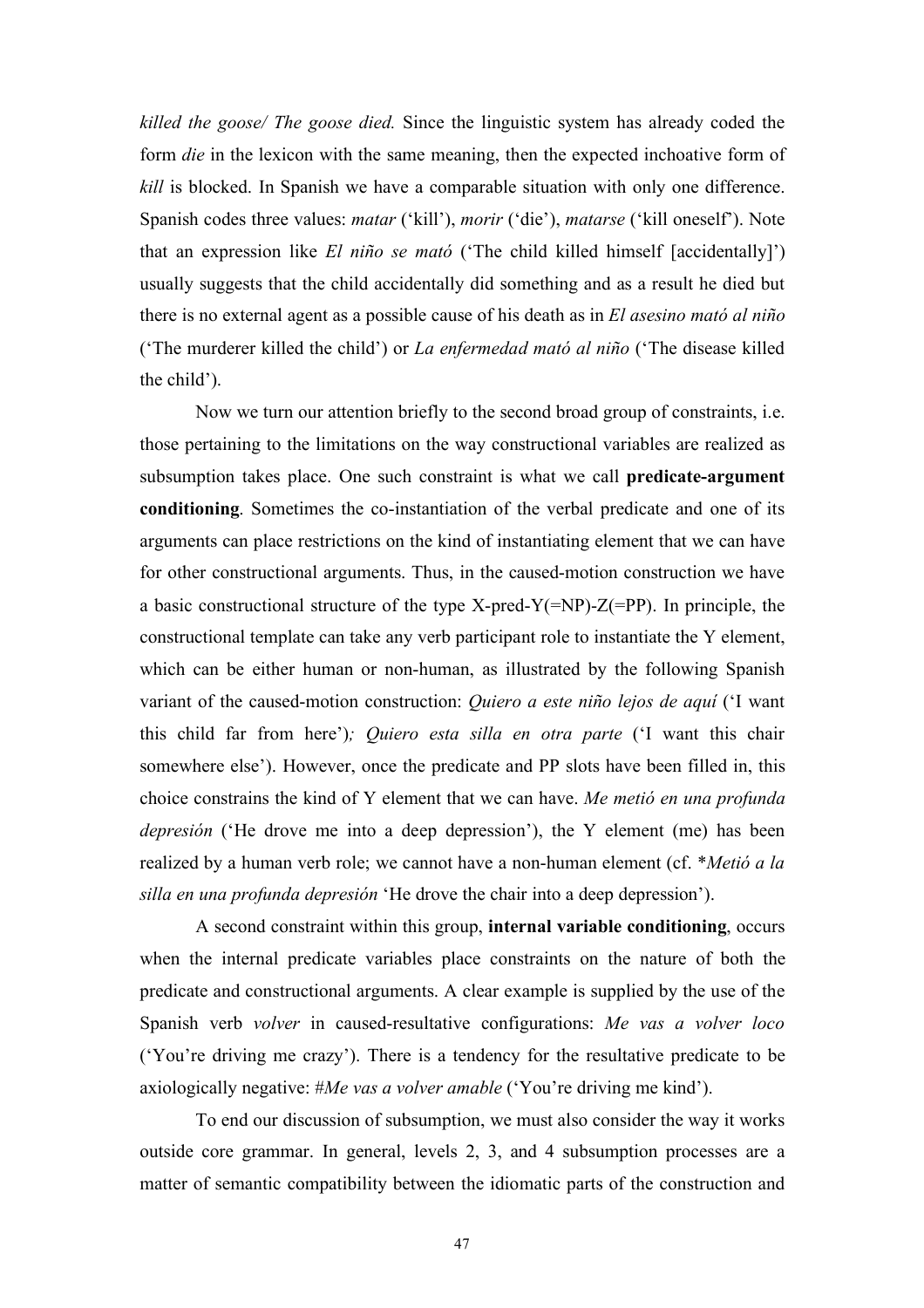the conceptual material that is intended to realize its variable parts. We refer to this phenomenon as **morphosyntactic parametrization**. This constraint spells out the actual morphosyntactic type of the constructional unit in question. For example, as argued above the **Can You Y?** construction blocks out certain lexical classes (e.g. states and non-active accomplishments) as possible candidates for the Y element. In a similar way, the X and the Y elements in the 'What's X Doing  $Y$ ?' construction are constrained such that the X is usually a NP, while the Y element is a PP. The same can be said of the **Double Be** construction (McConvell 1988; Tuggy 1996; Massam 1999), which is used to draw attention to a given situation while asserting its truthfulness, as in *The thing is, is that he didn't tell the truth*. In this construction, which takes the form 'X is, is Y', the X and Y elements are clearly defined by a number of features: X, which is the topic, is marked by a high tone, whereas Y, which is the focus, takes a low tone; Y can be freely realized by any that-clause but X is limited to a few options: *the thing*, *the problem*, *the question*, *what I mean*, and *what happens*.

### **8. Conclusion**

The present paper has proposed the Lexical Constructional Model as an explanatorily adequate model for the investigation of the way in which lexical and constructional representations interact. The LCM is intended to be operational at all levels of linguistic description, including pragmatics and discourse. Thus, it has a level 1 or core module consisting of elements of syntactically relevant semantic interpretation, a pragmatic or level 2 module that accounts for low-level inferential aspects of linguistic communication, a level 3 module dealing with high-level inferences (i.e. illocutionary force), and finally a level 4 module that accounts for the discourse aspects of the LCM, especially cohesion and coherence phenomena. Each level is either subsumed into a higher-level constructional configuration or acts as a cue for the activation of a relevant conceptual structure that yields an implicit meaning derivation. At the heart of the LCM we find the notions of lexical and constructional template, which are the building blocks of the model. The principled interaction between lexical and constructional templates supplies the central or core meaning layer for other more peripheral operations – involving implicated meaning – to take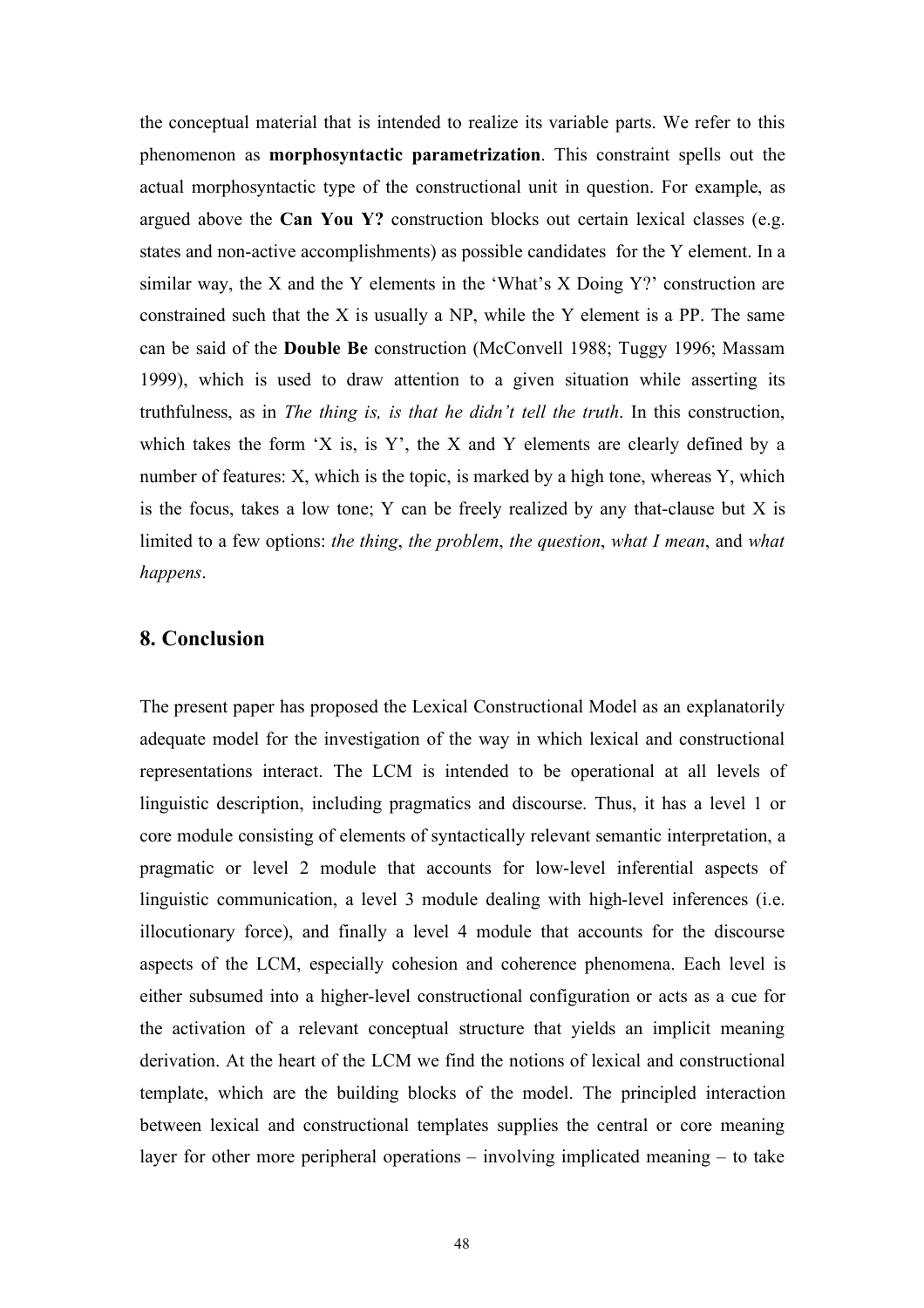place. Meaning construction in the LCM revolves around two key processes, cueing and subsumption. Subsumption is a key meaning production mechanism that consists in the principled incorporation of lexical and/or constructional templates from one representational level into higher-level constructional representations. At the level of core grammar constructional templates "coerce" lexical templates. We distinguish two kinds of constraints on coercion: internal and external. The former arise from the semantic properties of the lexical and constructional templates and do not affect the Aktionsart ascription of the predicates involved. The latter do involve Aktionsart changes and result from the possibility or impossibility of performing high-level metaphoric and metonymic operations on the lexical items involved in the subsumption process. Internal constrains specify the conditions under which a lexical template may modify its internal configuration. Finally, cueing or cued inferencing is a form of constraining non-explicit meaning on the basis of lexical and constructional clues. It takes place at all levels of meaning derivation as an alternative to subsumption. Thus, at the level of core grammar, it accounts for inferences obtained by making contextual adjustments to the meaning of some predicates. At other levels it accounts for meaning implications based on potential conceptual connections between propositions (the case of discourse), or on metonymic activations or highlevel (for illocution), and low-level (for implicature) situational models or scenarios.

### **9. References**

Alonso Ramos, Margarita. 2002. "Colocaciones y contorno en la definición lexicográfica." *Lingüística Española Actual* 24(1): 63–96.

Bach, Kent. 1994. "Conversational impliciture". *Mind and Language* 9(2): 124–162.

Baker, Collin F., and Josef Ruppenhofer. 2003. "FrameNet's Frames vs. Levin's Verb Classes". *Proceedings of the 28<sup>th</sup> annual meeting of the Berkeley Linguistics Society*, ed. by Julie Larson and Mary Paster, 27–38. Berkeley, CA: University of California Linguistics Department.

Beaugrande, Robert de. 1980. *Text, discourse and process*. Norwood, NJ: Ablex.

Bender, Emily and Andreas Kathol. 2001. "Constructional effects of Just Because ... Doesn't Mean…" *Proceedings of the 27th annual meeting of the Berkeley Linguistics Society*. Berkeley, Cal.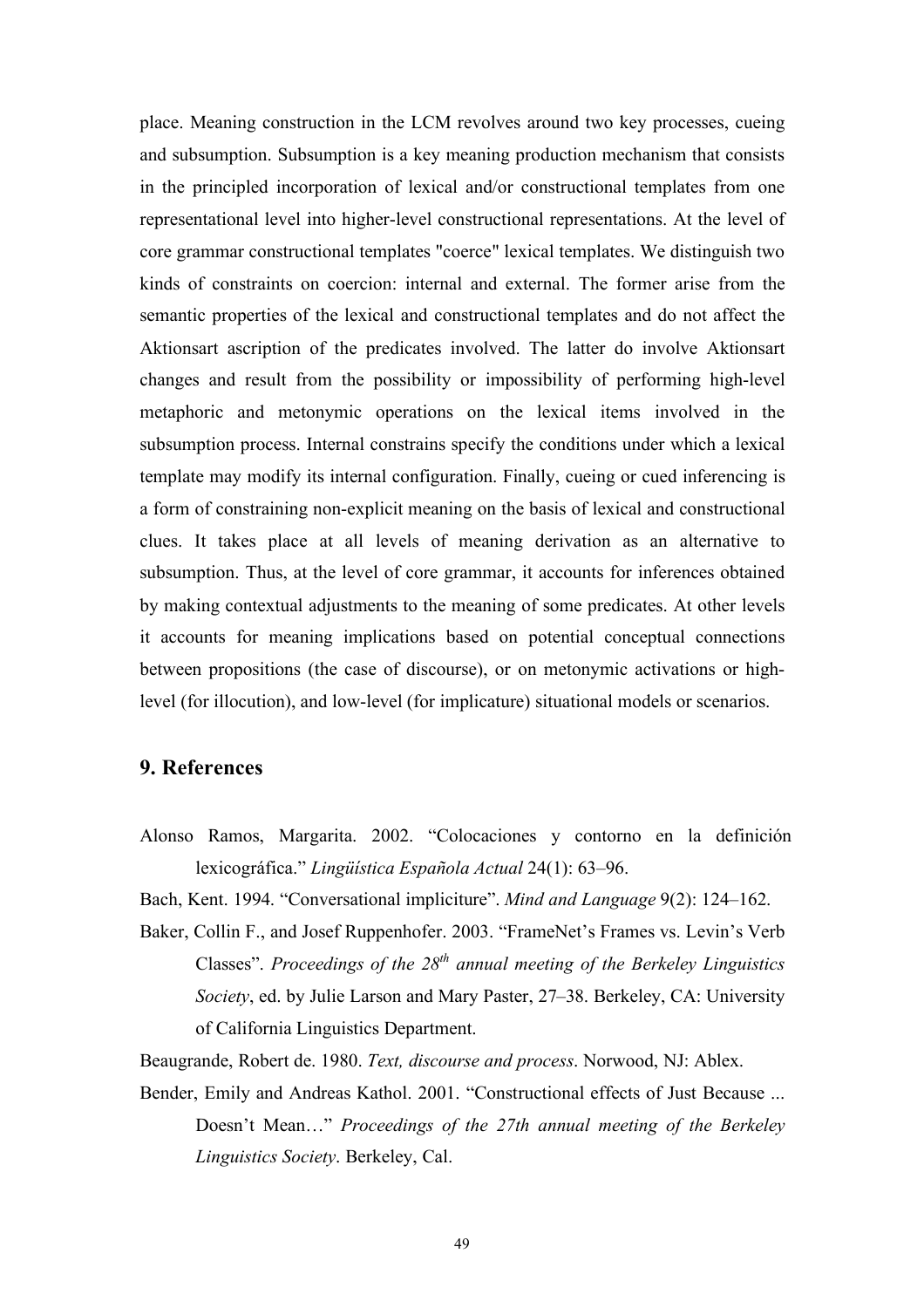- Bergen, Benjamin K. and Nancy Chang. 2005. "Embodied construction grammar in simulation-based language understanding." *Construction grammars: Cognitive grounding and theoretical extensions*, ed. by Jan-Ola Östman and Mirjam Fried, 147-190. Amsterdam: John Benjamins.
- Boas, Hans C. 2003. *A constructional approach to resultatives.* Stanford, CA: CSLI Publications.
- Boas, Hans C. 2006. "A Frame-Semantic Approach to Identifying Syntactically Relevant Elements of Meaning." *Contrastive studies and valency,* ed. by Petra Steiner, Hans C. Boas, and Stefan Schierholz, 119–149. Frankfurt: Peter Lang.
- Boas, Hans C. 2008. "Resolving Form-Meaning Discrepancies in Construction Grammar." *Constructional reorganization*, ed. by Jaakko Leino. Amsterdam: John Benjamins.
- Butler, Christopher S. 2003. *Structure and function. A guide to three major structuralfunctional theories.* 2 vols. Amsterdam: John Benjamins.
- Butler, Christopher S. and Francisco Gonzálvez-García 2005. "Situating FDG in functional-cognitive space: An initial study." *Studies in Functional Discourse Grammar*, ed. by J. Lachlan Mackenzie and M.A. Gómez-González, 109–158. Berlin: Peter Lang.
- Carston, Robyn. 2002. *Thoughts and utterances: The pragmatics of explicit communication*. Oxford: Basil Blackwell.
- Carston, Robyn. 2004. "Explicature and semantics." *Semantics: A reader*, ed. by Stephen Davis and Brendan S. Gillon*,* 817–845. Oxford: Oxford University Press.
- Cortés, Francisco. 2007. The English constructicon. Unpublished manuscript. University of La Laguna.
- Croft, William. 1991. *Syntactic categories and grammatical relations*. Chicago: The University of Chicago Press.
- Croft, William. 2001. *Radical Construction Grammar*. Oxford: Oxford University Press.
- Culicover, Peter W. and Ray Jackendoff. 2005. *Simpler Syntax*. Oxford: Oxford University Press.
- Dik, Simon C. 1997a. *The Theory of Functional Grammar. Part 1: The structure of the clause*. Edited by Kees Hengeveld. Berlin: Mouton de Gruyter.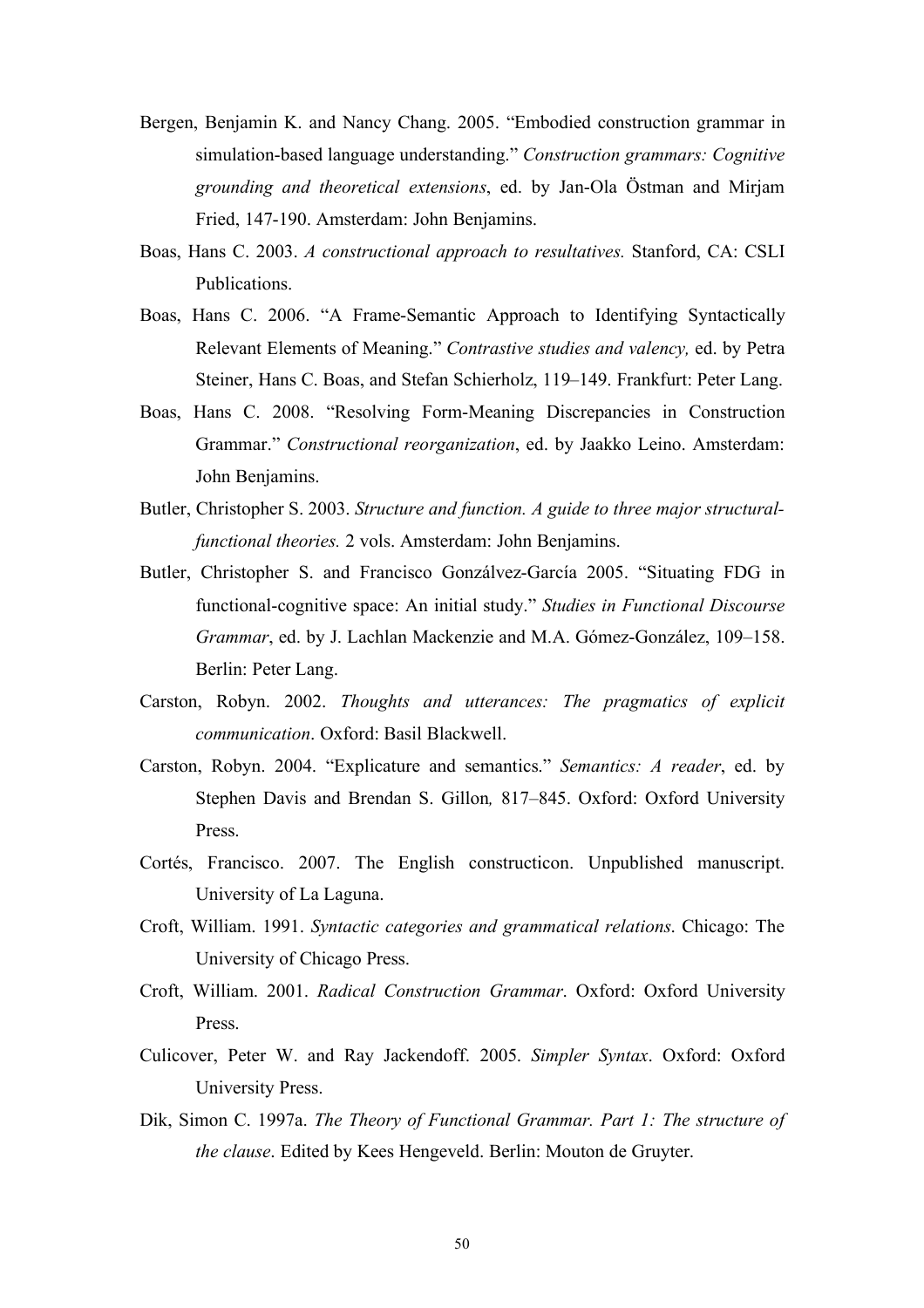- Dik, Simon C. 1997b. *The Theory of Functional Grammar. Part 2: Complex and derived constructions.* Edited by Kees Hengeveld. Berlin: Mouton de Gruyter.
- Dowty, David. 1979. *Word meaning and Montague Grammar*. Dordrecht: Foris.
- Faber, Pamela and Ricardo Mairal. 1999. *Constructing a lexicon of English verbs*. Berlin: Mouton de Gruyter.
- Fawcett, Robin. 1980. *Cognitive linguistics and social interaction: Towards an integrated model of a Systemic Functional Grammar and the other components of an interacting mind*. Heidelberg: Julius Groos.
- Fillmore, Charles. 1985. "Frames and the semantics of understanding." *Quaderni di Semantica* 6(2): 222-254.
- Fillmore, Charles J. and Beryl T. S. Atkins. 1992. "Towards a frame-based organization of the lexicon: The semantics of RISK and its neighbors." *Frames, fields, and contrast: New essays in semantics and lexical organization*, ed. by Adrienne Lehrer and Eva F. Kittay, 75–102 Hillsdale: Lawrence Erlbaum Associates.
- Fillmore, Charles J. and Beryl T. S. Atkins. 1994. "Starting where the dictionaries stop: The challenge for computational lexicography." *Computational approaches to the lexicon*, ed. by Beryl T. S. Atkins and Antonio Zampolli, 349–393. Oxford: Oxford University Press.
- Fillmore, Charles J., Paul Kay and Mary Catherine O'Connor. 1988. "Regularity and idiomaticity in grammatical constructions: The case of let alone." *Language*  $64.501 - 538$
- Goldberg, Adele. 1995. *A Construction Grammar approach to argument structure*, Chicago: University of Chicago Press.
- Goldberg, Adele. 2001. "Patient Arguments of causative verbs can be omitted: the role of information structure in argument distribution." *Language Sciences* 34: 503–524.
- Goldberg, Adele. 2006. *Constructions at work: The nature of generalization in language.* Oxford: Oxford University Press.
- Goldberg, Adele, Devin M. Casenhiser and Nitya Sethuraman, 2005. "The role of prediction in construction-learning." *Journal of Child Language* 32(2): 407– 426.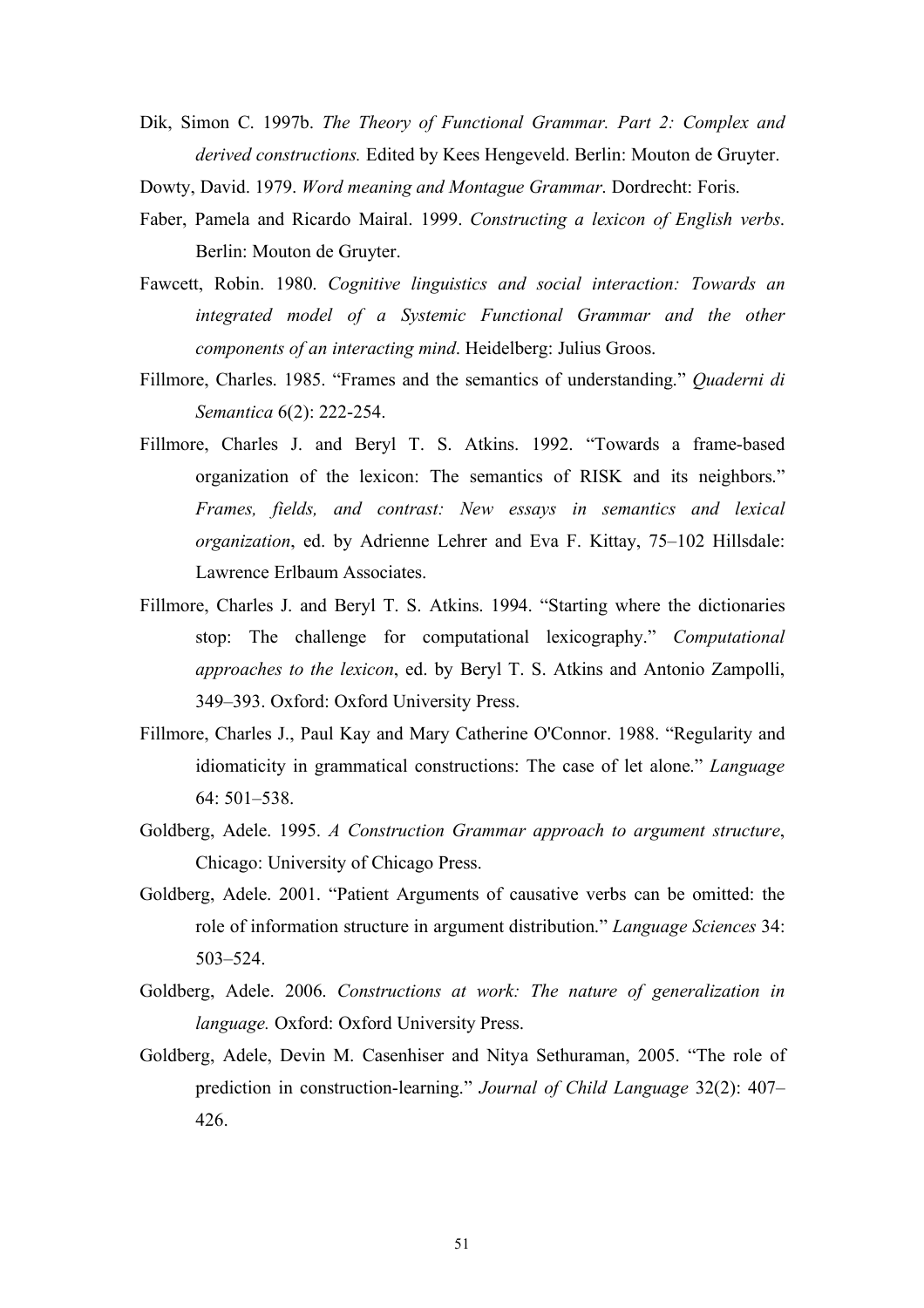- Gonzálvez-García, Francisco. 2008. "Constructional polysemy meets coercion: The case of the subjective-transitive construction in English and Spanish." forthcoming.
- Gonzálvez-García, Francisco and Christopher S. Butler. 2006. "Mapping functionalcognitive space." *Annual Review of Cognitive Linguistics* 5: 39–96.
- Halliday, Michael A. K. 1994. *An introduction to Functional Grammar*. 2nd. edition. London: Edward Arnold.
- Halliday, Michael A. K. and Christian M. I. M. Matthiessen. 2004. *An introduction to functional grammar*, 3rd edition. London: Hodder Arnold.
- Hengeveld, Kees. 2004. "The architecture of a Functional Discourse Grammar." *A new architecture for Functional Grammar*, ed. by Lachlan Mackenzie and María Ángeles Gómez-González, 1–21. Berlin: Mouton de Gruyter.
- Hengeveld, Kees and J. Lachlan Mackenzie. 2006. "Functional Discourse Grammar." *Encyclopaedia of language and linguistics,* vol. 4. 2nd edition, ed. by Keith Brown, 668–676. Oxford: Elsevier.
- Hengeveld, Kees, and J. Lachlan Mackenzie. 2008. *Functional Discourse Grammar. A typologically-based theory of language structure*, forthcoming. Oxford: Oxford University Press.
- Hoey, Michael. 1983. *On the surface of discourse*. London: George Allen and Unwin.
- Holmes, Jasper and Richard Hudson. 2000. "Just Because X Doesn't Mean Y". Paper delivered at the *Linguistics Association of Great Britain*, *Spring Meeting*. University College London.
- Jackendoff, Ray. 1997. *The architecture of the language faculty*. Cambridge, MA.: The MIT Press.
- Jackendoff, Ray. 2002. *Foundations of language*. Oxford: Oxford University Press.
- Jackendoff, Ray. 2007. *Language, consciousness, culture: Essays on mental structure* (Jean Nicod Lectures). Cambridge, Mass.: MIT Press
- Kay, Paul and Charles J. Fillmore. 1999. "Grammatical constructions and linguistic generalizations: The 'What's X doing Y' construction." *Language* 75: 1–33.
- Lakoff, George. 1987. *Women, fire and dangerous things: What categories reveal about the mind*. Chicago: University of Chicago Press.
- Lakoff, George and Mark Johnson. 1980. *Metaphors we live by*. Chicago: The University of Chicago Press.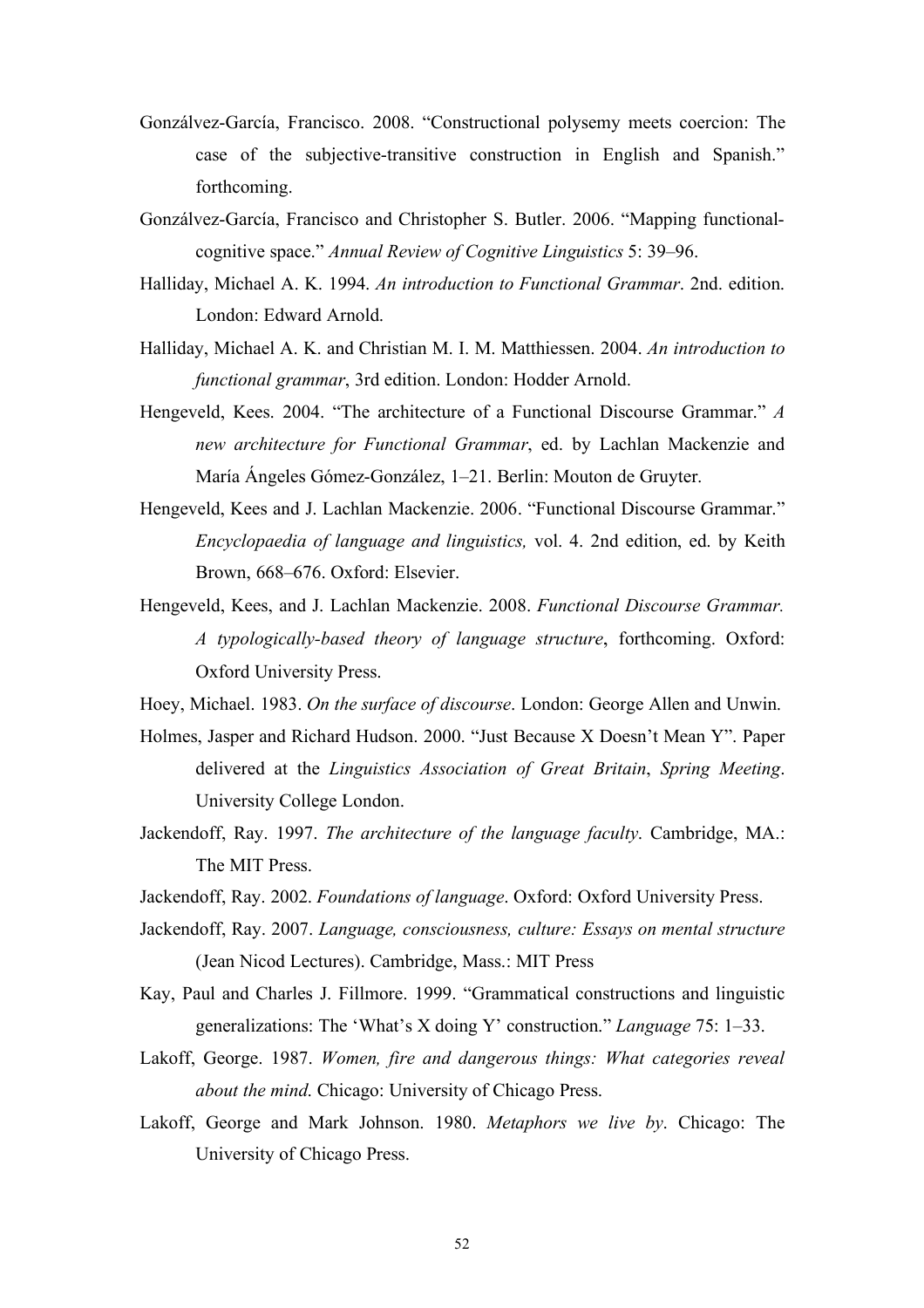- Lakoff, George and Mark Johnson. 1999. *Philosophy in the flesh*. New York: Basic Books.
- Langacker, Ronald W. 1987. *Foundations of Cognitive Grammar*: *Volume 1: Theoretical prerequisites*. Stanford, CA: Stanford University Press.
- Langacker, Ronald W. 1991. *Foundations of Cognitive Grammar. Vol. 2: Descriptive application*. Stanford, CA: Stanford University Press.
- Langacker, Ronald W. 1999. *Grammar and conceptualization*. Berlin: Mouton de Gruyter.
- Langacker, Ronald W. 2001. "Discourse in Cognitive Grammar." *Cognitive Linguistics* 12(2): 143–188.
- Langacker, Ronald W. 2005. "Construction Grammars: cognitive, radical, and less so." *Cognitive Linguistics. Internal dynamics and interdisciplinary interaction*, ed. by Francisco J. Ruiz de Mendoza Ibáñez and Sandra Peña Cervel, 101–159. Berlin: Mouton de Gruyter.
- Langacker, Ronald W. 2008. *Cognitive Grammar: A basic introduction*. Oxford: Oxford University Press.
- Lemmens, Maarten. 2006. "More on objectless transitives and ergativization patterns in English." *Constructions* SV1-6/2006. (www.constructions-online.de)
- Levin, Beth. 1993. *English verb classes and alternations. A preliminary investigation.* Chicago: The University of Chicago Press.
- Levin, Beth and M. Rappaport Hovav. 2005. *Argument realization*. Cambridge: Cambridge University Press. [Research Surveys in Linguistics Series.]
- Longacre, Robert E. 1972. *Hierarchy and universality of discourse constituents in New Guinea languages: Discussion.* Washington, D.C.: Georgetown University Press.
- Mairal Usón, Ricardo and Pamela Faber. 2002. "Functional Grammar and lexical templates". *New perspectives on argument structure in Functional Grammar*, ed. by Ricardo Mairal Usón and María J. Pérez Quintero, 41–98. Berlin: Mouton de Gruyter.
- Mairal, Ricardo and Pamela Faber. 2007. "Lexical templates within a functional cognitive theory of meaning." *Annual Review of Cognitive Linguistics* 5: 137- 172.
- Mairal Usón, Ricardo and Francisco José Ruiz de Mendoza Ibáñez. 2008. "Internal and external constraints in meaning construction: the lexicon-grammar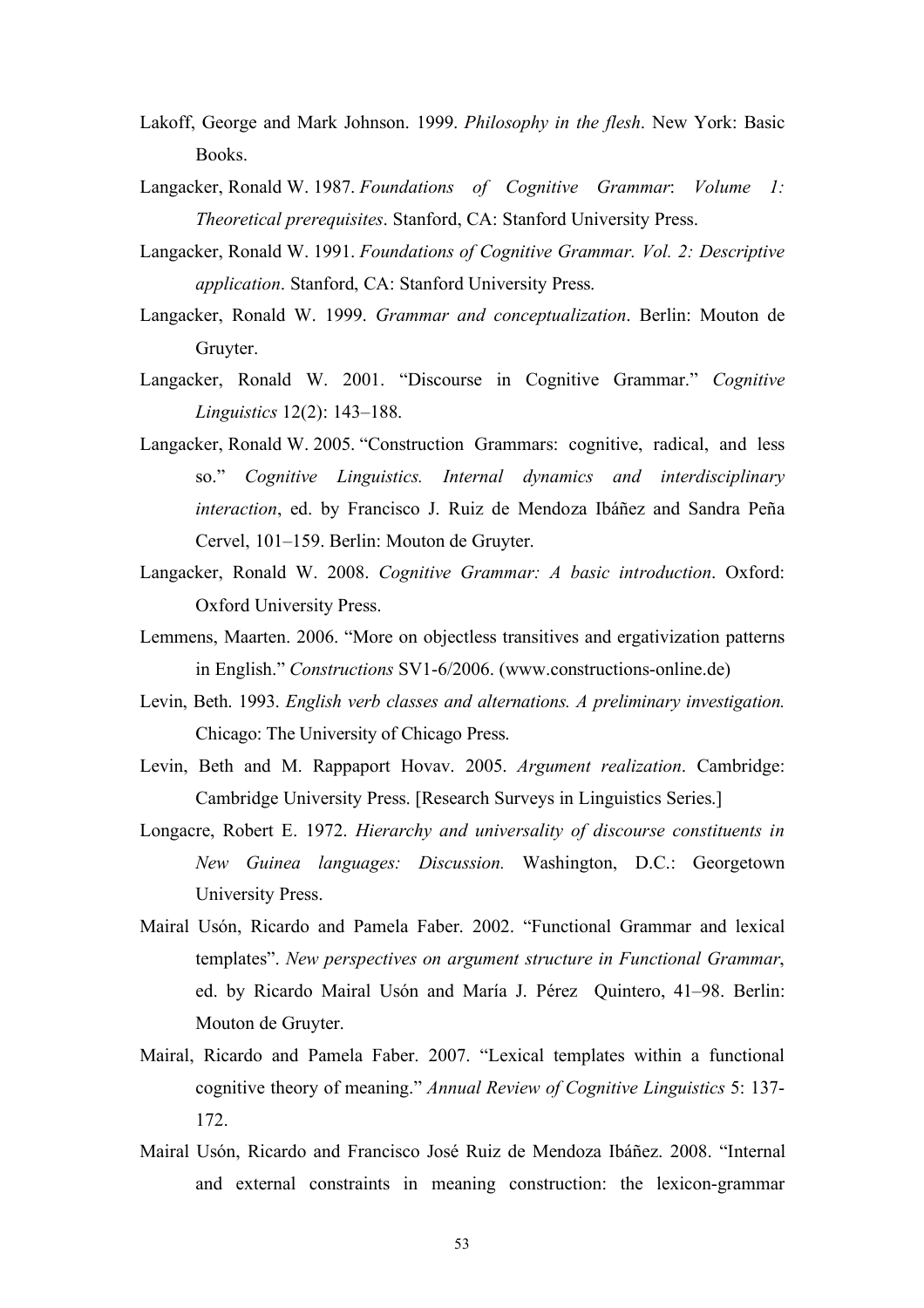continuum." *Estudios de Filología Inglesa: Homenaje a la Dra. Asunción Alba Pelayo*. Madrid: UNED.

- Martin, James R. 1992. *English text: System and structure*. Amsterdam: John Benjamins.
- Massam, Diane. 1999. "Thing Is constructions: The thing is, is what's the right analysis?" *English Language and Linguistics* 3: 335–352.
- McConvell, Patrick. 1988. "To be or double be: current change in the English copula." *Australian Journal of Linguistics* 8: 287–305.
- Mel'čuk, Igor. 1989. "Semantic primitives from the viewpoint of the Meaning-Text Linguistic Theory." *Quaderni di Semantica* 10(1): 65–102.
- Mel'čuk, Igor, André Clas and Alain Polguère. 1995. *Introduction à la Lexicologie Explicative et Combinatoire*. Louvain-la-Neuve: Duculot.
- Mel'čuk, Igor and Leo Wanner. 1996. "Lexical functions and lexical inheritance for Emotion lexemes in German." *Recent trends in Meaning-Text Theory,* ed. by Leo Wanner, 209–227. Amsterdam: John Benjamins.
- Michaelis, Laura. 2003. "Word meaning, sentence meaning, and syntactic meaning." *Cognitive approaches to lexical semantics*, ed. by Hubert Cuyckens, René Dirven and John R. Taylor, 93–122. Berlin: Mouton de Gruyter.
- Nichols, Johanna. 1984. Functional theories of grammar. *Annual Review of Anthropology* 13: 97–117
- Nuyts, Jan. 2005. "Brothers in arms? On the relations between Cognitive and Functional Linguistics." *Cognitive Linguistics. Internal dynamics and interdisciplinary interaction*, ed. by Francisco José Ruiz de Mendoza Ibáñez, and Sandra Peña Cervel, 69–100. Berlin: Mouton de Gruyter.
- Otal Campo, José Luis and Francisco José Ruiz de Mendoza Ibáñez. 2007. "Modeling thought in language use: at the crossroads between discourse, pragmatics, and cognition." *Jezikoslovlje* 8(2): 115–167.
- Panther, Klaus-Uwe. 2005. "The role of conceptual metonymy in meaning construction." *Cognitive Linguistics. Internal dynamics and interdisciplinary interaction*, ed. by Francisco José Ruiz de Mendoza Ibañez and M. Sandra Peña Cervel, 353–386. Berlin: Mouton de Gruyter.
- Panther, Klaus-Uwe, and Linda Thornburg. 1998. "A cognitive approach to inferencing in conversation." *Journal of Pragmatics* 30: 755–769.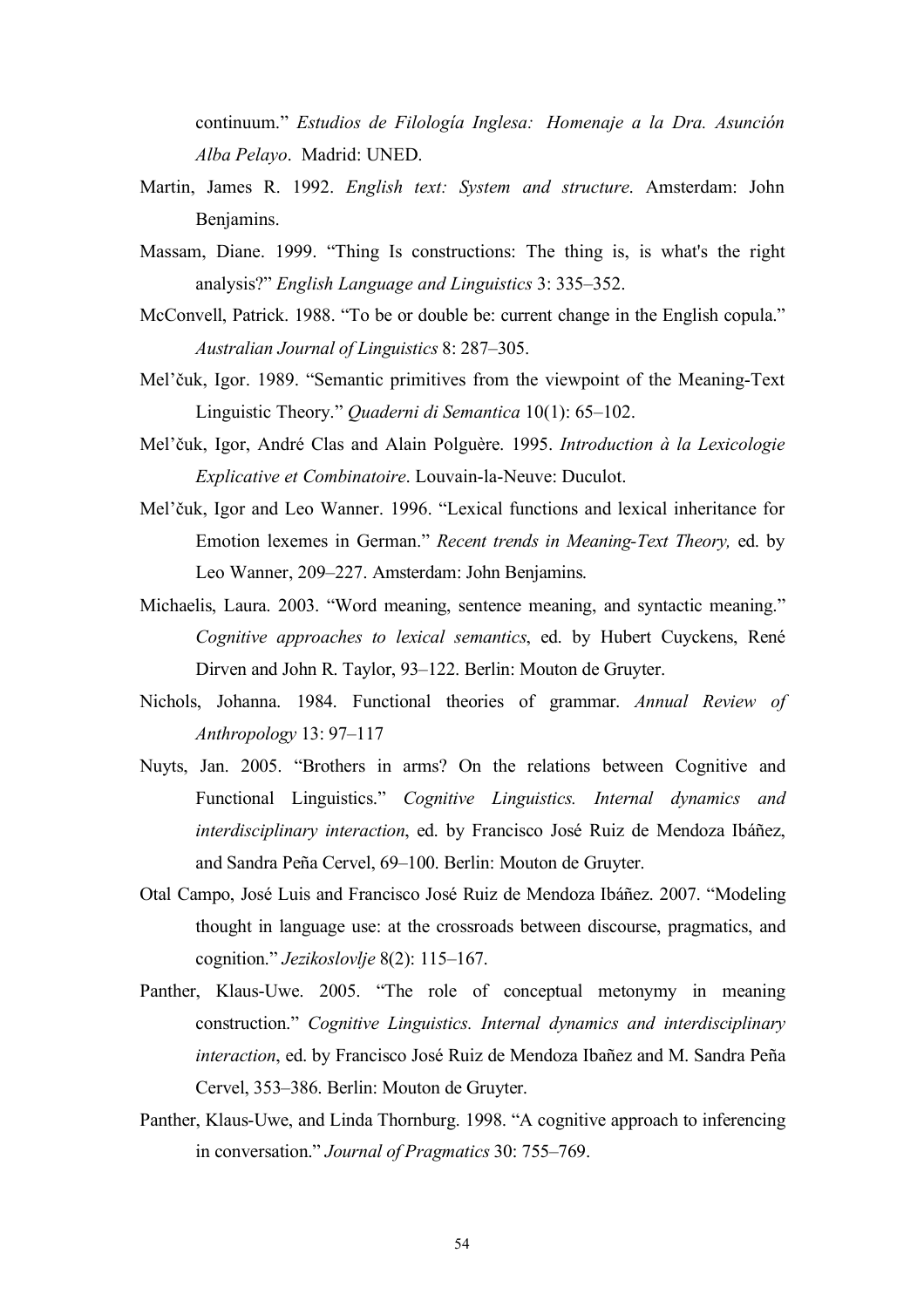- Panther, Klaus-Uwe, and Linda Thornburg. 2003. "Metonymies as natural inference and activation schemas: the case of dependent clauses as independent speech acts." *Metonymy and pragmatic inferencing*, ed. by Klaus-Uwe Panther and Linda Thornburg, 127–147. Amsterdam: John Benjamins.
- Pérez, Lorena and Francisco Ruiz de Mendoza. 2002. "Grounding, semantic motivation, and conceptual interaction in Indirect Directive Speech Acts." *Journal of Pragmatics* 34(3): 259-284.
- Perry, John. 1977. "Frege on demonstratives." *Phylosophical Review* 86: 474–497.
- Pustejovsky, James. 1995. *The Generative Lexicon*. Cambridge, Mass.: MIT Press.
- Récanati, François. 1989. "The pragmatics of what is said". *Mind and Language* 4: 294-328.
- Ruiz de Mendoza Ibáñez, Francisco José. 2007. "High level cognitive models: in search of a unified framework for inferential and grammatical behavior." *Perspectives on metonymy*, ed. by Krzysztof Kosecki, 11–30. Frankfurt, Main. Peter Lang.
- Ruiz de Mendoza Ibáñez, Francisco José and Annalisa Baicchi. 2007. "Illocutionary constructions: cognitive motivation and linguistic realization." *Explorations in pragmatics: Linguistic, cognitive, and intercultural aspects*, ed. by Istvan Kecskes and Laurence Horn, 95-128. Berlin: Mouton de Gruyter.
- Ruiz de Mendoza Ibáñez, Francisco José and Ricardo Mairal Usón. 2007a. "Levels of semantic representation: where lexicon and grammar meet." *Interlingüística* 17.
- Ruiz de Mendoza Ibáñez, Francisco José and Ricardo Mairal Usón. 2007b. "Highlevel metaphor and metonymy in meaning construction." *Aspects of meaning construction*, ed. by Günter Radden, Klaus-Michael Köpcke, Thomas Berg, and Peter Siemund, 33-49. Amsterdam: John Benjamins..
- Ruiz de Mendoza Ibáñez, Francisco José and Ricardo Mairal Usón. 2008a. "Levels of description and constraining factors in meaning construction: an introduction to the Lexical Constructional Model." *Folia Linguistica* vol. 42: forthcoming.
- Ruiz de Mendoza, Francisco José and Ricardo Mairal Usón. 2008b. "Challenging systems of lexical representation." *Journal of English Studies* 4: forthcoming.
- Ruiz de Mendoza Ibáñez, Francisco José and José Luis Otal Campo. 1997. "Communication strategies and realization procedures." *ATLANTIS. Revista*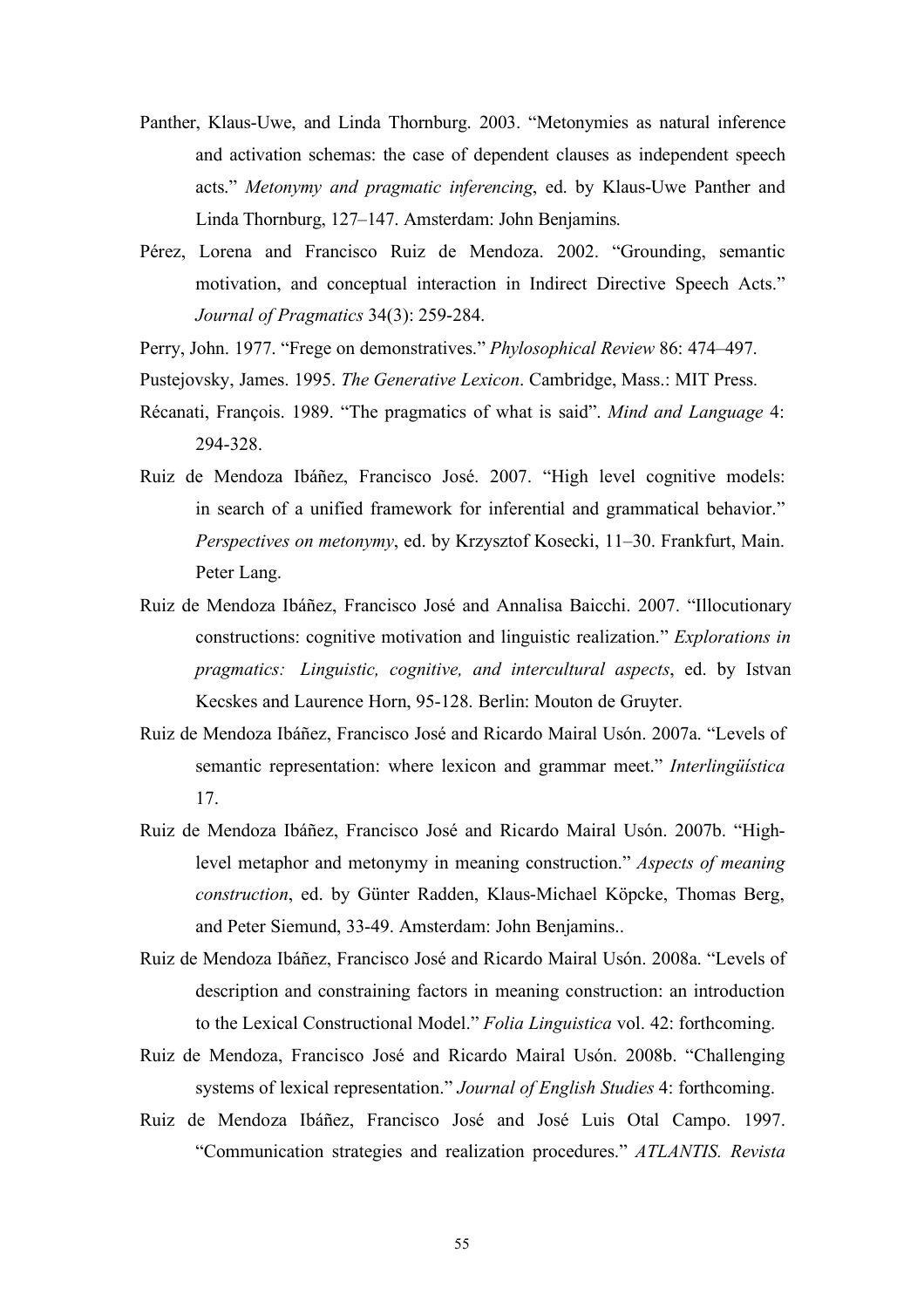*de la Asociación Española de Estudios Anglonorteamericanos* 19(1): 297– 314.

- Ruiz de Mendoza Ibáñez, Francisco José and Lorena Pérez Hernández. 2003. "Cognitive operations and pragmatic implication." *Metonymy and pragmatics*, ed. by Klaus-Uwe Panther and Linda Thornburg, 23-49. Berlin: Mouton de Gruyter.
- Sadock, Jerrold M. and Arnold M. Zwicky. 1985. "Speech act distinctions in syntax." *Language typology and syntactic description*, ed. by Timothy Shopen, 155–196. Cambridge: Cambridge University Press.
- Schank, Roger C. and Robert P. Abelson. 1977. *Scripts, plans, goals and understanding: an inquiry into human knowledge structures*. Hillsdale, NJ: Lawrence Erlbaum.
- Sperber, Dan, Wilson, Deirdre. 1995. *Relevance. Communication and cognition*. Oxford: Basil Blackwell. 2<sup>nd</sup> ed.
- Steen, Gerard. 2005. "Basic Discourse Acts: towards a psychological theory of discourse segmentation." *In Cognitive Linguistics. Internal dynamics and interdisciplinary interaction*, ed. by Francisco José Ruiz de Mendoza Ibáñez and Sandra Peña Cervel, 283–312. Berlin: Mouton de Gruyter.
- Stefanowitsch, Anatol. 2003. "A construction-based approach to indirect speech acts." *Metonymy and pragmatic inferencing*, ed. by Klaus-Uwe Panther and Linda L. Thornburg, 105–126. Amsterdam: John Benjamins.
- Thornburg, Linda and Klaus-Uwe Panther. 1997. "Speech act metonymies." *Discourse and perspective in Cognitive Linguistics*, ed. by Wolf-Andreas Liebert, Gisela Redeker and Linda R. Waugh, 205–219. Amsterdam: John Benjamins.
- Tuggy, David. 1996. "The thing is is that people talk that way. The question is is why?" *Cognitive Linguistics in the redwoods: The expansion of a new paradigm in linguistics*, ed. by Eugene H. Casad, 713–752. Berlin: Mouton de Gruyter.
- Van Valin, Robert D. Jr. 2005. *The syntax-semantics interface: An introduction to Role and Reference Grammar*, Cambridge: Cambridge University Press.
- Van Valin, Robert D. Jr. 2008. "Lexical representation, co-composition, and linking syntax and semantics." *New developments in the Generative Lexicon*, ed. by James Pustejovsky et al., forthcoming. Dordrecht: Kluwer.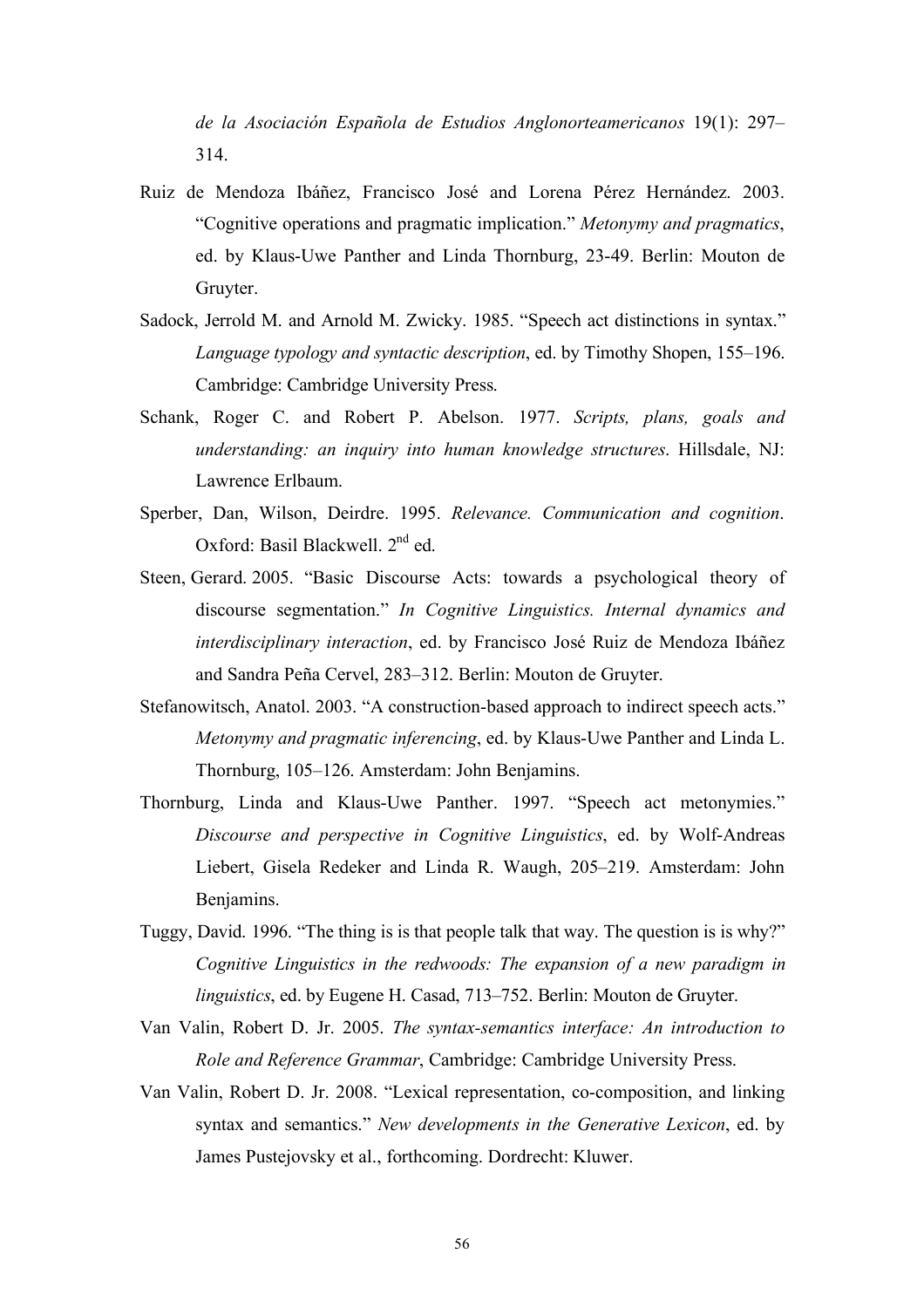- Van Valin, Robert D. Jr. and Randy LaPolla. 1997. *Syntax: structure, meaning and function*. Cambridge: Cambridge University Press.
- Van Valin, Robert D. Jr. and David P. Wilkins 1993. "Predicting syntactic structure from semantic representations: *remember* in English and its equivalents in Mparntwe Arrernte." *Advances in Role and Reference Grammar*, ed. by Robert D. Van Valin Jr., 499–534. Amsterdam: John Benjamins.

Vendler, Zeno. 1967. *Linguistics in philosophy*. Ithaca, NY: Cornell University Press.

- Weilbacher, Hunter and Hans C. Boas. 2006. "'Just Because' two constructions look alike in two languages doesn't mean that they share the same properties: Towards contrastive Construction Grammars." *4th International Construction Grammar Conference*, unpublished paper. Tokyo, Japan.
- Winter, Eugene O. 1982. *Towards a contextual grammar of English.* London: George Allen and Unwin.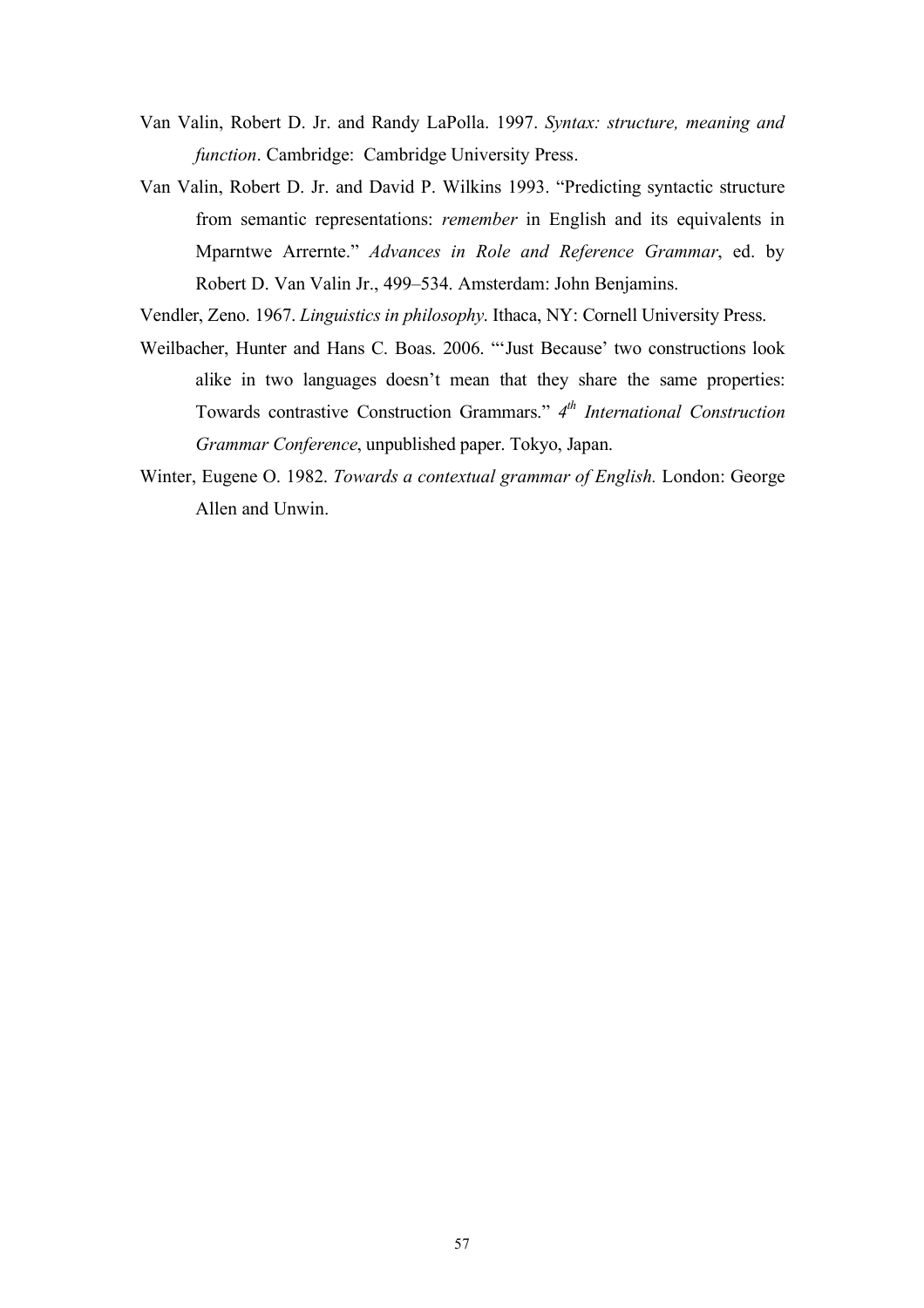

Figure 1: The overall architecture of the *Lexical Constructional Model*  $LT$  = lexical template;  $CT$  = constructional template;  $CS$  = Conceptual Structure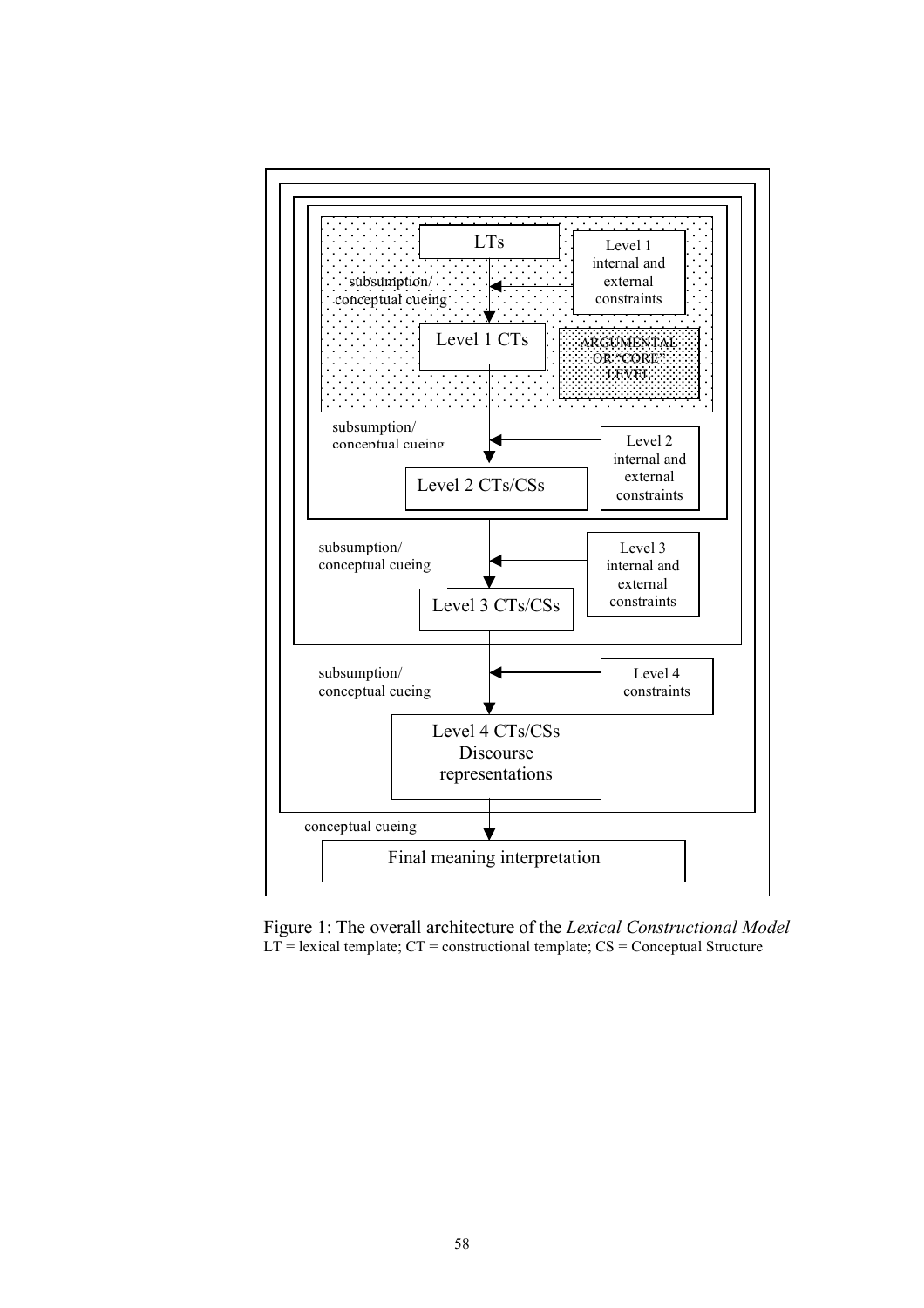| <b>VERB CLASS</b>               | <b>LOGICAL STRUCTURE</b>                                                                                 | <b>EXAMPLE</b> | <b>INSTANTIATION OF LS</b>                                                                                             |
|---------------------------------|----------------------------------------------------------------------------------------------------------|----------------|------------------------------------------------------------------------------------------------------------------------|
| <b>State</b>                    | <b>predicate'</b> (x) or $(x,y)$                                                                         | see            | see' $(x,y)$                                                                                                           |
| <b>Activity</b>                 | $\mathbf{do}'(x, [\text{predicate}'(x) \text{ or } (x, y)]$                                              | run            | $\mathbf{do}'(\mathbf{x}, [\mathbf{run}'(\mathbf{x})])$                                                                |
| Achievement                     | INGR <b>predicate'</b> (x) or $(x, y)$ , or<br>INGR <b>do'</b> (x, [ <b>predicate'</b> (x) or $(x, y)$ ] | tears)         | pop (burst into INGR popped' $(x)$ )                                                                                   |
| <b>Semelfactive</b>             | SEML predicate' $(x)$ or $(x,y)$<br>SEML do' $(x,$ [predicate' $(x)$ or $(x,y)$ ]                        |                | glimpse, cough SEML see' $(x,y)$                                                                                       |
| Accomplishment                  | BECOME <b>predicate'</b> (x) or $(x,y)$ , or<br>BECOME $do'$ (x, [predicate' (x) or<br>$(x,y)$ ]         | receive        | BECOME have' $(x,y)$                                                                                                   |
| <b>Active</b><br>accomplishment | do' $(x, [predicate_1' (x, (y))])$<br>BECOME predicate <sub>2</sub> ' $(z,x)$ or $(y)$                   | $&$ drink      | do' $(x,[drink' (x,y)])$ &<br>BECOME consumed' (y)                                                                     |
| Causative<br>accomplishment     | $\alpha$ CAUSES B where $\alpha$ , B are LS of any kill<br>type                                          |                | $\begin{bmatrix} \mathbf{do}^{\bullet} & (x, \ \ \varnothing) \end{bmatrix}$<br><b>CAUSE</b><br>[BECOME $[dead'(y)]$ ] |

Table 1: Verb classes in RRG

|                                      | <b>Primary speech</b>          | <b>Expected</b>      | <b>Discretionary</b>  |
|--------------------------------------|--------------------------------|----------------------|-----------------------|
|                                      | functions                      | response             | response              |
| Giving information                   | Stating                        | Acknowledging        | Contradicting         |
|                                      | John will come                 | Will he?             | No, he won't          |
| Giving goods- $&$ -services          | Offering                       | Accepting            | Rejecting             |
|                                      | Shall I carry your bag?        | Yes, please, do!     | No, thanks            |
| Demanding information                | Questioning                    | Answering            | Disclaiming           |
|                                      | What did John buy?             | A new car            | I couldn't tell       |
| Demanding<br>goods- $&-$<br>services | Commanding<br>Wash the dishes! | Undertaking<br>Sure! | Refusing<br>$I$ won't |

Table 2: Primary speech functions and their associated responses